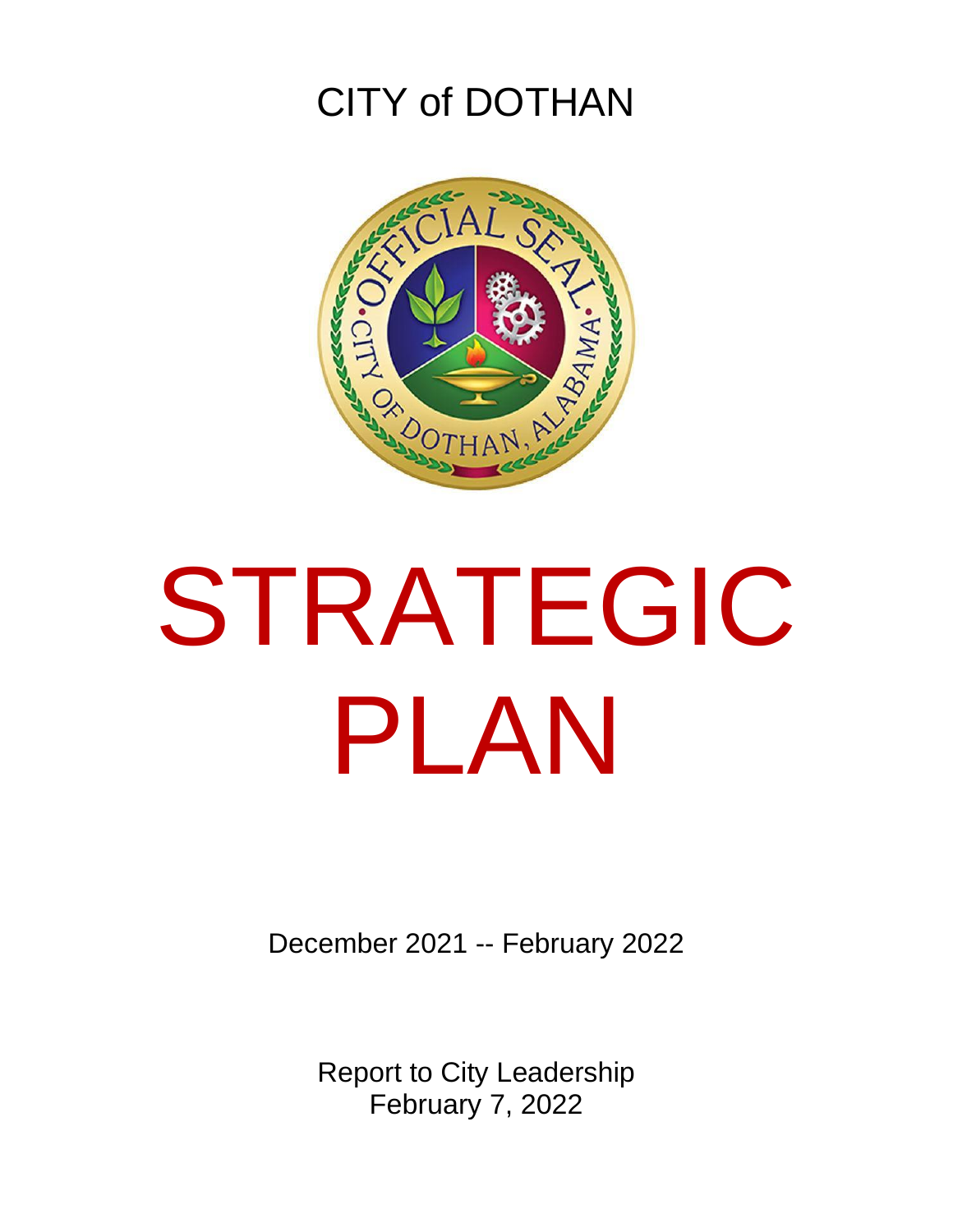### **TABLE OF CONTENTS**

|                                                    | 3 |
|----------------------------------------------------|---|
|                                                    |   |
| STRATEGIC PLAN FUNDAMENTALS FOR THE CITY OF DOTHAN | 5 |
|                                                    | 6 |
|                                                    |   |
|                                                    | 8 |

### **APPENDICES**

| • C. Background Research Shared with Commissioners  44 |  |
|--------------------------------------------------------|--|
|                                                        |  |
|                                                        |  |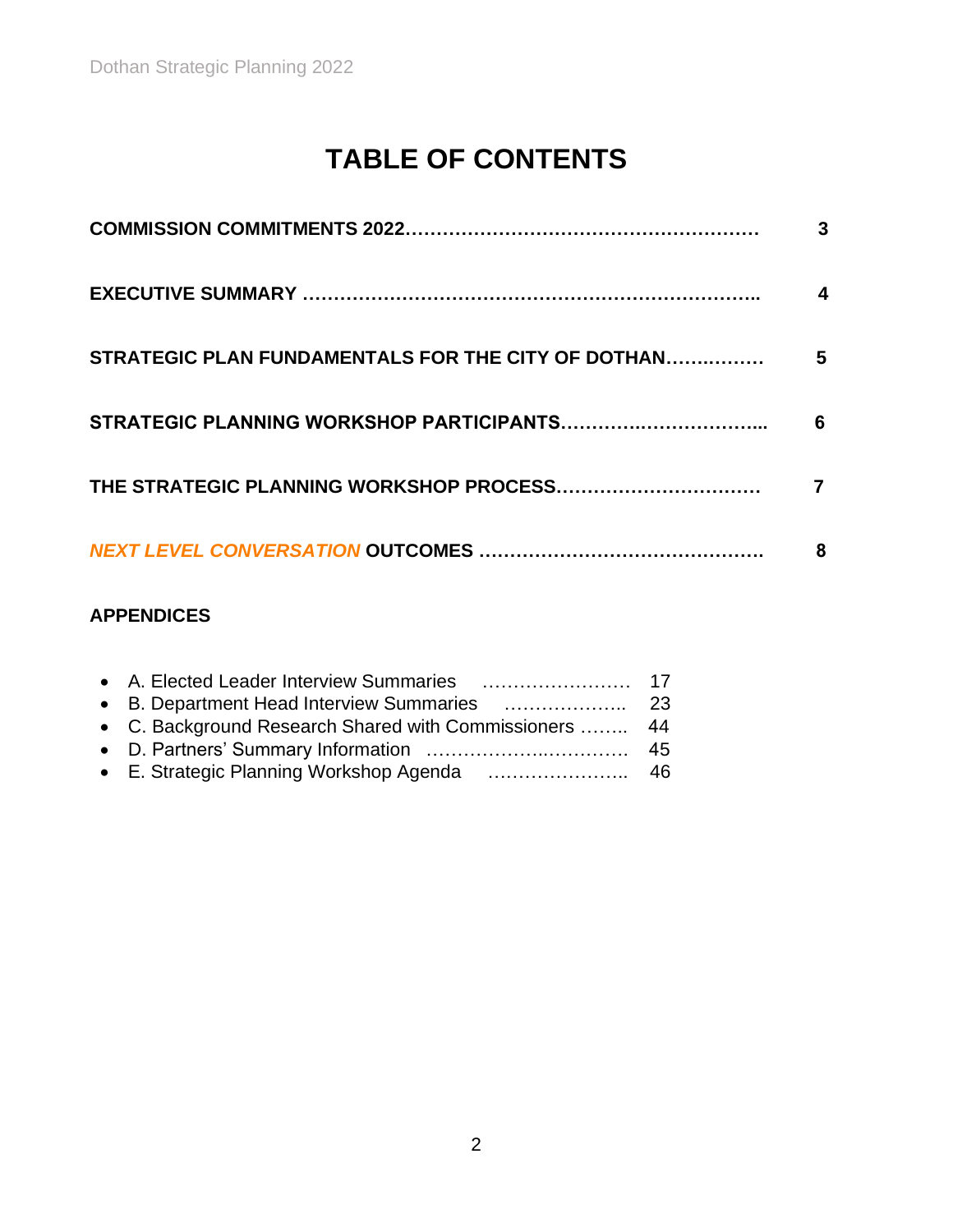*On February 5, 2022 during a public Strategic Planning Workshop at Eastgate Park, the Dothan City Commission made the following NEXT LEVEL commitments for 2022-24*

*PERSONNEL: Agreed to remain open to ideas that will keep Dothan competitive in securing and retaining top quality talent, and to remain aware of and to promote (internally and externally) the benefits of being a Dothan employee.*

*LAW ENFORCEMENT PERSONNEL: Agreed to do what is necessary to effect compensation and marketing changes in order to increase and sustain full employment in the Dothan Police Department.*

*FIRE STATIONS: Committed to move forward on both Station #3 and Station #10, recognizing that adjustments in design or allocation may be necessary as projects proceed through the bidding phase.* 

*NEIGHBORHOODS: Agreed to take measured steps to implement solutions that are a good-fit for Dothan, that balance the needs of residents with the rights of responsible property owners, and that lead to real progress in this area.*

*BIG PROPERTY OPPORTUNITIES: Agreed to move forward with property acquisitions that add valued to City plans, and to donate/lease/sell properties when: a) proposed operations benefit the community, b) missions are fully understood and the roles of other involved partners are in-sync with the goals of the City, c) a business plan for program sustainability has been accepted, and d) the owner/lessor has committed (through MOU or other mechanism) to continuing proposed operations at the site for a defined number of years.*

*DOWNTOWN: Affirmed, unanimously, the vision being presented through the Transformation-through-the-Arts initiative, and authorized the Mayor and City Manager to proceed with next steps. Committed also to continuing progress on commercial corridor development to generate growth opportunities along all of Dothan's major thoroughfares, through and beyond downtown.*

*DOTHAN CITY SCHOOLS: Empowered the City Manager, Mayor and representative Commissioners to meet with Superintendent Coe to ascertain how the City could effectively assist the Dothan City School System (through funding or other interventions) to have a positive impact on enrollment and student learning.*

*360-DEGREE COMMUNICATION:*

- *1) Recommitted to the time that is necessary to remain current on the large amount of information regularly provided by internal and external sources.*
- *2) Requested that City staff work with external partners to enhance the currency and (where necessary) frequency of information being provided in the most accessible formats.*
- *3) Requested that the Mayor and City Manager arrange quarterly updates for Commissioners with the Chamber staff regarding projects underway and under consideration (while respecting limitations of non-disclosure agreements.)*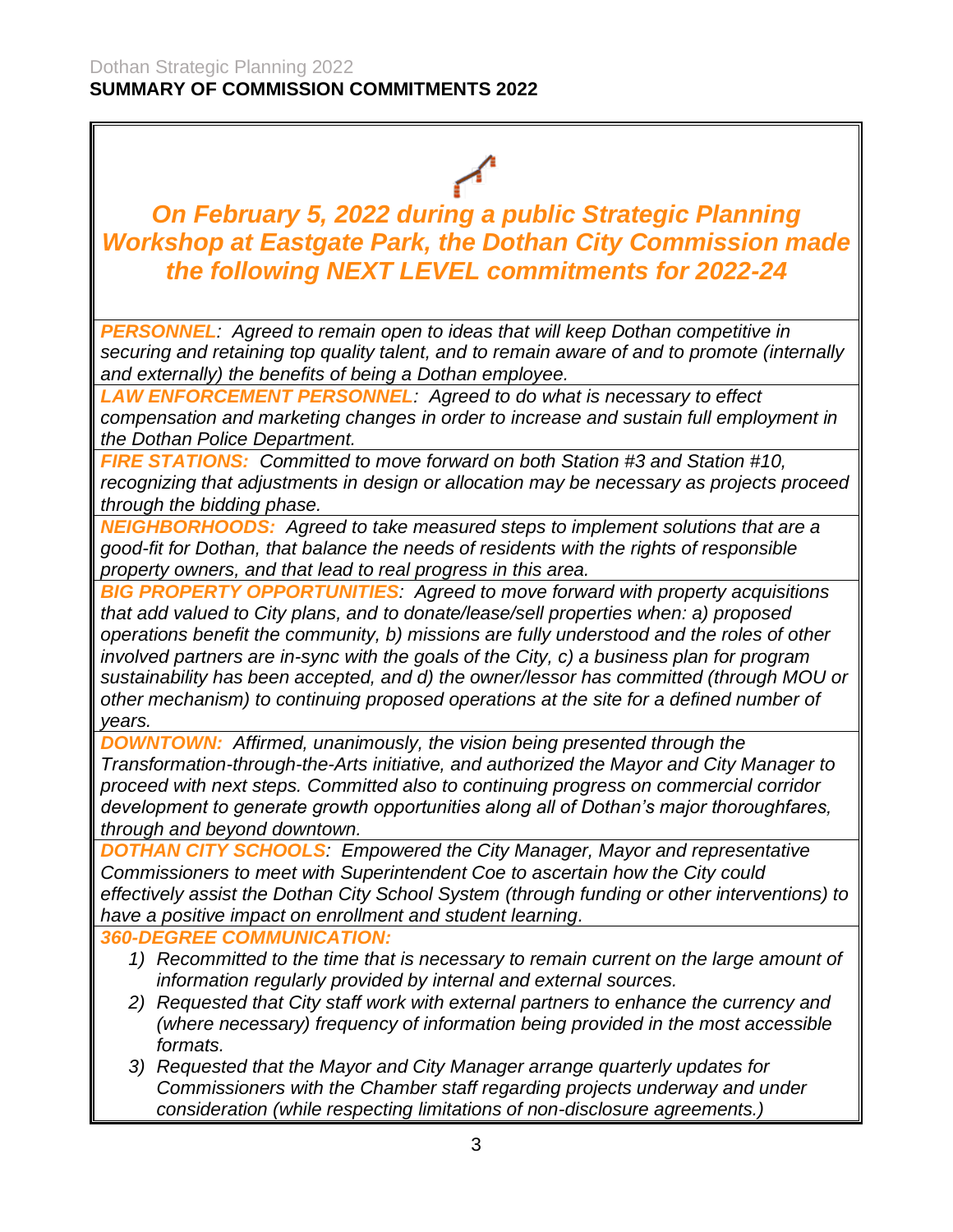#### **EXECUTIVE SUMMARY**

The City of Dothan has engaged in formalized strategic planning since 2006. In recent years, the process has focused on projects. Commissioners traditionally received updates from the City Manager and Department Heads regarding ongoing projects and sector needs. This information was merged with financial capacity updates and with the insights and recommendations of the elected officials to create a list of project priorities and estimated costs. The Commission then discussed each project and assigned a top, high, or other priority designation, from which senior staff created operational plans. The Strategic Planning update work for 2022-24 originally was expected to follow this same format. However, that expectation changed markedly.

**Interviews with the Dothan City Commissioners and the Mayor**: During individual interviews with consultant Barbara Alford of *In Sight Solutions, LLC*, the Commissioners and Mayor unanimously expressed the same sentiment: that they already were informed about and had confidence in the projects scheduled for the next several years, and that they wanted to spend time together talking about bigger, broader issues. Three of them individually used the phrase "next level." And so began planning for a workshop to foster dialogue about challenges and opportunities to take Dothan to its *NEXT LEVEL*. (See Appendix A for summaries of individual Commissioner and Mayor interviews.)

**Individual interviews with Department Heads:** While each Department leader focused on the priorities within his/her own sector, these conversations also yielded a similar list of overarching themes for Dothan's growth and development. When asked to meet together as a group to collaborate on "big topics", the main issues identified by the Department Heads closely paralleled those expressed by the Mayor and Commissioners. However, the Department Heads added a caveat that current fiscal commitments for capital projects and staff support also should be considered in order to maintain the current rate of progress. (See Appendix B for summaries of individual Department Head interviews.)

Following the interviews, the 2022 Strategic Planning Workshop was intentionally redirected to merge information updates on current projects related to chosen "big topics" and to provide substantial opportunity for Commission dialogue and creative thinking. The program also was structured to link planning to the City's Mission, Vision, and Goals—and to the new and highly successful initiative LOVE Dothan. This approach was selected to create cohesion between commitments resulting from this year's work and the principles already adopted.

**Background research:** Two years of COVID disruption followed by unprecedented amounts of federal (direct) and federal-to-state money flowing to communities have stirred both concern and celebration in U.S. cities. The same is true for Dothan. Workshop participants were provided with several publications to initiate conversation about challenges and opportunities common to City leaders in 2022. (See Appendix C for citations.)

**Information from major community partners**. The strategic directions of six key Dothan City community partners were referenced during the Workshop. Partners included: Visit Dothan, Dothan City Schools, the Downtown Dothan Redevelopment Authority, Wiregrass Museum of Art, the Dothan-Houston County Library System, and the Dothan Area Chamber of Commerce. (See Appendix D for Partners' Summary Information.)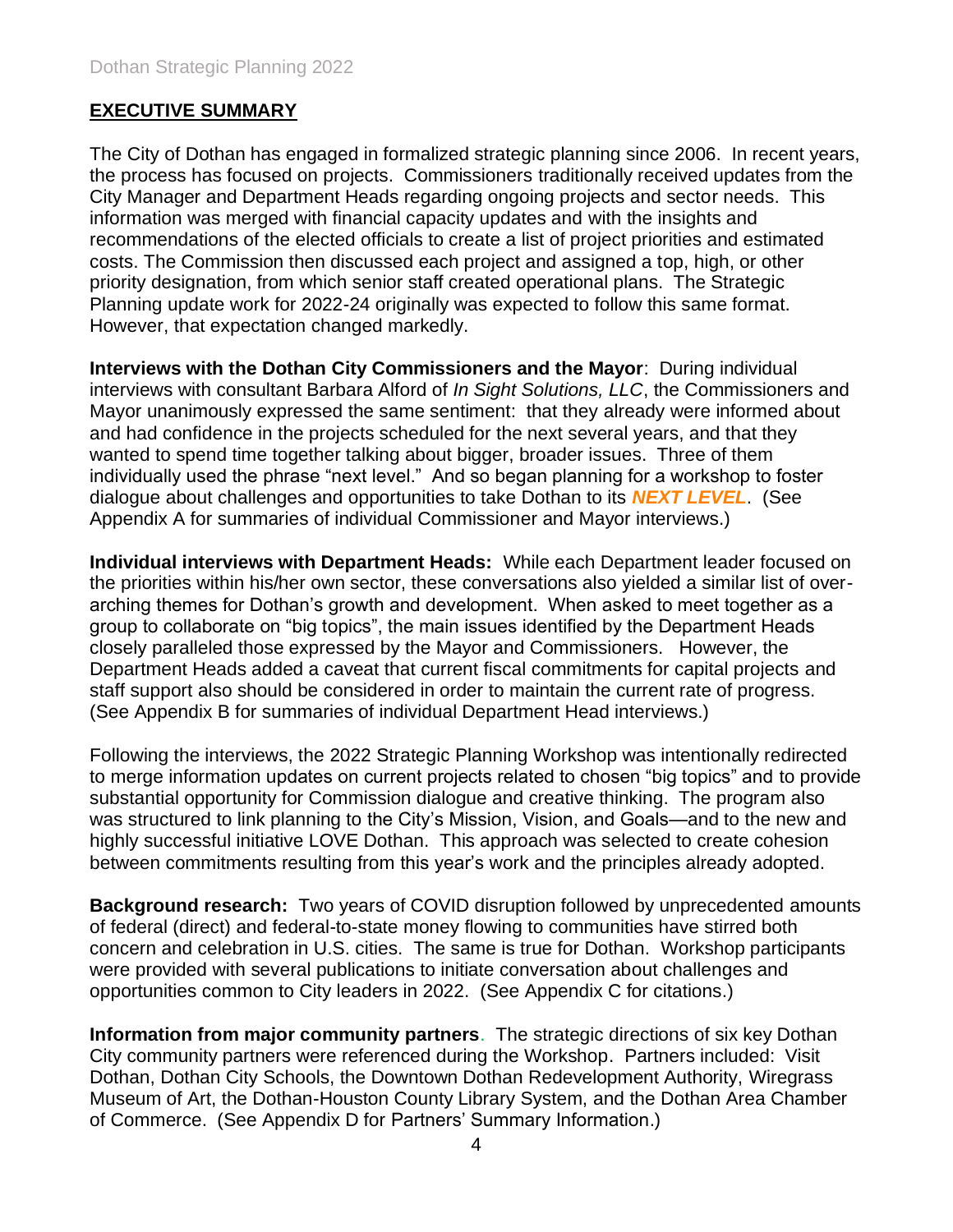#### **STRATEGIC PLANNING FUNDAMENTALS-for the City of Dothan, AL**

The City of Dothan has in place a comprehensive *Strategic Plan* through the year 2034. The Mission, Vision, and Goals (listed below) are reflective of Dothan's present values and general directions. During the 2022 planning workshop these fundamentals were continually referenced to ensure that decisions arising from this year's strategic plans were integrally connected to what the City is today (Mission), where the City wishes to be in 2034 (Vision), and its fundamental aspirations (Goals). The work also was purposefully connected to the relatively new and very well-regarded community initiative Love Dothan.

#### **Dothan's Mission**

**The Mission of the Dothan City Government is to provide the** *BEST MUNICIPAL SERVICES,* **in a** *CUSTOMER FRIENDLY MANNER,* **and to be** *FINANCIALLY SOUND* **while** *INVESTING IN THE CITY'S FUTURE,* **and** *ENGAGING OUR RESIDENTS.*

#### **Dothan Vision 2034**

**In 2034 Dothan is:** 

**the** *MOST BEAUTIFUL***,** *LIVABLE CITY* **in Alabama.**

#### **Dothan is:**

**the** *HUB OF THE WIREGRASS REGION*  **with** *CONVENIENT ACCESS AND MOBILITY***.**

#### **Dothan has:**

**a** *VIBRANT 24 HOURS DOWNTOWN* **the heart of the community and a** *STRONG DIVERSE ECONOMY.*

**Dothan is:** 

**a** *FAMILY FRIENDLY COMMUNITY* **with** *EXCEPTIONAL LEISURE AMENITIES FOR ALL***, and** *An INCLUSIVE COMMUNITY FOR ALL*

#### **Dothan's Goals for 2024**

- *Maintain a Financially Sound City and a High Performance Team*
- *Expand the Local Economy*
- *Plan for Dothan's Future*
- *Make Dothan a More Livable and Inclusive City*
- *Improve Mobility*

LOVE **V** DOTHAN

**Love your City employees Love your businesses Love your neighborhoods Love your orange barrels Love your neighbors Love your work Love your downtown Love your schools**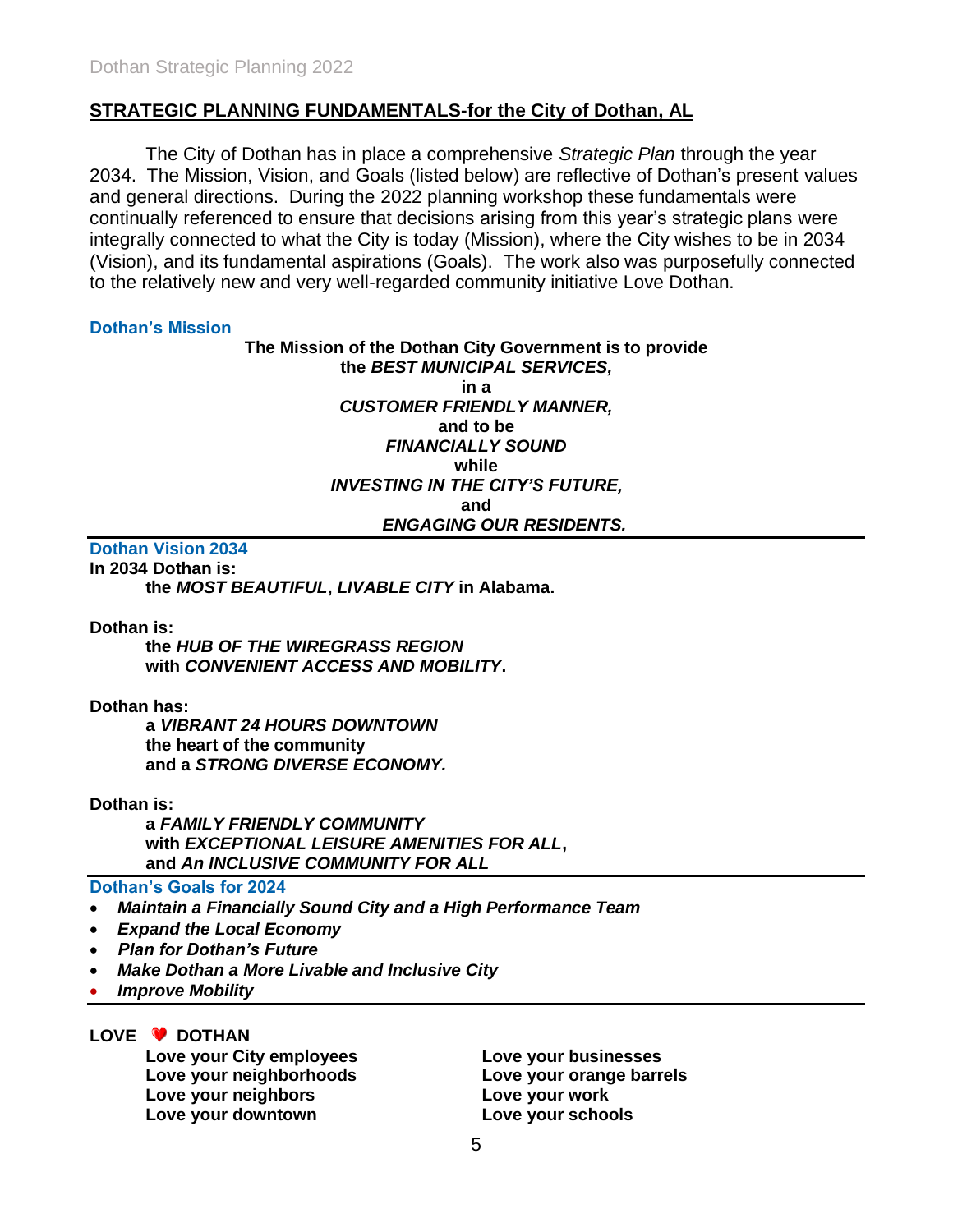#### **STRATEGIC PLANNING WORKSHOP PARTICIPANTS**

Mark Saliba, Mayor Kevin Dorsey, District 1 Commissioner Dr. Aristotle Kirkland, District 2 Commissioner Bradley Bedwell, District 3 Commissioner John Ferguson, District 4 Commissioner Gantt Pierce, District 5 Commissioner David Crutchfield, District 6 Commissioner

Kevin Cowper, City Manager Randy Morris, Assistant City Manager Will Benny, Dothan Police Chief Alison Hall, Leisure Services Director Andy Love, General Services Director Romona Marcus, Finance Director Jack Mason, IT Director Billy Mayes, Utilities Director Todd McDonald, Planning Director Delvick McKay, Personnel Director Larry Williams, Dothan Fire Chief Thad Taylor, Internal Analyst Vincent Vincent, Community Relations Officer Lisa Matheny, Executive Assistant to the City Manager Shirley Cosby, Administrative Secretary

Barbara Alford, Consultant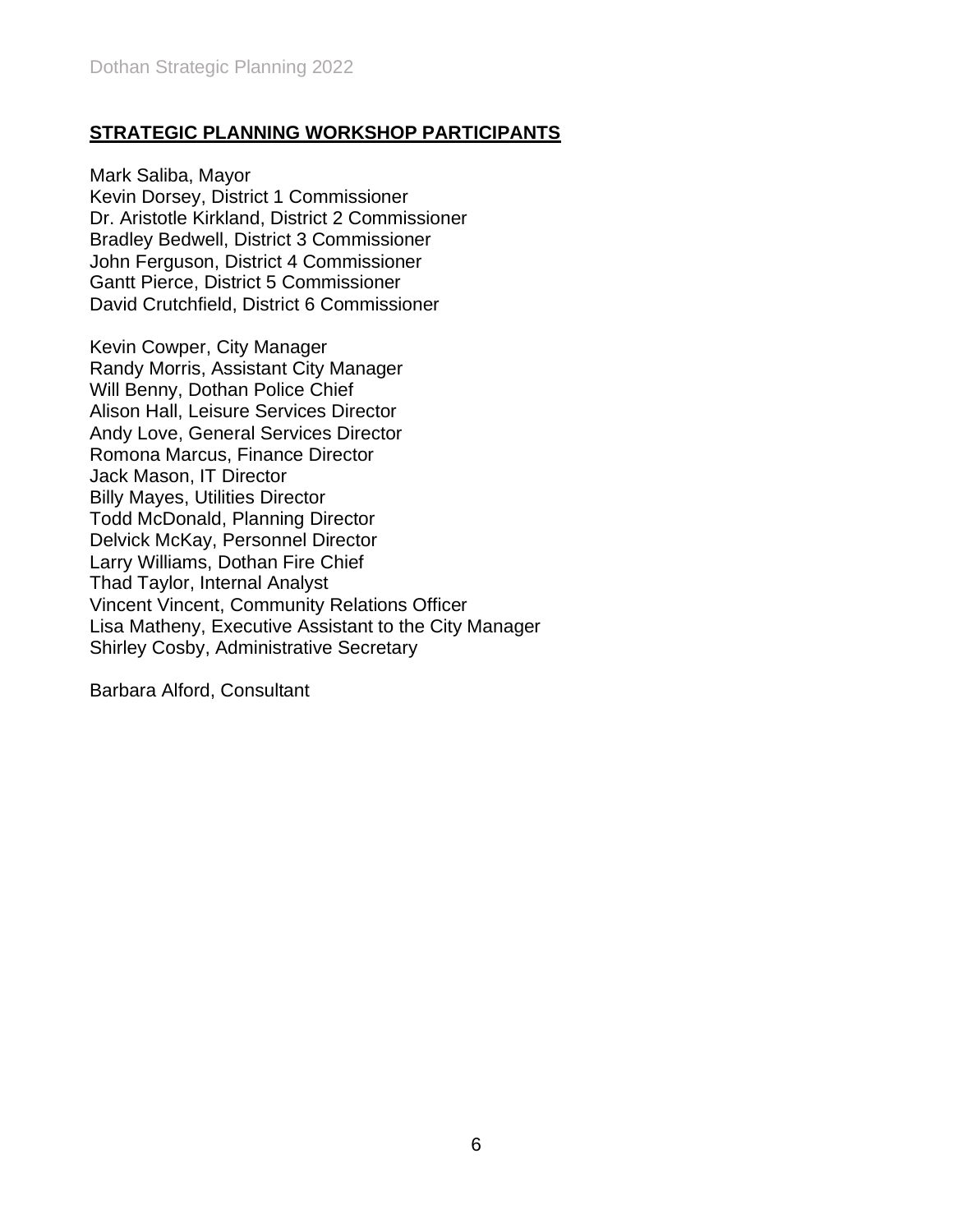#### Dothan Strategic Planning 2022 **The STRATEGIC PLANNING WORKSHOP PROCESS**



The City Commission met in a public work session on February 4 and February 5, 2022, at the City's Eastgate Park facility. A series of *Next Level Conversations* was constructed to incorporate updates on projects related to the "big topics" of most concern to the Commission. The conversation topics and specific areas of focus were:

Our City Organization—finance, personnel, and redistricting Our Public Safety—law enforcement personnel and fire stations Our Neighborhoods—enhancement teams, ordinances, and redevelopment efforts Our Economic Development—federal grant opportunities (infrastructure and red water), corridor redevelopment/planning/zoning, big property opportunities Our Downtown—visions/plans/partners and next steps Our Children's Education—Dothan City Schools 360-Degree Communication

The first day was structured to provide information and opportunity for reflective dialogue amongst elected leaders and between them and the Department Heads. The most critical topic for each area was derived from these discussions and advanced to deeper dialogue on day-2. For each topic, the Commission and senior staff identified specific issues/concerns, posited strategies that are within the purview and authority of an elected City body, specified expectations for success, and identified internal and external resources needed to achieve that success. Each conversation ended with a commitment by the Commission that will provide general direction to senior City staff for 2022-23.

The full Workshop agenda is found in Appendix E.

Outcomes for each of the *Next Level Conversations* are on the following pages.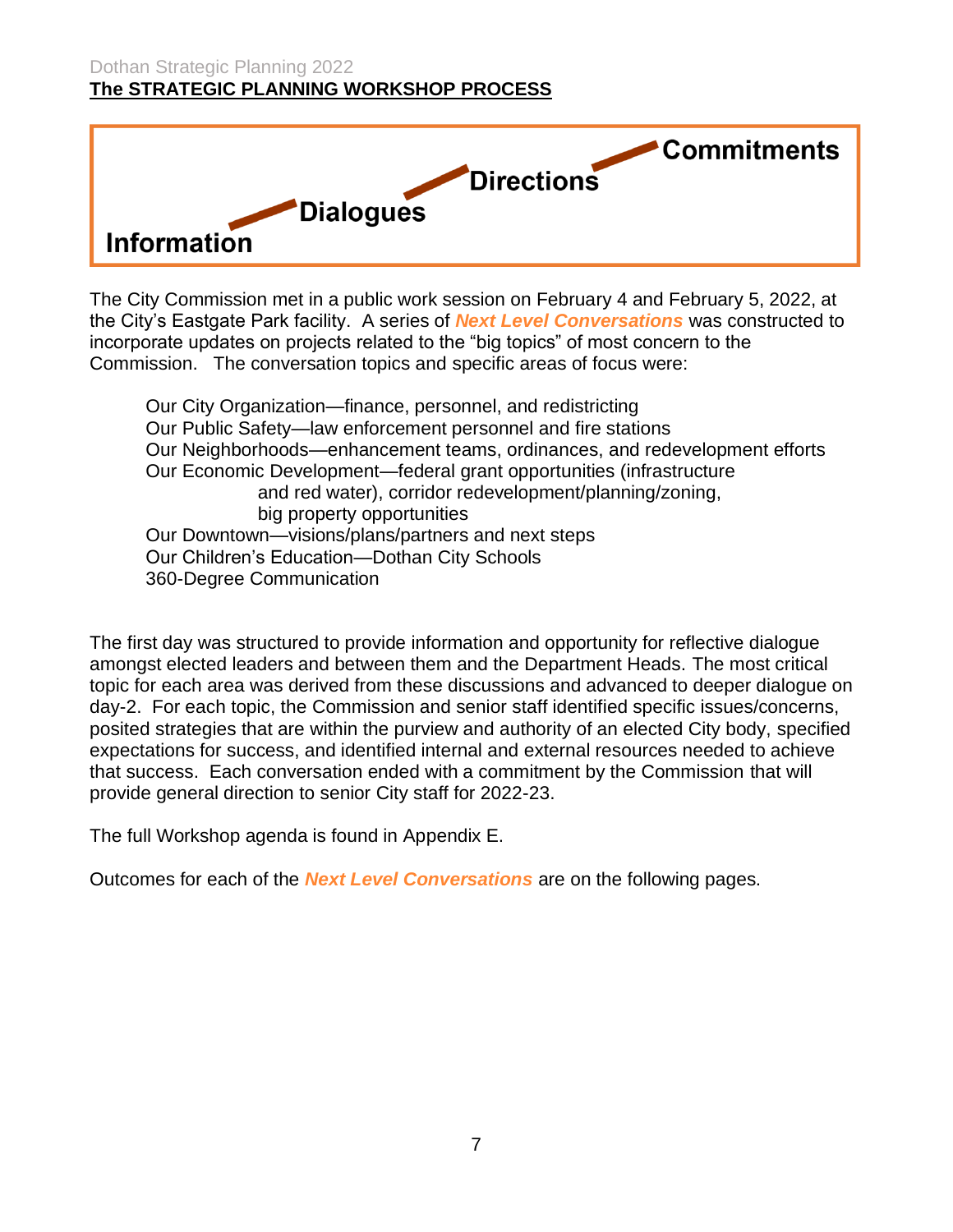| <b>NEXT LEVEL CONVERSATION 1-OUR CITY ORGANIZATION</b> |                                                                                                                                                                                                                                                                                                                                                                                                                                                                                                                                                                                                                                                                                                                                                                                                                                                                                                                                                                                                                                                                                       |  |  |  |
|--------------------------------------------------------|---------------------------------------------------------------------------------------------------------------------------------------------------------------------------------------------------------------------------------------------------------------------------------------------------------------------------------------------------------------------------------------------------------------------------------------------------------------------------------------------------------------------------------------------------------------------------------------------------------------------------------------------------------------------------------------------------------------------------------------------------------------------------------------------------------------------------------------------------------------------------------------------------------------------------------------------------------------------------------------------------------------------------------------------------------------------------------------|--|--|--|
|                                                        |                                                                                                                                                                                                                                                                                                                                                                                                                                                                                                                                                                                                                                                                                                                                                                                                                                                                                                                                                                                                                                                                                       |  |  |  |
| Key Issue(s)                                           | <b>City-Wide Personnel</b><br>To address significant challenges in recruiting and retaining high                                                                                                                                                                                                                                                                                                                                                                                                                                                                                                                                                                                                                                                                                                                                                                                                                                                                                                                                                                                      |  |  |  |
|                                                        | quality personnel (full- and part-time, including seasonal)                                                                                                                                                                                                                                                                                                                                                                                                                                                                                                                                                                                                                                                                                                                                                                                                                                                                                                                                                                                                                           |  |  |  |
|                                                        | throughout Dothan City departments.                                                                                                                                                                                                                                                                                                                                                                                                                                                                                                                                                                                                                                                                                                                                                                                                                                                                                                                                                                                                                                                   |  |  |  |
| <b>Link to Dothan Goal</b>                             | Maintain a high performance team.                                                                                                                                                                                                                                                                                                                                                                                                                                                                                                                                                                                                                                                                                                                                                                                                                                                                                                                                                                                                                                                     |  |  |  |
| Link to LOVE ♥                                         | Love your employees.                                                                                                                                                                                                                                                                                                                                                                                                                                                                                                                                                                                                                                                                                                                                                                                                                                                                                                                                                                                                                                                                  |  |  |  |
| <b>Dothan</b>                                          |                                                                                                                                                                                                                                                                                                                                                                                                                                                                                                                                                                                                                                                                                                                                                                                                                                                                                                                                                                                                                                                                                       |  |  |  |
| <b>Expectations for</b>                                | Success will create a stable and happy workforce that is reflective                                                                                                                                                                                                                                                                                                                                                                                                                                                                                                                                                                                                                                                                                                                                                                                                                                                                                                                                                                                                                   |  |  |  |
| <b>Success</b>                                         | of who and what the City of Dothan is today, and results in a                                                                                                                                                                                                                                                                                                                                                                                                                                                                                                                                                                                                                                                                                                                                                                                                                                                                                                                                                                                                                         |  |  |  |
|                                                        | balanced approach to both employee and customer satisfaction.                                                                                                                                                                                                                                                                                                                                                                                                                                                                                                                                                                                                                                                                                                                                                                                                                                                                                                                                                                                                                         |  |  |  |
| <b>Possible Strategies</b>                             | Define what is meant by high-performance team within each<br>$\bullet$<br>department or job function, and incorporate that information<br>into job descriptions, evaluations, and marketing.<br>Develop policies/procedures that enable a research-based<br>response to sector (and position) requirements with regard to<br>compensation and work conditions.<br>Diversify job-search processes to tailor to the specific target<br>$\bullet$<br>market; make better use of multiple search strategies.<br>Consider flexible work situations that provide greater work-life<br>balance without sacrificing customer service.<br>Gain a better understanding of the relative competitiveness of<br>the full Dothan City compensation package, consider<br>adjustments where warranted, and market the total package.<br>Create recruiting and retention programs/policies that are<br>reflective of best practice for cities of aspiration.<br>Consider the possibility of adding to employee base wages<br>for those who do not require a City contribution for health<br>insurance. |  |  |  |
| <b>Essential Partners</b>                              | Search resource firms/sites; employees                                                                                                                                                                                                                                                                                                                                                                                                                                                                                                                                                                                                                                                                                                                                                                                                                                                                                                                                                                                                                                                |  |  |  |
| <b>Role for Dothan City</b>                            | Solo                                                                                                                                                                                                                                                                                                                                                                                                                                                                                                                                                                                                                                                                                                                                                                                                                                                                                                                                                                                                                                                                                  |  |  |  |
| <b>Primary City</b>                                    | <b>Personnel Department: Community Relations: Legal</b>                                                                                                                                                                                                                                                                                                                                                                                                                                                                                                                                                                                                                                                                                                                                                                                                                                                                                                                                                                                                                               |  |  |  |
| <b>Resources</b><br><b>Commission</b>                  |                                                                                                                                                                                                                                                                                                                                                                                                                                                                                                                                                                                                                                                                                                                                                                                                                                                                                                                                                                                                                                                                                       |  |  |  |
| <b>Commitment 2022</b>                                 | Agreed to remain open to ideas that will keep Dothan                                                                                                                                                                                                                                                                                                                                                                                                                                                                                                                                                                                                                                                                                                                                                                                                                                                                                                                                                                                                                                  |  |  |  |
|                                                        | competitive in securing and retaining top quality talent, and<br>to remain aware of and to promote (internally and externally)                                                                                                                                                                                                                                                                                                                                                                                                                                                                                                                                                                                                                                                                                                                                                                                                                                                                                                                                                        |  |  |  |
|                                                        | the benefits of being a Dothan employee.                                                                                                                                                                                                                                                                                                                                                                                                                                                                                                                                                                                                                                                                                                                                                                                                                                                                                                                                                                                                                                              |  |  |  |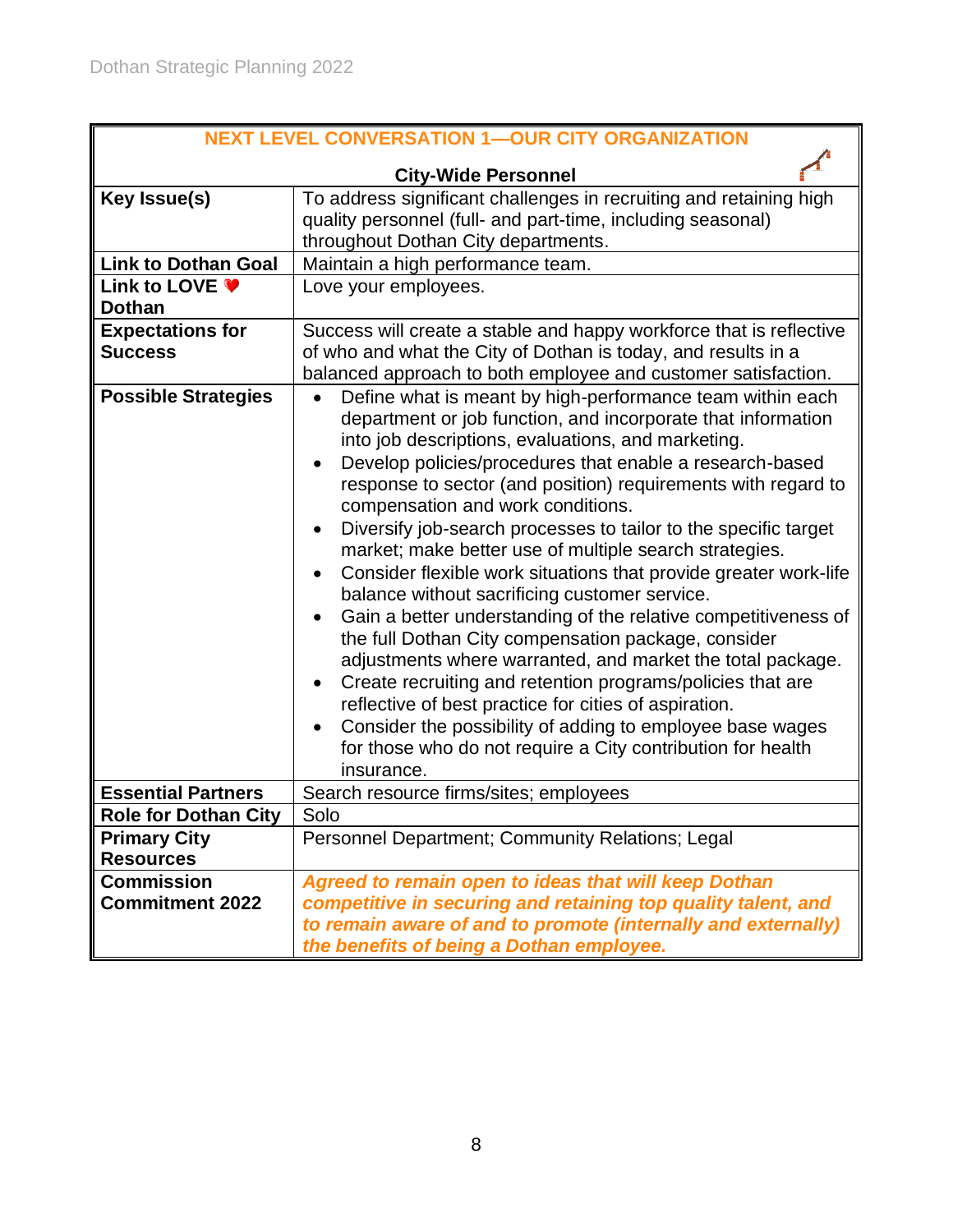| <b>NEXT LEVEL CONVERSATION 2-OUR PUBLIC SAFETY</b> |                                                                                                   |  |  |
|----------------------------------------------------|---------------------------------------------------------------------------------------------------|--|--|
|                                                    |                                                                                                   |  |  |
| Key Issue(s)                                       | <b>Law Enforcement Personnel</b><br>To address current understaffing and serious challenges in    |  |  |
|                                                    | recruiting and retaining high quality personnel (sworn officers,                                  |  |  |
|                                                    | dispatchers, and call-takers) for Dothan Police Department (DPD).                                 |  |  |
| <b>Link to Dothan Goal</b>                         | Maintain a high performance team.                                                                 |  |  |
| Link to LOVE ♥                                     | Love your employees.                                                                              |  |  |
| <b>Dothan</b>                                      | Love your neighborhoods.                                                                          |  |  |
| <b>Expectations for</b>                            | Full-force staffing will increase public safety, enable proactive vs.                             |  |  |
| <b>Success</b>                                     | reactive policing, increase community engagement, increase the                                    |  |  |
|                                                    | diversity of the police force, alleviate dangerous fatigue for these                              |  |  |
|                                                    | first responders, and ensure DPD fulfills its mission.                                            |  |  |
| <b>Possible Strategies</b>                         | Increase compensation to competitive levels.                                                      |  |  |
|                                                    | Gauge and respond to non-wage issues that may be<br>$\bullet$                                     |  |  |
|                                                    | detrimental to employee retention.                                                                |  |  |
|                                                    | Ensure technology and other support is current and effective,<br>$\bullet$                        |  |  |
|                                                    | and that it helps attract candidates interested in DPD jobs.                                      |  |  |
|                                                    | Develop opportunities for gap-positions for interested<br>$\bullet$                               |  |  |
|                                                    | candidates between the ages of 18 and 21 (i.e. scholarships                                       |  |  |
|                                                    | or tuition reimbursement for Wallace College or Troy                                              |  |  |
|                                                    | enrollment in degree/certificate programs; internships.)                                          |  |  |
|                                                    | Increase partnerships with local high schools to develop<br>$\bullet$                             |  |  |
|                                                    | effective pipelines of motivated and qualified candidates.<br>Create Dothan's own Police Academy. |  |  |
|                                                    | $\bullet$<br>Better market the total benefits of working with Dothan City.<br>$\bullet$           |  |  |
|                                                    | Continually assess the value-added for non-policing job<br>$\bullet$                              |  |  |
|                                                    | duties that may be discouraging personnel from continuing                                         |  |  |
|                                                    | career paths with Dothan City.                                                                    |  |  |
| <b>Essential Partners</b>                          | Area school systems; Wallace College; Troy State University;                                      |  |  |
|                                                    | marketing resources.                                                                              |  |  |
| <b>Role for Dothan City</b>                        | <b>Lead Partner</b>                                                                               |  |  |
| <b>Primary City</b>                                | Dothan Police Department; Personnel Department; Community                                         |  |  |
| <b>Resources</b>                                   | Relations.                                                                                        |  |  |
| <b>Commission</b>                                  | Agreed to do what is necessary to effect compensation and                                         |  |  |
| <b>Commitment 2022</b>                             | marketing changes in order to increase and sustain full                                           |  |  |
|                                                    | employment in DPD.                                                                                |  |  |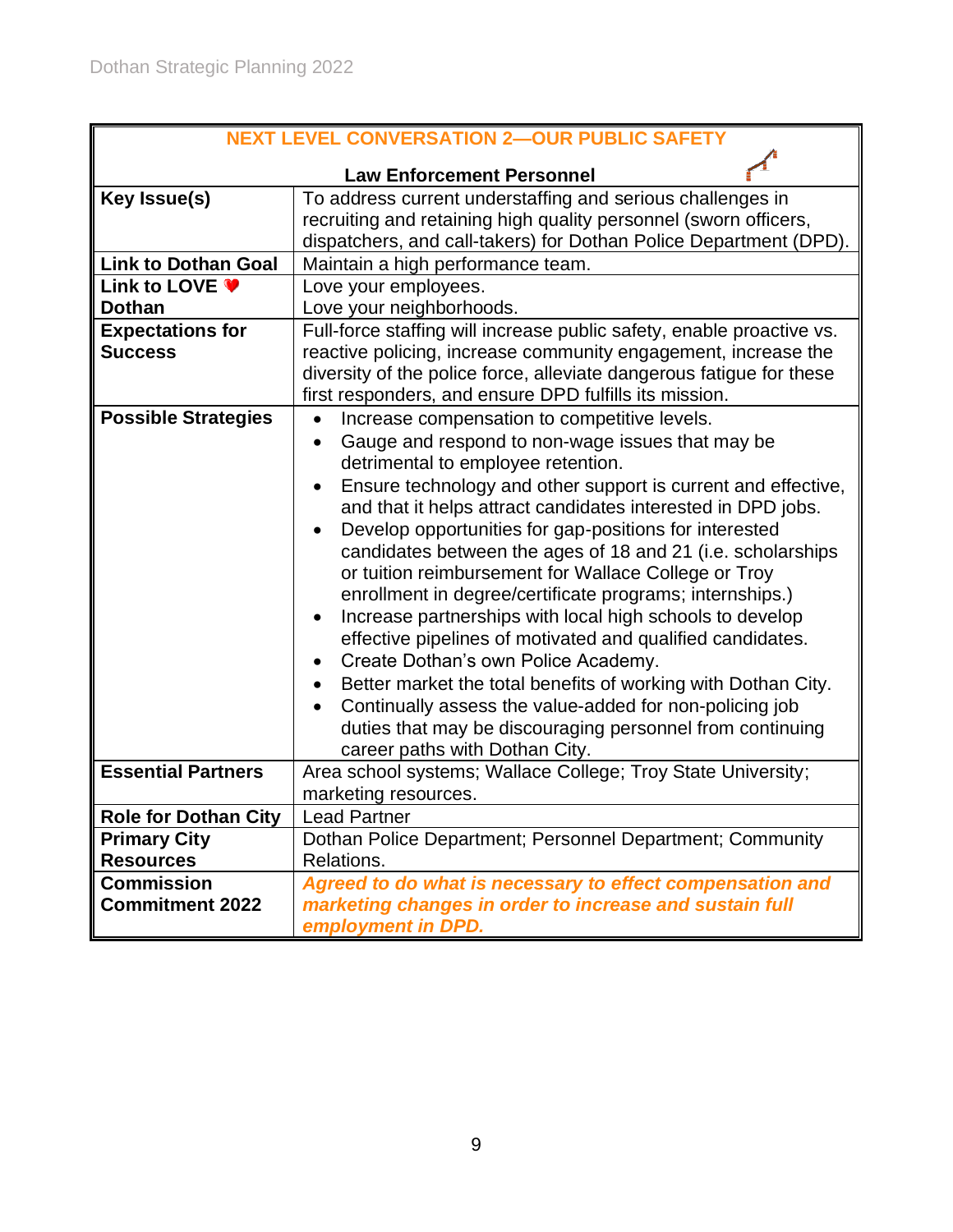| <b>NEXT LEVEL CONVERSATION 2-OUR PUBLIC SAFETY</b> |                                                                                                                                                                                                                                                                                                                                                                                          |  |  |
|----------------------------------------------------|------------------------------------------------------------------------------------------------------------------------------------------------------------------------------------------------------------------------------------------------------------------------------------------------------------------------------------------------------------------------------------------|--|--|
|                                                    | <b>Fire Stations</b>                                                                                                                                                                                                                                                                                                                                                                     |  |  |
| Key Issue(s)                                       | To improve emergency response time and Return of<br>Spontaneous Circulation (ROSC) time for Dothan Fire<br>Department, and to maintain the City's current ISO rating of<br>#1.                                                                                                                                                                                                           |  |  |
| <b>Link to Dothan</b><br>Goal                      | Make Dothan a more livable city.                                                                                                                                                                                                                                                                                                                                                         |  |  |
| Link to LOVE ♥<br><b>Dothan</b>                    | Love your neighborhoods.<br>Love your neighbors.                                                                                                                                                                                                                                                                                                                                         |  |  |
| <b>Expectations for</b><br><b>Success</b>          | Construction and full operationalization of the two new<br>stations will ensure that response times and ROSC times for<br>all city sectors are within the recommended limits set<br>nationally; the ISO rating remains at 1.                                                                                                                                                             |  |  |
| <b>Possible Strategies</b>                         | Proceed with design of both Station #3 and Station #10<br>for 2022.<br>Move station construction funds from conditional to<br>approved.<br>Proceed with construction of Station #10 in 2023.<br>Proceed with the construction and relocation of Station #3<br>in 2024.<br>(Note: Depending upon revenue and capital budget<br>management, simultaneous construction may be<br>possible.) |  |  |
| <b>Essential Partners</b>                          | Architects; general contractors,; subcontractors                                                                                                                                                                                                                                                                                                                                         |  |  |
| <b>Role for Dothan</b><br><b>City</b>              | Solo                                                                                                                                                                                                                                                                                                                                                                                     |  |  |
| <b>Primary City</b><br><b>Resources</b>            | Dothan Fire Department; General Services; Utilities; Public<br>Works: IT                                                                                                                                                                                                                                                                                                                 |  |  |
| <b>Commission</b><br><b>Commitment 2022</b>        | <b>Committed to move forward on both Station #3 and</b><br>Station #10, recognizing that adjustments in design or<br>allocation may be necessary as projects proceed through<br>the bidding phase.                                                                                                                                                                                       |  |  |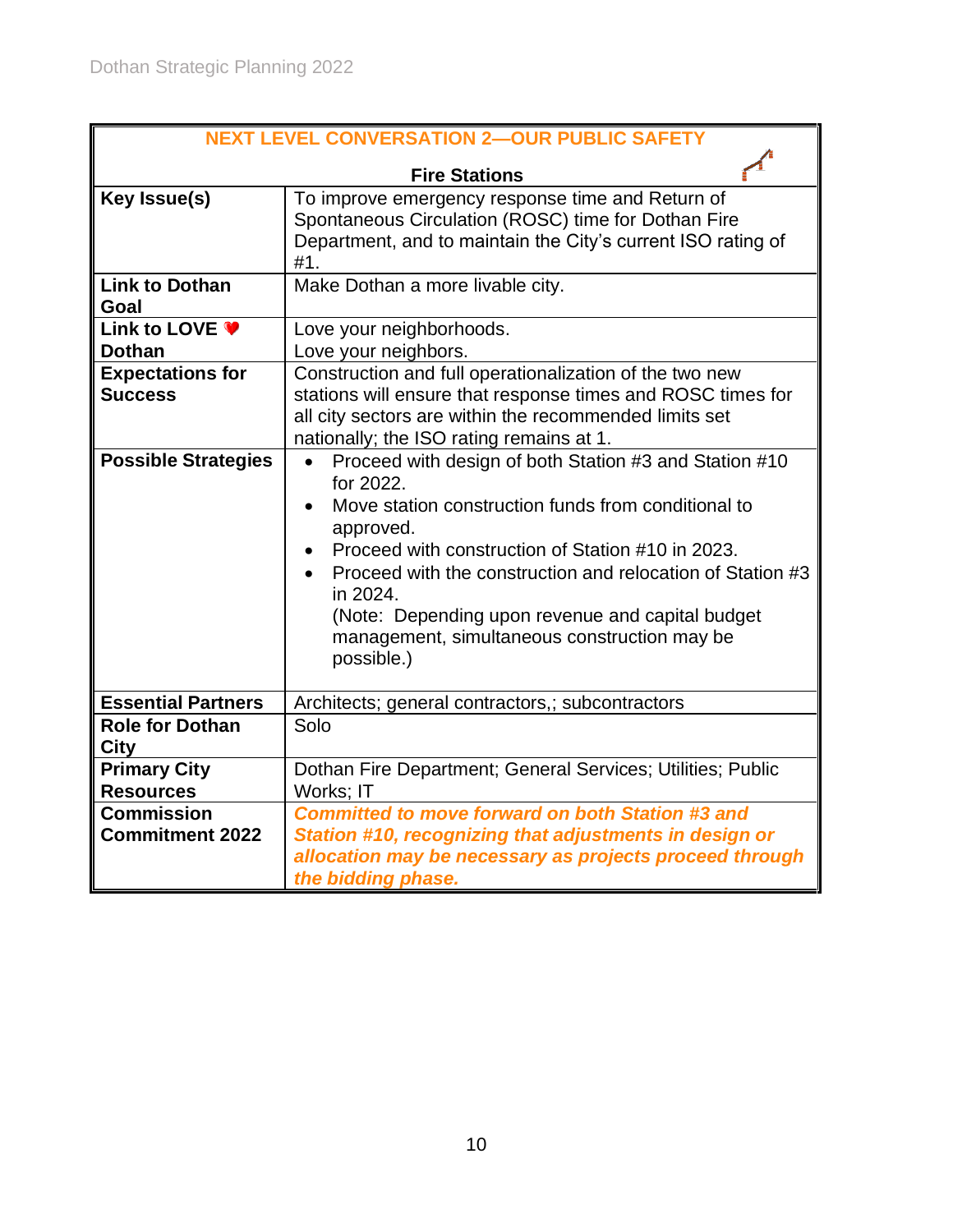| <b>NEXT LEVEL CONVERSATION 3-OUR CITY NEIGHBORHOODS</b>                 |                                                                                                                                                                                                                                                                                                                                                                                                                                                                                                                                                                                                                                                                                                                                                                                                                                                                                                                                                                                                                                                                                                                                                                                                                                                                                                                                                                                                                                                                                                                                           |  |  |
|-------------------------------------------------------------------------|-------------------------------------------------------------------------------------------------------------------------------------------------------------------------------------------------------------------------------------------------------------------------------------------------------------------------------------------------------------------------------------------------------------------------------------------------------------------------------------------------------------------------------------------------------------------------------------------------------------------------------------------------------------------------------------------------------------------------------------------------------------------------------------------------------------------------------------------------------------------------------------------------------------------------------------------------------------------------------------------------------------------------------------------------------------------------------------------------------------------------------------------------------------------------------------------------------------------------------------------------------------------------------------------------------------------------------------------------------------------------------------------------------------------------------------------------------------------------------------------------------------------------------------------|--|--|
| <b>Residential Properties</b>                                           |                                                                                                                                                                                                                                                                                                                                                                                                                                                                                                                                                                                                                                                                                                                                                                                                                                                                                                                                                                                                                                                                                                                                                                                                                                                                                                                                                                                                                                                                                                                                           |  |  |
| Key Issue(s)                                                            | To provide functional, well-maintained, affordable housing for all.                                                                                                                                                                                                                                                                                                                                                                                                                                                                                                                                                                                                                                                                                                                                                                                                                                                                                                                                                                                                                                                                                                                                                                                                                                                                                                                                                                                                                                                                       |  |  |
| <b>Link to Dothan Goal</b>                                              | Make Dothan a more livable city.                                                                                                                                                                                                                                                                                                                                                                                                                                                                                                                                                                                                                                                                                                                                                                                                                                                                                                                                                                                                                                                                                                                                                                                                                                                                                                                                                                                                                                                                                                          |  |  |
| Link to LOVE <sup>●</sup> Dothan                                        | Love your neighborhoods.                                                                                                                                                                                                                                                                                                                                                                                                                                                                                                                                                                                                                                                                                                                                                                                                                                                                                                                                                                                                                                                                                                                                                                                                                                                                                                                                                                                                                                                                                                                  |  |  |
| <b>Expectations for</b><br><b>Success</b><br><b>Possible Strategies</b> | Success will be evidenced by the implementation of programs and<br>policies that reflect national best-practice, significantly reduce<br>neighborhood blight, and increase the quality of life in Dothan's<br>economically challenged neighborhoods.<br>Continue to build on the progress being experienced by the new<br>$\bullet$<br>Neighborhood Enhancement Team; increase the flow of<br>information between the Team's work and the Commission; keep<br>the Commission informed of successes and help to identify issues<br>that may need to be addressed but that the Team (and other City<br>personnel) are currently unauthorized or unable to impact.<br>Identify legal, fair and effective ways to incentivize homeowners,<br>$\bullet$<br>including non-resident landlords, to participate in home repairs and<br>property clean-up.<br>Intentionally gather additional information to develop a<br>٠<br>comprehensive and detailed picture of where the currently known<br>problems are, who the owners are, what already has been tried,<br>and what else can be attempted with current policies and staffing.<br>Research and consider rental ordinances that are effective in<br>٠<br>addressing the problems without creating unnecessary<br>bureaucratic barriers to law-abiding residential and commercial<br>property owners.<br>If ordinances are to be considered, determine additional costs for<br>٠<br>implementation and allocate funding.<br>Determine the pros and cons of implementing complaint-driven<br>٠ |  |  |
|                                                                         | response programs.<br>Where appropriate for City investment and/or service expansion,<br>consider purchasing properties.<br>Consider use of some CDBG funding, including a possible increase<br>in the City allocation, to fund pilot initiatives without substantially<br>reducing competitive nonprofit funding.                                                                                                                                                                                                                                                                                                                                                                                                                                                                                                                                                                                                                                                                                                                                                                                                                                                                                                                                                                                                                                                                                                                                                                                                                        |  |  |
| <b>Essential Partners</b>                                               | Private sector landowners and homeowners; neighborhood citizens and<br>leaders; private investors                                                                                                                                                                                                                                                                                                                                                                                                                                                                                                                                                                                                                                                                                                                                                                                                                                                                                                                                                                                                                                                                                                                                                                                                                                                                                                                                                                                                                                         |  |  |
| <b>Role for Dothan City</b>                                             | <b>Lead Partner</b>                                                                                                                                                                                                                                                                                                                                                                                                                                                                                                                                                                                                                                                                                                                                                                                                                                                                                                                                                                                                                                                                                                                                                                                                                                                                                                                                                                                                                                                                                                                       |  |  |
| <b>Primary City</b><br><b>Resources</b>                                 | Planning Department; Neighborhood Enhancement Team; Legal                                                                                                                                                                                                                                                                                                                                                                                                                                                                                                                                                                                                                                                                                                                                                                                                                                                                                                                                                                                                                                                                                                                                                                                                                                                                                                                                                                                                                                                                                 |  |  |
| <b>Commission</b><br><b>Commitment 2022</b>                             | Agreed to take measured steps to implement solutions that are a<br>good-fit for Dothan, that balance the needs of residents with the<br>rights of responsible property owners, and lead to real progress in<br>this area.                                                                                                                                                                                                                                                                                                                                                                                                                                                                                                                                                                                                                                                                                                                                                                                                                                                                                                                                                                                                                                                                                                                                                                                                                                                                                                                 |  |  |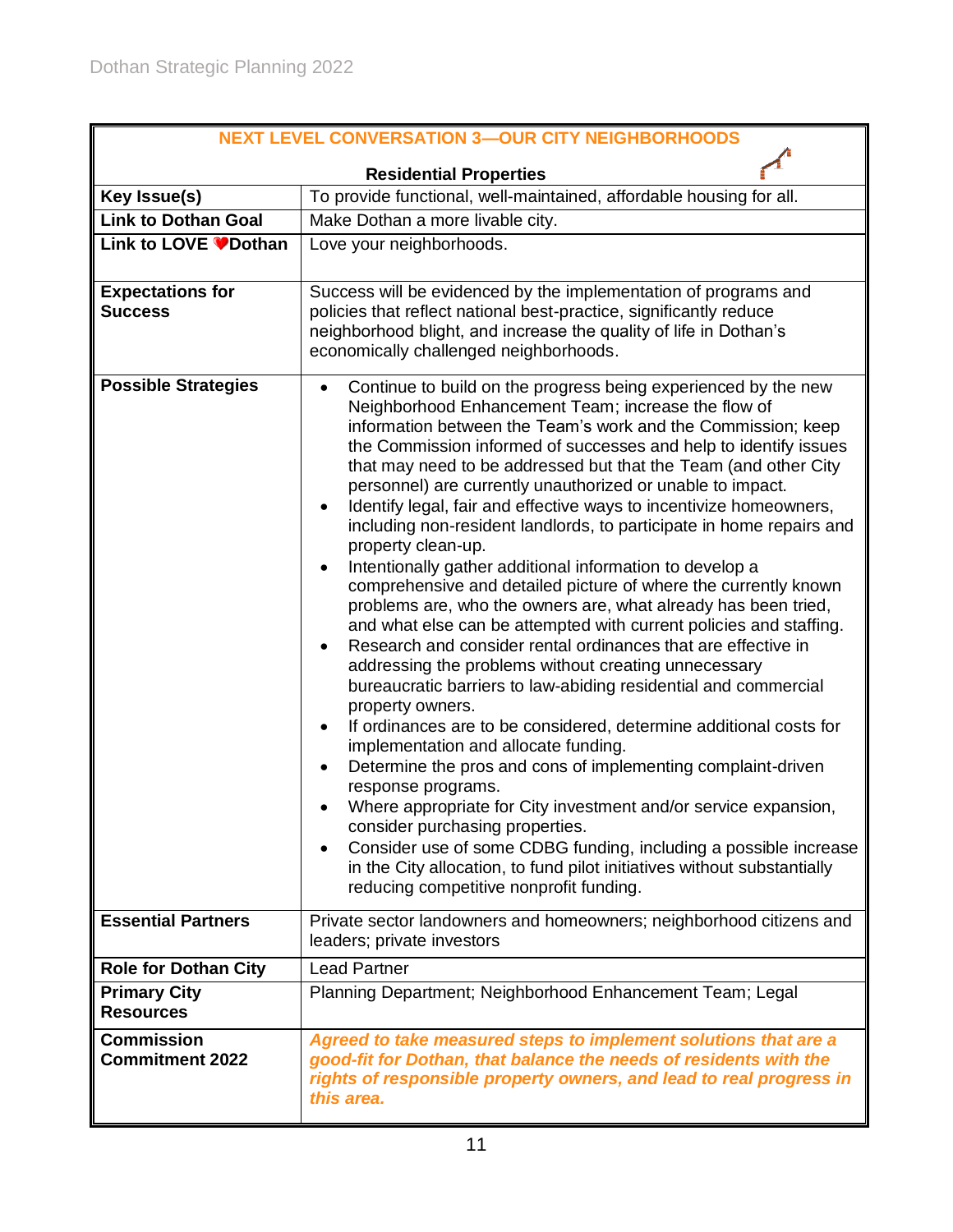|                             | NEXT LEVEL CONVERSATION 4 – OUR ECONOMIC DEVELOPMENT<br><b>Big Property Opportunities</b>                                                                                                                                                                                                                                                                                                                                                                                                                                                                                                                                                                                                                                                                                                                                   |  |  |
|-----------------------------|-----------------------------------------------------------------------------------------------------------------------------------------------------------------------------------------------------------------------------------------------------------------------------------------------------------------------------------------------------------------------------------------------------------------------------------------------------------------------------------------------------------------------------------------------------------------------------------------------------------------------------------------------------------------------------------------------------------------------------------------------------------------------------------------------------------------------------|--|--|
|                             |                                                                                                                                                                                                                                                                                                                                                                                                                                                                                                                                                                                                                                                                                                                                                                                                                             |  |  |
| Key Issues(s)               | To determine possible best uses for large Dothan City-owned or                                                                                                                                                                                                                                                                                                                                                                                                                                                                                                                                                                                                                                                                                                                                                              |  |  |
|                             | potentially owned properties specifically the former Dothan City                                                                                                                                                                                                                                                                                                                                                                                                                                                                                                                                                                                                                                                                                                                                                            |  |  |
|                             | Schools Central Office on Dusy Street, the vacant National                                                                                                                                                                                                                                                                                                                                                                                                                                                                                                                                                                                                                                                                                                                                                                  |  |  |
|                             | Guard Armory on Westgate, and the Houston County Farm<br>Center.                                                                                                                                                                                                                                                                                                                                                                                                                                                                                                                                                                                                                                                                                                                                                            |  |  |
| <b>Link to Dothan Goal</b>  | Expand the local economy; plan for Dothan's future                                                                                                                                                                                                                                                                                                                                                                                                                                                                                                                                                                                                                                                                                                                                                                          |  |  |
| <b>Link to Love ♥Dothan</b> | Love your neighborhoods.                                                                                                                                                                                                                                                                                                                                                                                                                                                                                                                                                                                                                                                                                                                                                                                                    |  |  |
|                             | Love your businesses.                                                                                                                                                                                                                                                                                                                                                                                                                                                                                                                                                                                                                                                                                                                                                                                                       |  |  |
| <b>Expectations for</b>     | City investment and use of properties will improve                                                                                                                                                                                                                                                                                                                                                                                                                                                                                                                                                                                                                                                                                                                                                                          |  |  |
| <b>Success</b>              | neighborhoods, enhance the lives of residents, be financially                                                                                                                                                                                                                                                                                                                                                                                                                                                                                                                                                                                                                                                                                                                                                               |  |  |
|                             | prudent, and reflect sound property management decisions of                                                                                                                                                                                                                                                                                                                                                                                                                                                                                                                                                                                                                                                                                                                                                                 |  |  |
|                             | Dothan City Leaders.                                                                                                                                                                                                                                                                                                                                                                                                                                                                                                                                                                                                                                                                                                                                                                                                        |  |  |
| <b>Possible Strategies</b>  | Dusy Street: Pursue lease or lease-purchase opportunities<br>with nonprofit(s), particularly those that will engage youth<br>within the surrounding community. Review and consider<br>church's request to lease two buildings on property site.<br>Armory: Retain the property within the City Westgate<br>Recreation complex footprint; assess and consider possible<br>exception for sale of Westgate Parkway frontage; develop<br>long-term use plans for expansion of recreation<br>opportunities with the added acreage.<br>Farm Center: Proceed with purchase; reconsider purchase<br>$\bullet$<br>offer to reflect due-diligence report regarding essential<br>maintenance for occupancy.<br>General: complete research on and bring forward a<br>$\bullet$<br>proposal to create a Commercial Development Authority |  |  |
| <b>Essential Partners</b>   | (Code of Alabama Section 11-54.)<br>Businesses; nonprofits; investors                                                                                                                                                                                                                                                                                                                                                                                                                                                                                                                                                                                                                                                                                                                                                       |  |  |
| <b>Role for Dothan City</b> | <b>Peer Partner</b>                                                                                                                                                                                                                                                                                                                                                                                                                                                                                                                                                                                                                                                                                                                                                                                                         |  |  |
| <b>Primary City</b>         | City Manager; Assistant City Manager; Public Works, Utilities,                                                                                                                                                                                                                                                                                                                                                                                                                                                                                                                                                                                                                                                                                                                                                              |  |  |
| resources                   | General Services; Leisure Services; Community Relations;                                                                                                                                                                                                                                                                                                                                                                                                                                                                                                                                                                                                                                                                                                                                                                    |  |  |
|                             | Legal                                                                                                                                                                                                                                                                                                                                                                                                                                                                                                                                                                                                                                                                                                                                                                                                                       |  |  |
| <b>Commission</b>           | Agreed to move forward with property acquisitions that add                                                                                                                                                                                                                                                                                                                                                                                                                                                                                                                                                                                                                                                                                                                                                                  |  |  |
| <b>Commitment 2022</b>      | value to City plans, and to donate/lease/sell properties                                                                                                                                                                                                                                                                                                                                                                                                                                                                                                                                                                                                                                                                                                                                                                    |  |  |
|                             | when: a) proposed operations benefit the community; b)                                                                                                                                                                                                                                                                                                                                                                                                                                                                                                                                                                                                                                                                                                                                                                      |  |  |
|                             | missions are fully understood and the roles of other                                                                                                                                                                                                                                                                                                                                                                                                                                                                                                                                                                                                                                                                                                                                                                        |  |  |
|                             | involved partners are in-sync with the goals of the City; c) a                                                                                                                                                                                                                                                                                                                                                                                                                                                                                                                                                                                                                                                                                                                                                              |  |  |
|                             | business plan for program sustainability has been                                                                                                                                                                                                                                                                                                                                                                                                                                                                                                                                                                                                                                                                                                                                                                           |  |  |
|                             | accepted; and d) the owner/lessor has committed (through                                                                                                                                                                                                                                                                                                                                                                                                                                                                                                                                                                                                                                                                                                                                                                    |  |  |
|                             | <b>MOU</b> or other mechanism) to continuing proposed                                                                                                                                                                                                                                                                                                                                                                                                                                                                                                                                                                                                                                                                                                                                                                       |  |  |
|                             | operations at the site for a defined number of years.                                                                                                                                                                                                                                                                                                                                                                                                                                                                                                                                                                                                                                                                                                                                                                       |  |  |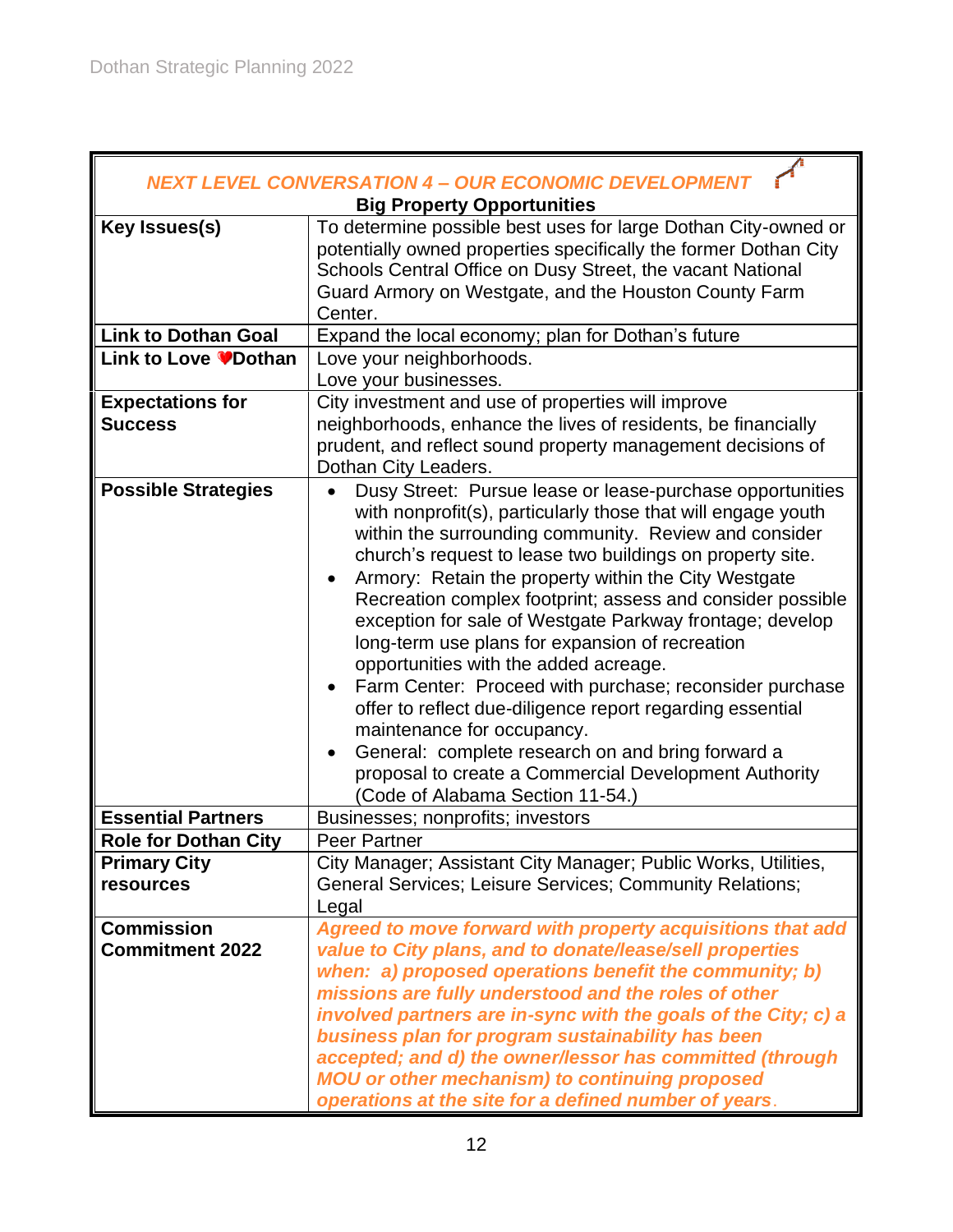| <b>NEXT LEVEL CONVERSATION 5-OUR DOWNTOWN</b> |                                                                                                                                |  |  |  |
|-----------------------------------------------|--------------------------------------------------------------------------------------------------------------------------------|--|--|--|
|                                               | <b>Transformational Dothan Opportunity</b>                                                                                     |  |  |  |
| Key Issue(s)                                  | To identify the City's expectations, capacity and next steps                                                                   |  |  |  |
|                                               | regarding this public-private partnership initiative.                                                                          |  |  |  |
| <b>Link to Dothan Goal</b>                    | Plan for Dothan's future.                                                                                                      |  |  |  |
| Link to LOVE ♥                                | Love your neighborhoods.<br>Love your downtown.                                                                                |  |  |  |
| <b>Dothan</b>                                 | Love your businesses.<br>Love your neighbors.                                                                                  |  |  |  |
| <b>Expectations for</b>                       | Success will be the emergence of Dothan as a true destination                                                                  |  |  |  |
| <b>Success</b>                                | location, regional hub, and model city; significant growth in census                                                           |  |  |  |
|                                               | population and in population diversity; increased tax revenue;                                                                 |  |  |  |
|                                               | increased outside investments; an elevated quality of life that draws                                                          |  |  |  |
|                                               | new residents and retains large percentages of our own future                                                                  |  |  |  |
|                                               | generations. Success also will reflect increased interest by research                                                          |  |  |  |
|                                               | and development entities, and changes in workforce characteristics                                                             |  |  |  |
|                                               | that lead to new local education programs. As the initiative evolves,                                                          |  |  |  |
|                                               | Commissioners expect to continue conversations, to be able to<br>consider significant investments on a case-by-case basis with |  |  |  |
|                                               | regard to outlay and ROI (fiscal and other), and to have local people                                                          |  |  |  |
|                                               | and businesses involved as much as possible.                                                                                   |  |  |  |
| <b>Possible Strategies</b>                    | Next Steps as outlined by City Manager Kevin Cowper:                                                                           |  |  |  |
|                                               | Engage Executive Architect to oversee design.                                                                                  |  |  |  |
|                                               | Designate project oversight team.                                                                                              |  |  |  |
|                                               | Designate a citizen committee.                                                                                                 |  |  |  |
|                                               | Designate a user-design committee.                                                                                             |  |  |  |
|                                               | Design public presentation materials; develop ongoing campaign.                                                                |  |  |  |
|                                               | Initiate private fundraising efforts.                                                                                          |  |  |  |
|                                               | Market downtown hotel, and commercial and residential                                                                          |  |  |  |
|                                               | opportunities.                                                                                                                 |  |  |  |
|                                               | Determine management, funding and operating structures for                                                                     |  |  |  |
|                                               | organizations and facility operations.                                                                                         |  |  |  |
|                                               | Evaluate financial feasibility, including a possible contract with a                                                           |  |  |  |
|                                               | financial advisor for the City.                                                                                                |  |  |  |
|                                               | Begin process to relocate City personnel.                                                                                      |  |  |  |
|                                               | Conduct downtown traffic study.                                                                                                |  |  |  |
| <b>Essential Partners</b>                     | Wiregrass Foundation, private investors, Houston County, DDRA,                                                                 |  |  |  |
|                                               | arts organizations and their boards                                                                                            |  |  |  |
| <b>Role for Dothan City</b>                   | <b>Lead Partner</b>                                                                                                            |  |  |  |
| <b>Primary City</b><br><b>Resources</b>       | City Manager; Department Heads; Community Relations Office.                                                                    |  |  |  |
| <b>Commission</b>                             | Affirmed, unanimously, the vision being presented through the                                                                  |  |  |  |
| <b>Commitment 2022</b>                        | Transformation-through-the-Arts initiative and authorized the                                                                  |  |  |  |
|                                               | <b>Mayor and City Manager to proceed with next steps.</b>                                                                      |  |  |  |
|                                               | <b>Committed also to continuing progress on commercial corridor</b>                                                            |  |  |  |
|                                               | development to generate growth opportunities along all of                                                                      |  |  |  |
|                                               | Dothan's major thoroughfares, through and beyond downtown.                                                                     |  |  |  |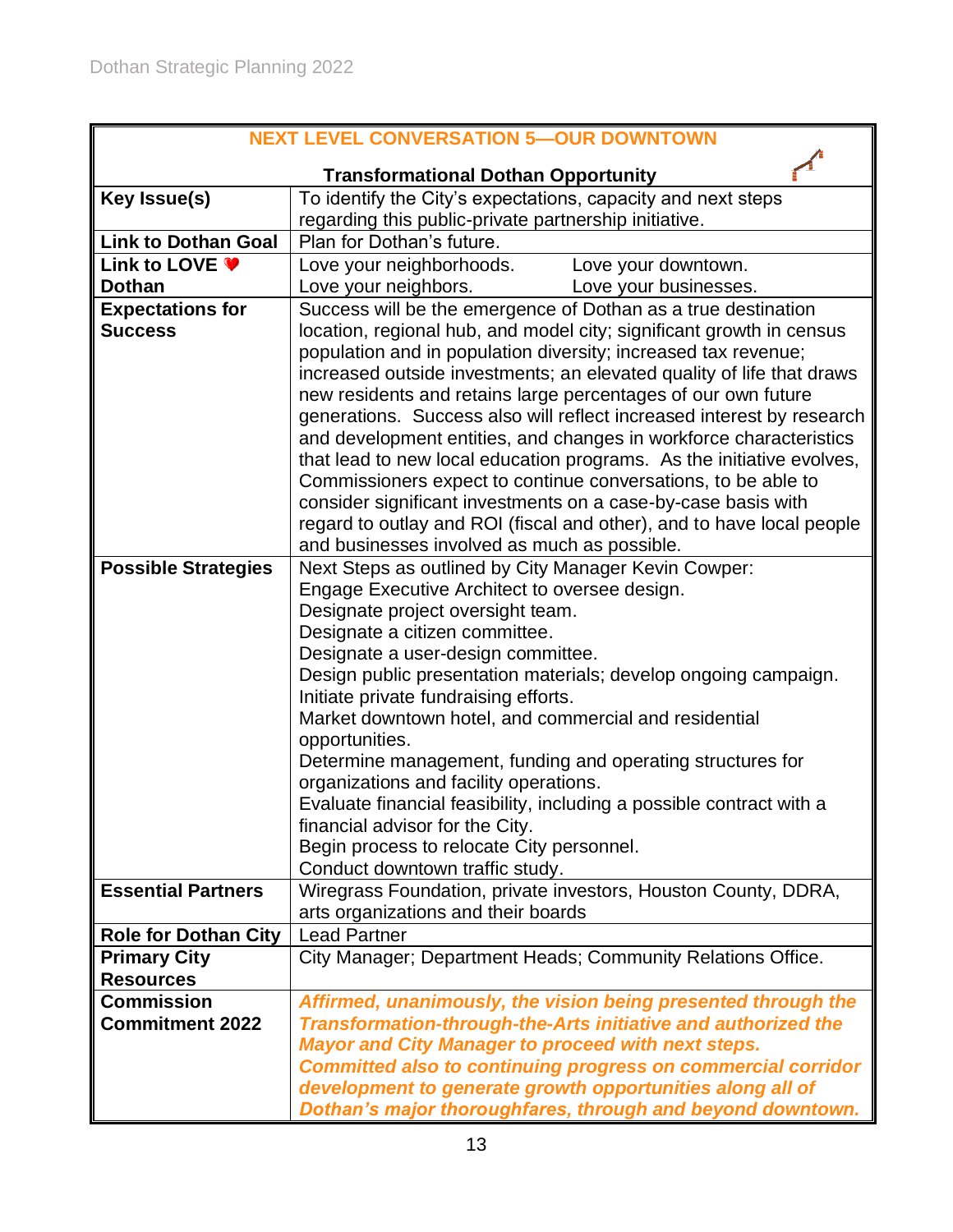| <b>NEXT LEVEL CONVERSATION 6-OUR CHILDREN'S EDUCATION</b> |                                                                                                                                        |  |  |
|-----------------------------------------------------------|----------------------------------------------------------------------------------------------------------------------------------------|--|--|
|                                                           | <b>Dothan City Schools</b>                                                                                                             |  |  |
| Key Issue(s)                                              | Declining enrollment and academic achievement.                                                                                         |  |  |
| <b>Link to Dothan Goal</b>                                | Planning for Dothan's future.                                                                                                          |  |  |
| Link to LOVE ♥                                            |                                                                                                                                        |  |  |
| <b>Dothan</b>                                             | Love your schools.                                                                                                                     |  |  |
| <b>Expectations for</b>                                   |                                                                                                                                        |  |  |
| <b>Success</b>                                            | Student attrition is reversed, families that have left DCS will begin to<br>return, academic achievement levels continually rise (both |  |  |
|                                                           | objectively and comparatively), graduation rates remain above the                                                                      |  |  |
|                                                           | 90% target while college-going rates increase and remediation rates                                                                    |  |  |
|                                                           | decline.                                                                                                                               |  |  |
| <b>Possible Strategies</b>                                |                                                                                                                                        |  |  |
|                                                           | Consider funding one or more of the requests presented by Dr.                                                                          |  |  |
|                                                           | Coe at the Jan. 18, 2022 Commission Meeting if this allows for                                                                         |  |  |
|                                                           | reallocation of funds for academic improvement.                                                                                        |  |  |
|                                                           | Identify and clearly communicate to DCS the data/information                                                                           |  |  |
|                                                           | that the Commission would like to know to stay apprised of                                                                             |  |  |
|                                                           | school progress.<br>Discuss with Dr. Coe ways in which City leadership can engage                                                      |  |  |
|                                                           |                                                                                                                                        |  |  |
|                                                           | with school leadership in some form(s) of joint strategic                                                                              |  |  |
|                                                           | planning that leverages the resources of partners while                                                                                |  |  |
|                                                           | recognizing the autonomy of the administrative structure and<br>board. Such collaborations could extend to other major                 |  |  |
|                                                           |                                                                                                                                        |  |  |
| <b>Essential Partners</b>                                 | community partners.<br>Dothan City Schools and other major organizations that may be                                                   |  |  |
|                                                           | included in an "all hands on deck" strategy to change the trajectory                                                                   |  |  |
|                                                           | of student enrollment and achievement.                                                                                                 |  |  |
| <b>Role for Dothan City</b>                               |                                                                                                                                        |  |  |
|                                                           | <b>Lead Partner</b>                                                                                                                    |  |  |
| <b>Primary City</b>                                       | Mayor; City Manager; Commission Representatives                                                                                        |  |  |
| <b>Resources</b>                                          |                                                                                                                                        |  |  |
| <b>Commission</b>                                         | <b>Empowered the City Manager, Mayor and representative</b>                                                                            |  |  |
| <b>Commitment 2022</b>                                    | <b>Commissioners to meet with Superintendent Coe to ascertain</b>                                                                      |  |  |
|                                                           | how the City could effectively assist the Dothan City School                                                                           |  |  |
|                                                           | System (with funding or other interventions) to have a positive                                                                        |  |  |
|                                                           | impact on enrollment and student learning.                                                                                             |  |  |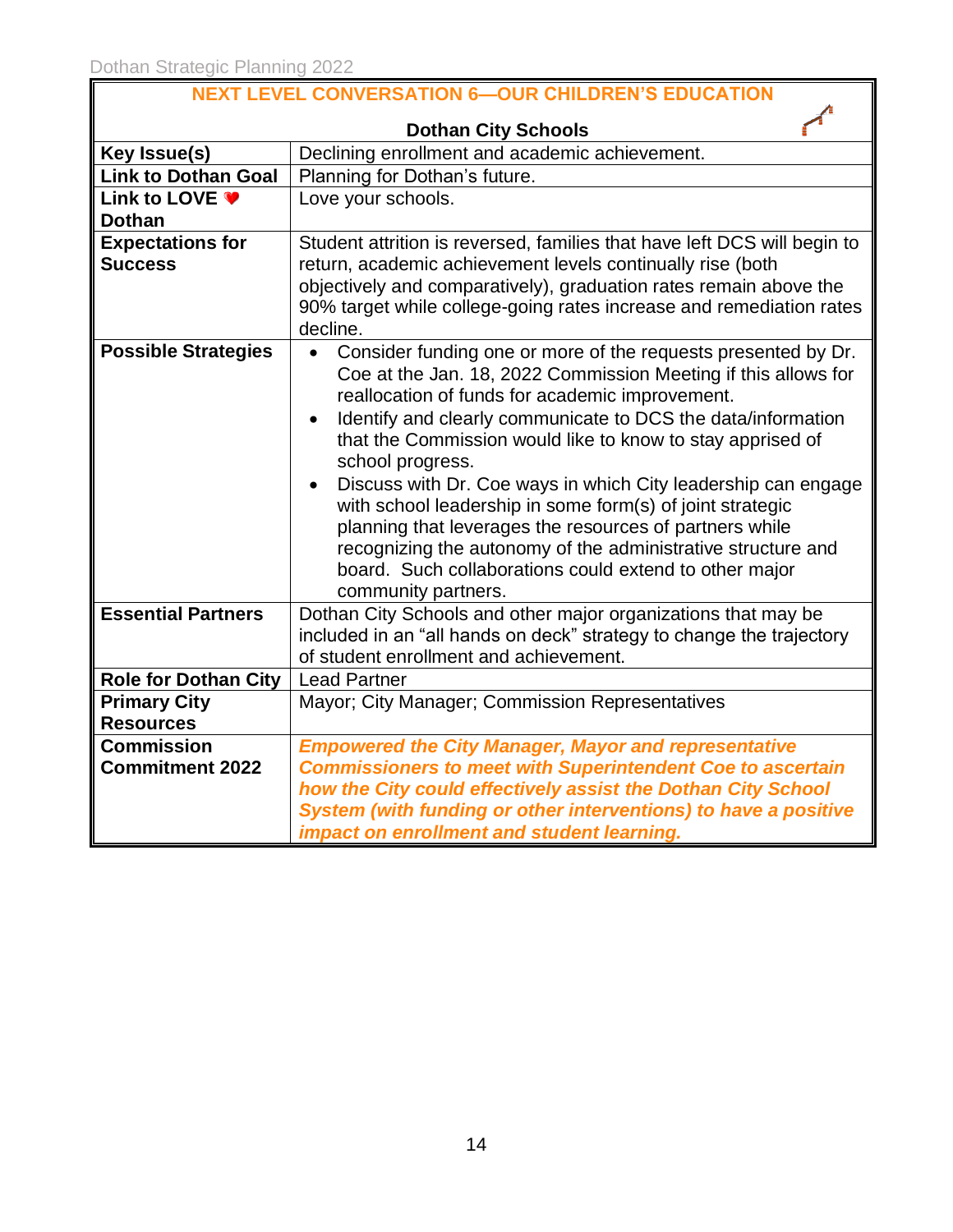| <b>NEXT LEVEL CONVERSATION 7-OUR BEST COMMUNICATION</b> |                                                                |  |  |  |
|---------------------------------------------------------|----------------------------------------------------------------|--|--|--|
| <b>360-degree Communication</b>                         |                                                                |  |  |  |
| Key Issue(s)                                            | To strengthen transparency and decision-making.                |  |  |  |
| <b>Link to Dothan Goal</b>                              | Maintain a high performance team.                              |  |  |  |
| Link to LOVE ♥                                          | Love your work.                                                |  |  |  |
| <b>Dothan</b>                                           |                                                                |  |  |  |
| <b>Expectations for</b>                                 | Successful strategies will increase the timeliness and flow of |  |  |  |
| <b>Success</b>                                          | information to the Commissioners and enhance transparency.     |  |  |  |
| <b>Possible Strategies</b>                              | Conversation focused primarily on two distinct areas: 1) the   |  |  |  |
|                                                         | format and timeliness of information to the Commissioners from |  |  |  |
|                                                         | internal sources; and 2) updates from community partners       |  |  |  |
|                                                         | (particularly the Chamber of Commerce) on economic             |  |  |  |
|                                                         | development projects. The agreed upon strategies are best      |  |  |  |
|                                                         | reflected in the three commitments listed below.               |  |  |  |
| <b>Essential Partners</b>                               | <b>Chamber of Commerce Leadership Staff</b>                    |  |  |  |
| <b>Role for Dothan City</b>                             | <b>Peer Partner</b>                                            |  |  |  |
| <b>Primary City</b>                                     | Mayor; City Manager; Commissioners; City Analyst; Community    |  |  |  |
| <b>Resources</b>                                        | <b>Relations</b>                                               |  |  |  |
| <b>Commission</b>                                       | Recommitted to the time that is necessary to remain<br>4)      |  |  |  |
| <b>Commitment 2022</b>                                  | current on the large amount of information regularly           |  |  |  |
|                                                         | provided by internal and external sources.                     |  |  |  |
|                                                         | 5) Requested that City staff work with external partners to    |  |  |  |
|                                                         | enhance the currency and (where necessary)                     |  |  |  |
|                                                         | frequency of information being provided in the most            |  |  |  |
|                                                         | accessible formats.                                            |  |  |  |
|                                                         | 6) Requested that the Mayor and City Manager arrange           |  |  |  |
|                                                         | quarterly updates for Commissioners with the                   |  |  |  |
|                                                         | <b>Chamber staff regarding projects underway and under</b>     |  |  |  |
|                                                         | consideration (while respecting limitations of non-            |  |  |  |
|                                                         | disclosure agreements.)                                        |  |  |  |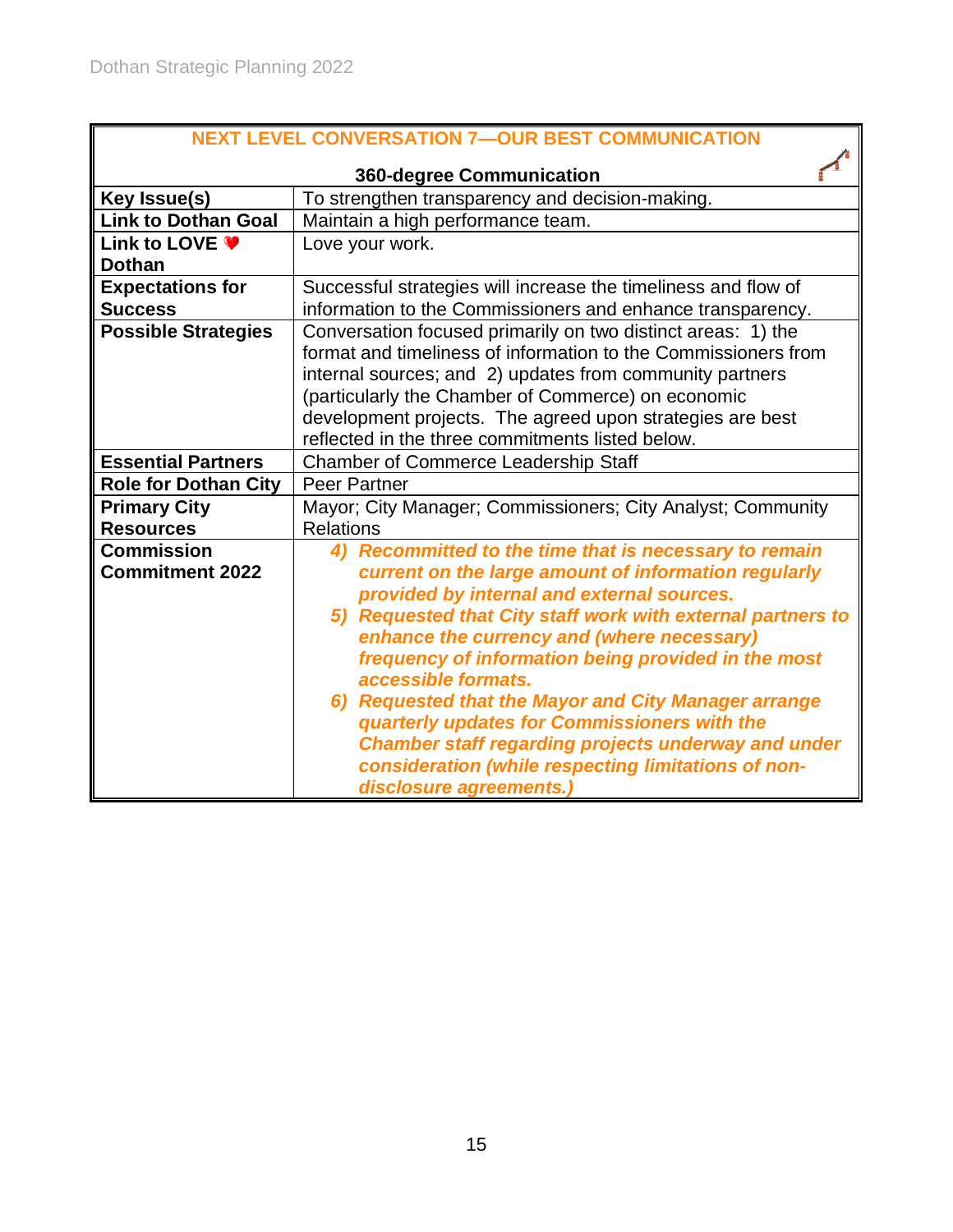Dothan Strategic Planning 2022

# **APPENDICES**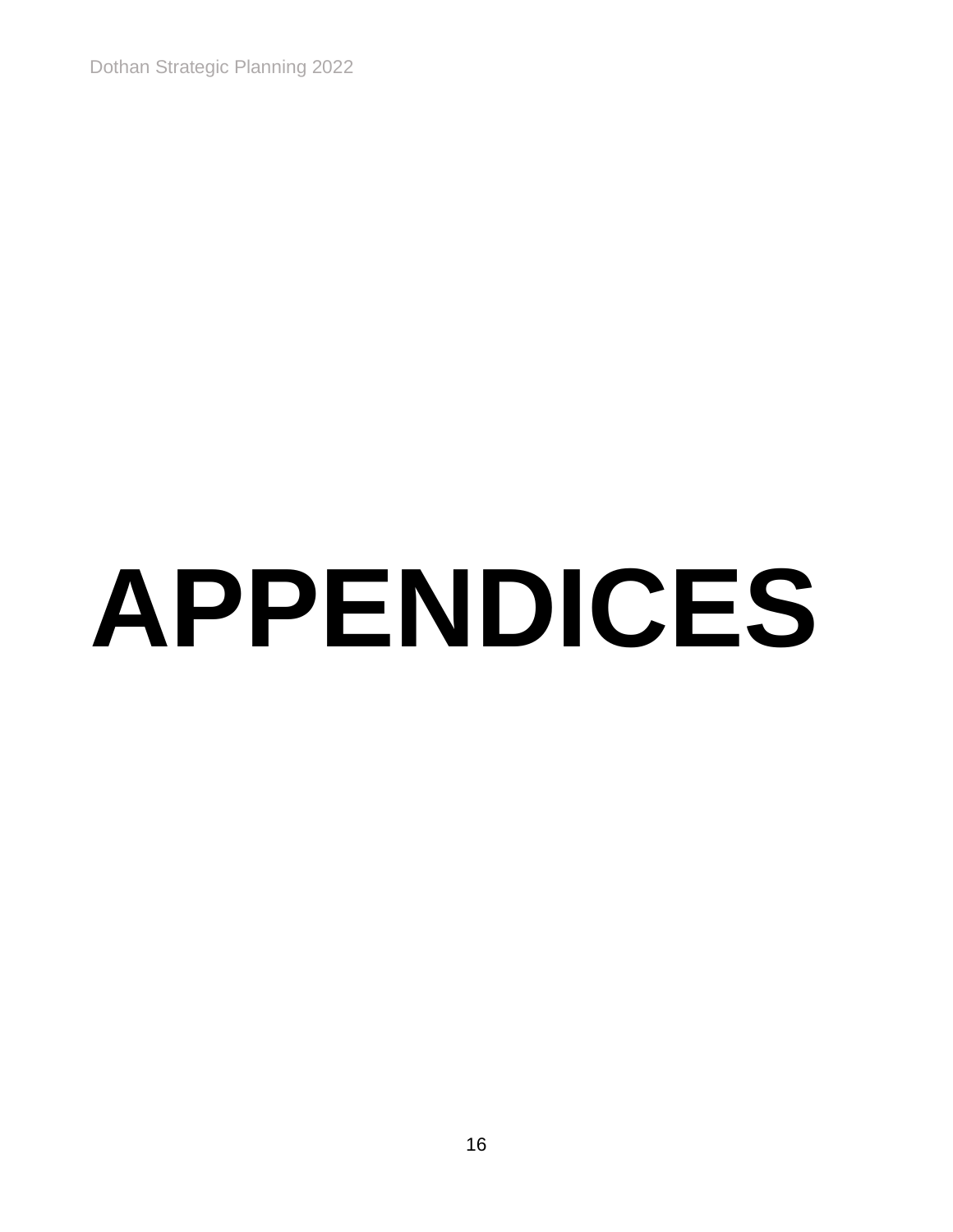#### **Appendix A-1 CITY OF DOTHAN—Strategic Planning 2022-24 Interview with Commissioner Kevin Dorsey and Commissioner Aristotle Kirkland**

Both Commissioners expressed confidence in the City staff (City Manager, Assistant City Manager, and Department Heads) to analyze and bring forward the projects needed to maintain and grow Dothan. Both leaders prefer that the emphasis for strategic planning time at the February Workshop be dedicated to discussing critical needs of communities and citizens and interventions/investments the City can make to address these. They understand they will hear and vote upon department/operational projects. However, they want time committed to discussing City leader positions on broader issues: Improving Public Education, Building Families, and Fostering Financial Security for Dothan residents. Topics leading their list:

- Renters' Ordinances. What can and should be implemented in Dothan, and what steps must be taken to address the blight in Dothan's poorest neighborhoods? What are best practices of communities like Dothan?
- Focus on law enforcement (presence, visibility, and officer recruitment) with special emphasis on neighborhoods experiencing an increase in violent crime. Homeowners want to "take back" their neighborhoods. What role can the City play in facilitating this action?
- Collaborative strategic planning with Dothan City Schools. There is frustration with funding schools (focusing on facilities) while student achievement continues to slide and concerned parents continue seeking private options. Can the City sponsor community-wide conversations to include nonprofits that provide many of the support services needed by school children and their families?
- Greater communication and transparency between Commissioners and the Dothan Area Chamber of Commerce, et al, with regard to recruitment and development of business and industry opportunities in Dothan (particularly those that will require the advocacy of district leaders and/or fiscal participation with taxpayer dollars.)
- The continuation and expansion of Love Dothan neighborhood initiatives, with emphasis on sustainability after the weekend event is completed.
- More information about Civic Center and downtown conversations. Particular interest in how investment in the city service corridor can help improve the adjacent neighborhoods and the quality of life for residents there. (They hope to have more information about this when they meet with RDG representatives in a few weeks.)
- What role can/should the City play in supporting small businesses and enabling workforce development?
- Concern about roads---focusing on those within neighborhoods. (i.e. speed bumps)
- Procedurally:
	- -More time to review the Commission Meeting materials.
	- -Deeper orientations for new Commissioners regarding each City department.

Regarding Dothan fiscal commitments—Commissioners are looking forward to allocating funds that Dothan has acquired/will acquire due to revenue increases and/or COVID related federal funding. However, both Commissioners also affirmed some fiscal conservatism, preferring to seek out and engage resources from the private sector before committing large sums of taxpayer dollars.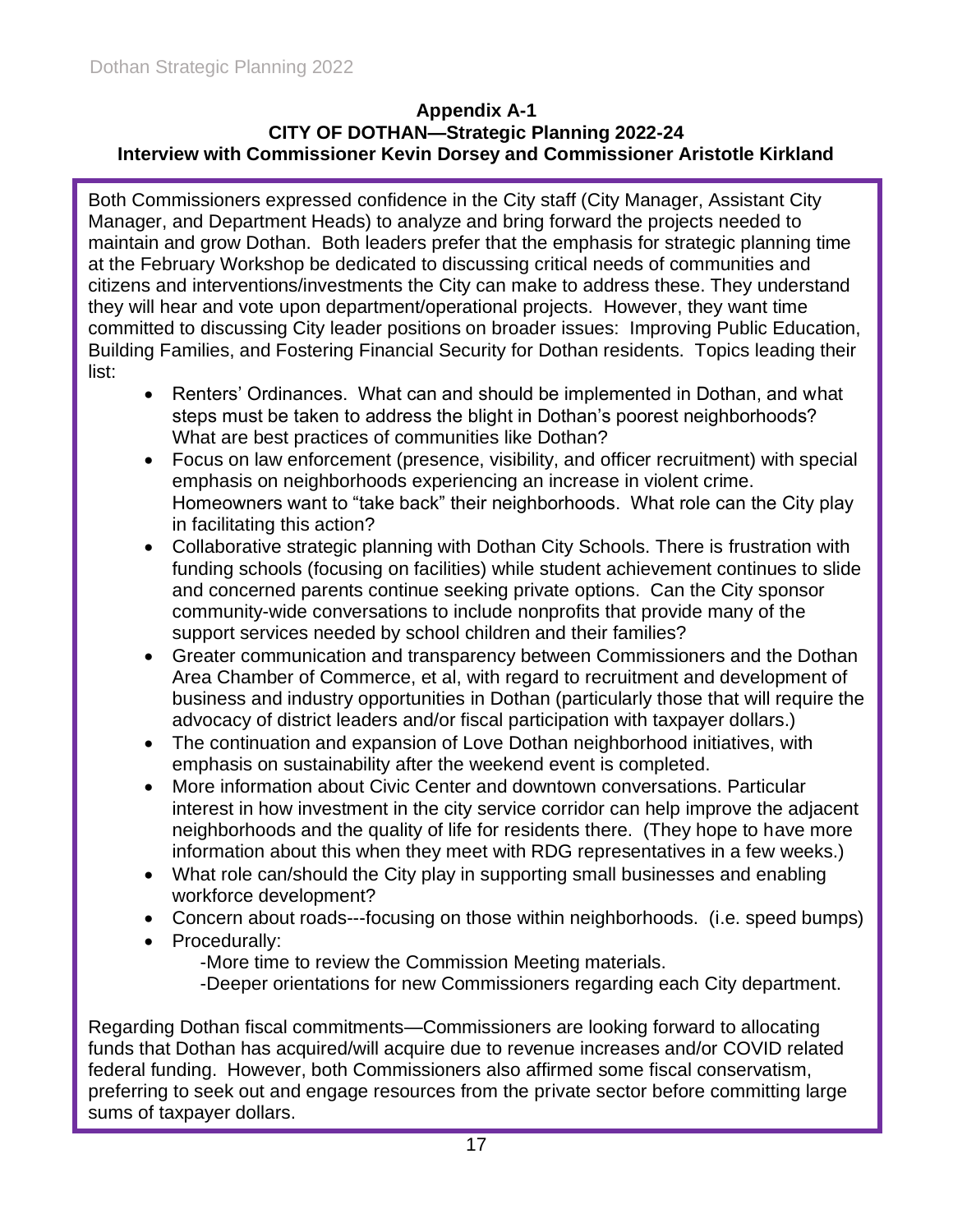#### **Appendix A-2 CITY OF DOTHAN—Strategic Planning 2022-24 Interview with Commissioner Bradley Bedwell**

Commissioner Bedwell would like to be provided with updates on the projects currently scheduled and budgeted (in progress and planned) for the City. (NOTE: this information will be provided to Commissioners through pre-Workshop information packets and via presentations by the Department Heads at the February Workshop.) Commissioner Bedwell's major topics for Workshop discussion include:

- Ways in which the City of Dothan can participate in industry recruitment. (Note: some suggestions may be provided during Chamber President Matt Parker's presentation to the City Commission on 1/18. If so, these will be incorporated into the February Workshop dialogues.)
- Strategies to encourage "good neighbor" residents (i.e., long-term homeowners, senior citizens with many years' experience in Dothan) to stay in Dothan.
- More activities for Dothan's active seniors---recognition that the population is aging, but these seniors are not interested in, nor well-served, by stereotypical senior center programs.
- Investment and/or strategies to build up Dothan's older neighborhoods.
- Downtown development opportunities---as a starting point to change the future of Dothan overall, as well as positively impact the surrounding neighborhoods.
- Farm Center property opportunities. Identify opportunities to develop this property to add to the quality of life in that part of the City, improve the visual appeal of that location, and add a desired signature feature to the City (i.e., mixed use retail/residential space.).
- Development of walkable, self-contained communities within Dothan---communities that reflect the live-work-play neighborhoods desired by increasing numbers of families.
- Renters' ordinances—striking a reasonable balance between the rights of private citizens to use their homes to generate revenue and the quality of life expected by surrounding homeowners.
- Strategic planning with local public schools---ways to engage in collaborative planning vs. simply providing funding; having input without encroaching on the elected board members and leaders of the schools.
- Consideration of different reporting systems to enable Commissioners (and the City overall) to know the impact of various projects (particularly high-dollar projects.)
- Internally—more opportunity to study and reflect upon major issues coming before the Commission.

Regarding Dothan fiscal commitments—Commissioner Bedwell expressed an understanding that progress sometimes entails risk, some of which is fiscal. However, he believes in researching opportunities and options thoroughly.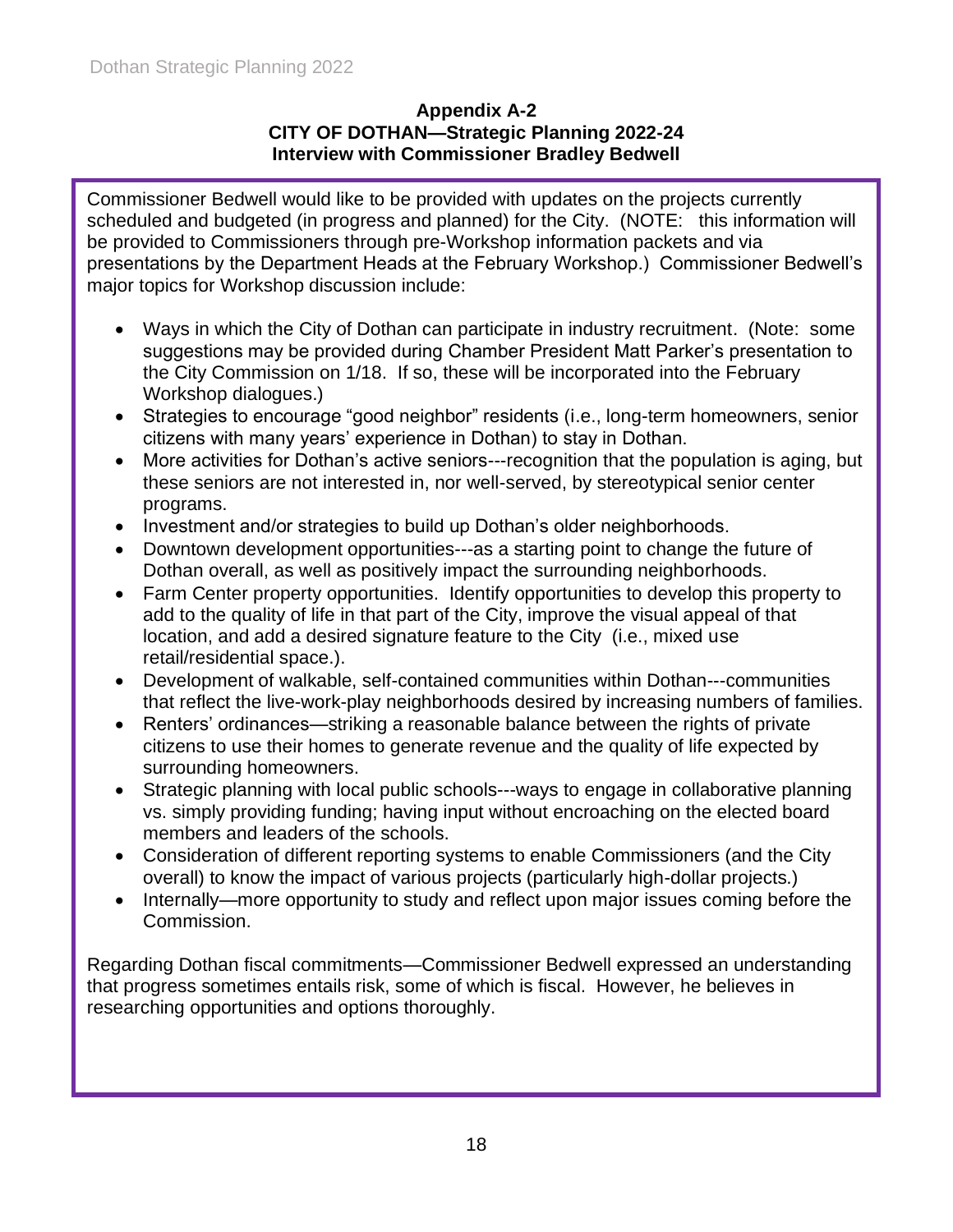#### **Appendix A-3 CITY OF DOTHAN—Strategic Planning 2022-24 Interview with Commissioner John Ferguson**

Both Commissioners expressed confidence in the City staff (City Manager, Assistant City Manager, and Department Heads) to analyze and bring forward the projects needed to maintain and grow Dothan. Both leaders prefer that the emphasis for strategic planning time at the February Workshop be dedicated to discussing critical needs of communities and citizens and interventions/investments the City can make to address these. They understand they will hear and vote upon department/operational projects. However, they want time committed to discussing City leader positions on broader issues: Improving Public Education, Building Families, and Fostering Financial Security for Dothan residents. Topics leading their list:

- Renters' Ordinances. What can and should be implemented in Dothan, and what steps must be taken to address the blight in Dothan's poorest neighborhoods? What are best practices of communities like Dothan?
- Focus on law enforcement (presence, visibility, and officer recruitment) with special emphasis on neighborhoods experiencing an increase in violent crime. Homeowners want to "take back" their neighborhoods. What role can the City play in facilitating this action?
- Collaborative strategic planning with Dothan City Schools. There is frustration with funding schools (focusing on facilities) while student achievement continues to slide and concerned parents continue seeking private options. Can the City sponsor community-wide conversations to include nonprofits that provide many of the support services needed by school children and their families?
- Greater communication and transparency between Commissioners and the Dothan Area Chamber of Commerce, et al, with regard to recruitment and development of business and industry opportunities in Dothan (particularly those that will require the advocacy of district leaders and/or fiscal participation with taxpayer dollars.)
- The continuation and expansion of Love Dothan neighborhood initiatives, with emphasis on sustainability after the weekend event is completed.
- More information about Civic Center and downtown conversations. Particular interest in how investment in the city service corridor can help improve the adjacent neighborhoods and the quality of life for residents there. (They hope to have more information about this when they meet with RDG representatives in a few weeks.)
- What role can/should the City play in supporting small businesses and enabling workforce development?
- Concern about roads---focusing on those within neighborhoods. (i.e. speed bumps)
- Procedurally:
	- -More time to review the Commission Meeting materials.
	- -Deeper orientations for new Commissioners regarding each City department.

Regarding Dothan fiscal commitments—Commissioners are looking forward to allocating funds that Dothan has acquired/will acquire due to revenue increases and/or COVID related federal funding. However, both Commissioners also affirmed some fiscal conservatism, preferring to seek out and engage resources from the private sector before committing large sums of taxpayer dollars.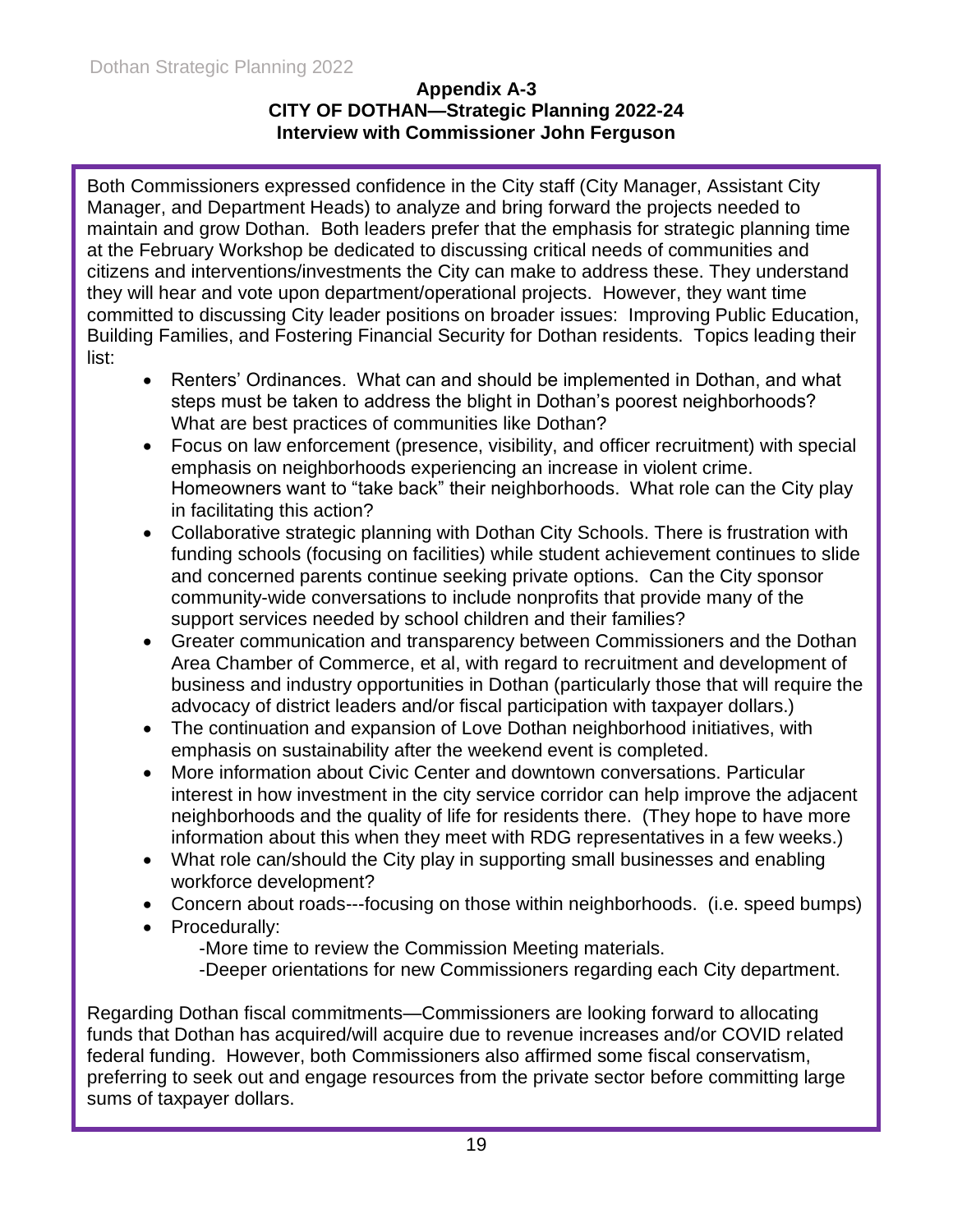#### **Appendix A-4 CITY OF DOTHAN—Strategic Planning 2022-24 Interview with Commissioner Gantt Pierce**

Commissioner Pierce would like to focus some attention on more 360-degree communication (amongst commissioners, with the Mayor, with the City Manager and department heads, and with key community partners), but without crossing a line into micromanaging. He believes conversation about communication can lead to actions by all involved with regard to generating trust and minimizing surprises.

He would like the majority of the Workshop to focus on broad topics such as:

- Downtown—Investment there could be a catalyst for major enhancements to the quality of life in Dothan, including workforce opportunities and future generations choosing to make Dothan their home. He would like to discuss opportunities with open minds, and have a dialogue about what it means to be fiscally responsible without fear of risk. What are the opportunities that will take Dothan/Wiregrass to the "next level"? (Note: the term "next level" was used by three of the six commissioners.)
- Focus on public safety, with emphasis on a competitive, excellent police force. The force should be at 100%, with officers choosing to work in Dothan. What are the strategies and investments needed to recruit and retain quality officers, and are there issues other than compensation that also can be addressed by the Commission?
- Westgate Park—as the key component in Dothan's recreation crown, are there investments that should occur here to retain forward momentum, to support Visit Dothan's successful initiatives, and to make WaterWorld a true regional destination attraction?
- How can/should the City take a more proactive approach to zoning and ordinances? Instead of "playing defense" in response to problems and challenges, how should the City use research and community input to develop recommendations tied to visions for each neighborhood? (i.e., if downtown is envisioned to generate a walkable entertainment and arts district, an appropriate ordinance may be needed to allow open containers for alcohol; if a neighborhood is envisioned for family housing, can zoning ordinances be legally and fairly developed to foster appropriate development and use?) The Commissioner also cited current regulations pertaining to food trucks as an example. Are there ways to cut down on red tape associated with the requirement that the trucks affiliate with a commissary? This issue may become increasingly important for the downtown initiative, with food trucks playing an increasing role in providing services.
- Exploring new quality of life opportunities—the skating rink cited as a unique (to Dothan) fun, family example. What are other possibilities? However, more information is needed for Commissioners with regard to costs (immediate and long-term). It is not necessary that such attractions be structured to generate a profit, but the net fiscal outcome should be honestly predicted so that Commissioners can make informed decisions about value-added to citizen quality of life.
- Similarly, the role of the arts should be elevated to improve quality of life in Dothan. Is there a role (fiscal or other) for the City government to play in that endeavor?
- Dothan's approach to legal services—are there ways to increase staff expertise/capacity and reduce reliance on outsourcing?

Regarding Dothan fiscal commitments---Commissioner Pierce would like time during the Workshop (perhaps near the end) for frank dialogue amongst elected leaders about how to be fiscally responsible without being risk averse. This will be of particular importance in major projects that cannot be cash-funded, and major new opportunities such as downtown transformation.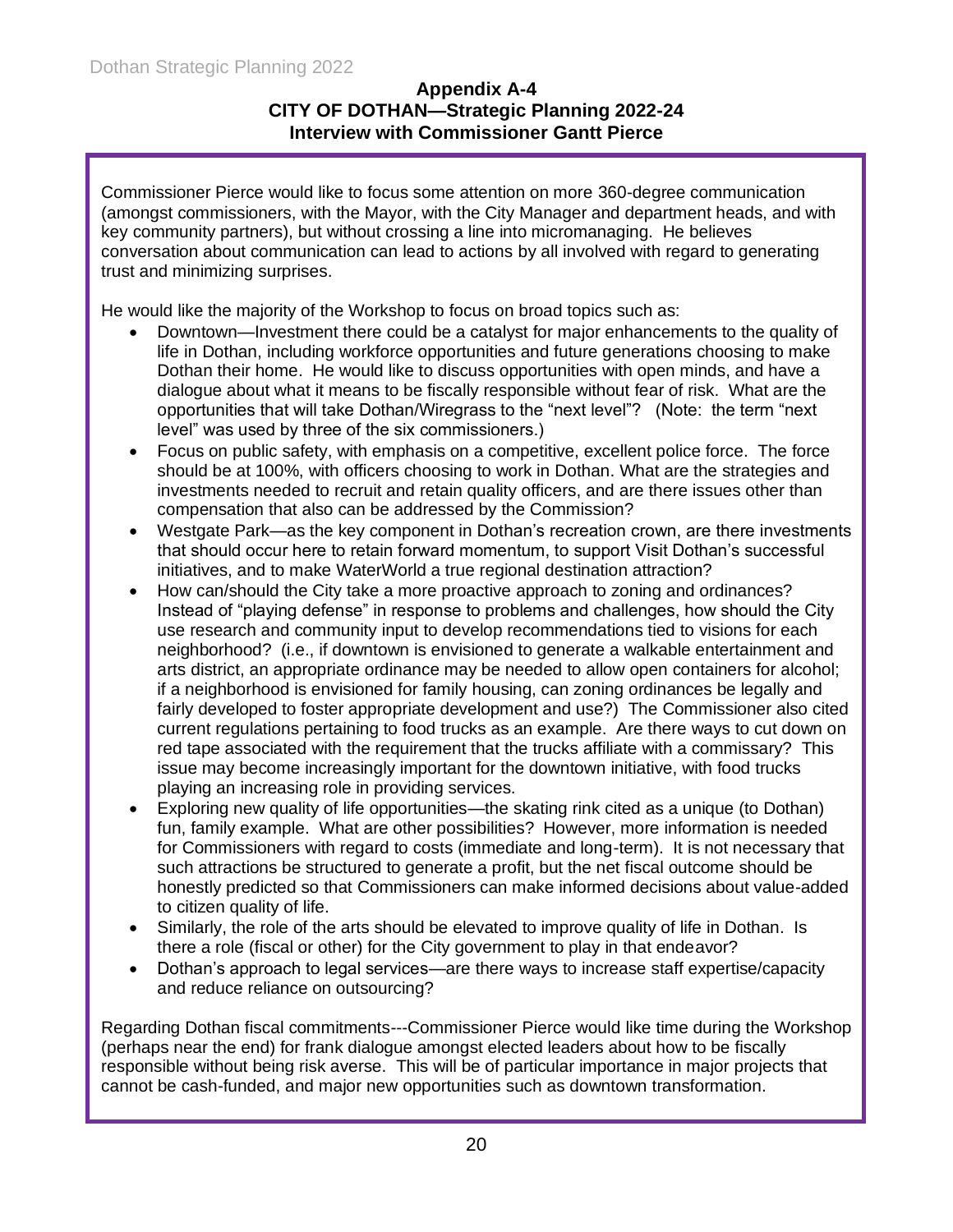#### **Appendix A-5 CITY OF DOTHAN—Strategic Planning 2022-24 Interview with Commissioner David Crutchfield**

Commissioner Crutchfield's list of positive accomplishments for 2021 includes (but is not limited to) the City's continuing funding of essential infrastructure: sewer, water, utility, roads; and the City's increasingly proactive approach to improving Dothan (code enforcement team, Love Dothan neighborhood projects.) Areas of disappointment dealt primarily with unprecedented cost overruns due to Covid and supply/demand national and international conditions. He expressed appreciation for City management in enabling a pay-as-we-go approach without incurring unnecessary debt. He is interested in the City identifying one-time (non-recurring cost) projects for any American Rescue Plan funds. He is interested in hearing from Department Heads regarding their most critical project—as a status update and/or to provide better understanding of the need for those allocations that are still conditional. Would like the majority of the Workshop to focus on new opportunities and broader topics such as:

- The importance of prioritizing and continuing to fund critical infrastructure which is a primary function of City government.
- Ways the City can assist the Chamber (et al) in recruiting industry to Dothan, particularly industries with higher wage jobs.
- The downtown initiative as a catalyst for major progressive change in Dothan; specific strategies to generate public-private partnerships; how to communicate with those City stakeholders who will see investment downtown as support for a narrow geographic corridor that does not interest them.
- Recruitment and retention of police officers. Are there law enforcement recruiting strategies and/or pay scales that will alleviate the shortage in Dothan?
- Changes to reporting by funded entities (either city departments or external agencies) to apprise Commissioners of progress toward meeting intended goals vs. narrative reports in general. (i.e., if a project investment was supposed to save XXX dollars within three years, is it achieving that target? If an increase in agency funding was intended to increase client participation by xx%, has it done so?) More focused feedback, but without micromanaging projects or project leaders.

Regarding Dothan fiscal commitments—Commissioner Crutchfield expressed willingness to invest in Dothan's future, even if such investment may not be universally popular at the outset. Investment would need to be focused (expected outcomes for dollars spent) and leveraged with private, state, federal, corporate, and other non-City sources.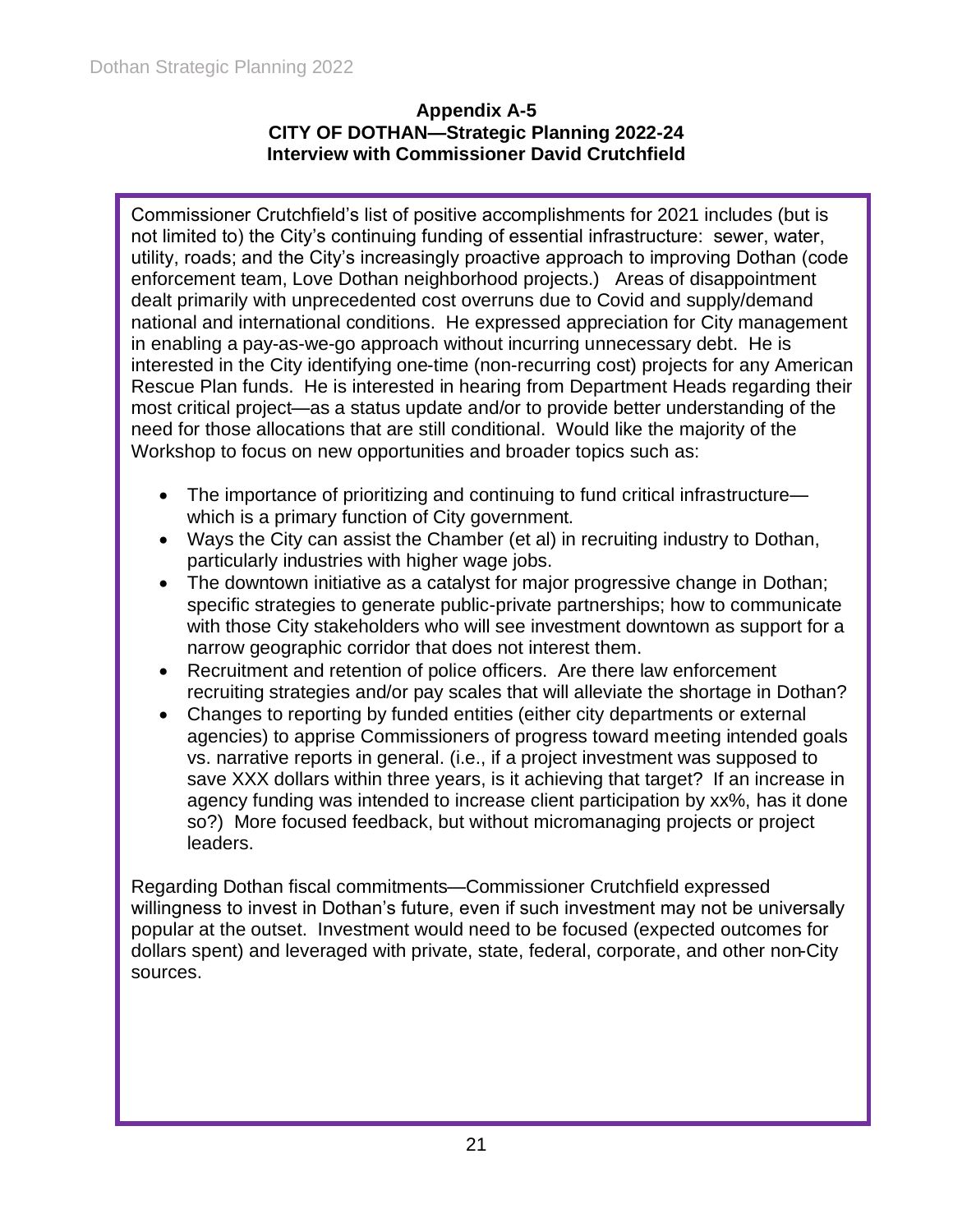#### **Appendix A-6 CITY OF DOTHAN—Strategic Planning 2022-24 Interview with Mayor Mark Saliba**

Mayor Saliba is focused on community collaborations---ways in which the City can work with partners (current and new), neighborhoods, and other community leaders (individual and organizational) to accomplish major objectives. He also wants to concentrate more efforts on the City's youth, both in terms of assisting them with challenges and engaging them in leadership opportunities to help drive new solutions and initiatives. The Mayor expressed the need to be intentional about the use of huge amounts of federal dollars (federal-direct and those that will be made available through the state) that will be one-time funding, and to consider the sustainability of any investments that are funded through this mechanism. He also wants to make the best use of staff and contracted services to put Dothan in a good position to request, compete for (where necessary), and obtain the dollars that will be available.

For the strategic planning session, he would like to see an agenda that raises issues linked to

current projects/programs and incorporates discussions about visionary opportunities for Dothan in the next few years.

Projects mentioned include, but are not limited to:

- Finish prioritizing projects such as Honeysuckle Road, ATRIP partnerships, et al.
- Recognize the need to continue infrastructure endeavors and be apprised of possible next steps—he would like a general update from Public Works.
- Next steps for Rip Hewes—not only the continuing development of the venue for health/recreation purposes, but also best-use of the surrounding land to benefit that community.
- Moving ahead on decisions about the two new fire stations.

Visionary opportunities for possible inclusion in the Workshop:

- Downtown—discussion about the big decisions the City will be asked to consider, including what commitment government will make, what is the best future for the current arena and for the city complex overall, etc.
- Helping and involving Dothan's youth, with special emphasis on those in crisis. Are there partnerships the City can lead/participate in that would alleviate some of the serious challenges facing young people in the City (poverty, careerfocused job training, educational achievement, etc) ?
- As a logical extension of Love Dothan, are there ways that neighborhood leaders can be encouraged to be more involved in long-term collaborations with the City?
- Humane Society—community conversation about this initiative has quieted. The Workshop may not be the time/place for an update, but he would like to know where this project stands, what next steps are planned, the timeline, and how the City will be asked to be involved.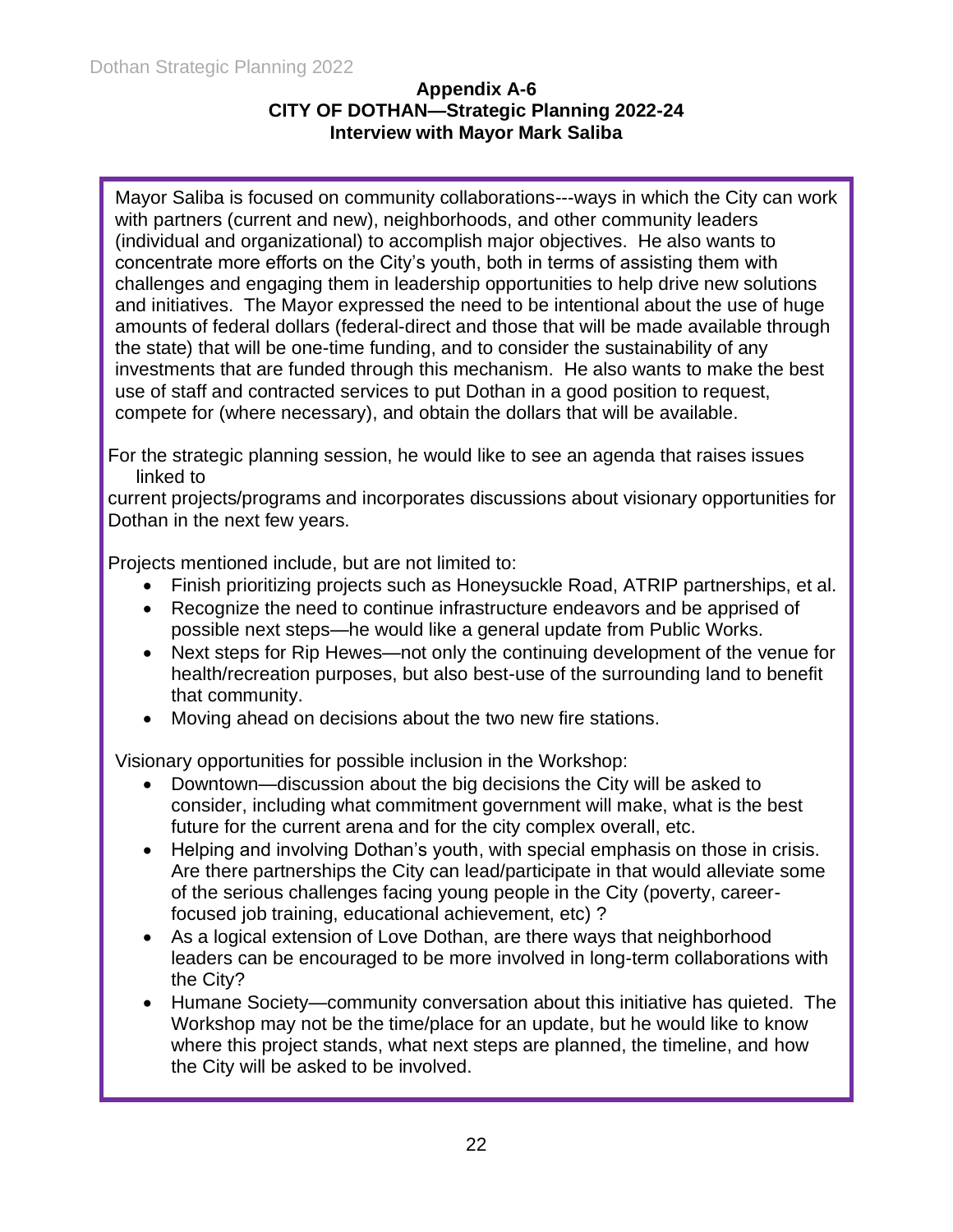#### **Appendix B-1 Dothan 2-yr Strategic Planning Conversation with Alison Hall, Director of Leisure Services 12/6/2021**

#### Question 1: the planning process used in this department.

Transition still in process regarding engaged planning culture under her administration and that of prior leaders. Progress is being made, with staff increasingly encouraged and guided to think about actions they can take presently to effect outcomes two years out. Planning Calendar now in place.

Question 2: this department's major project focuses 2021 (relevant to current Strategic Plan.) Water World improvements.

Phase I of Rip Hewes, with Phase II out for bids now.

\*important to save solid structures that are in the heart of our city and are connected to our history.

\* important to involve and to build-up the surrounding communities; not just about the facility, but about the quality of life that can be created around these facilities throughout Dothan.

#### Question 3: major initiatives/projects for the department that were not part of the current Plan (Note: this question is not intended to list daily/weekly tasks that arise, but rather major initiatives that required large amounts of time and resources not anticipated by the Commission during the last planning session.)

Had to quickly regroup and rebudget for the BMX track to host the national tournament opportunity not foreseen during planning process. Very successful and will lead to other opportunities of this kind for Dothan.

Walton Park Trail—was strongly encouraged by Commissioner Dorsey, but was unplanned and unbudgeted. Completed, with Library partnership to create story walk.

Question 4: most critical projects involving this department for the next 2 years.

- 1. Phase II of Rip Hewes---new locker rooms to accommodate today's teams, new concessions and public bathrooms, ADA compliance overall, turf field, new LED's, finish parking lot. The goal is not simply to restore an old structure. But to create a 7A stadium appropriate for play for the next 30 years AND to engage the community in a neighborhood revitalization initiative.
- 2. Continued improvements/upgrades to Water World—Lazy River, new wave equipment to meet expectations of todays customers, concessions, et al.
- 3. Grow programming---expand special events (S'more and Snores)
- 4. Special emphasis on reaching out to communities less often considered for major programs: around Andrew Belle, Wiregrass, Walton parks. Leisure Services as a community partner in quality of life enhancements throughout Dothan.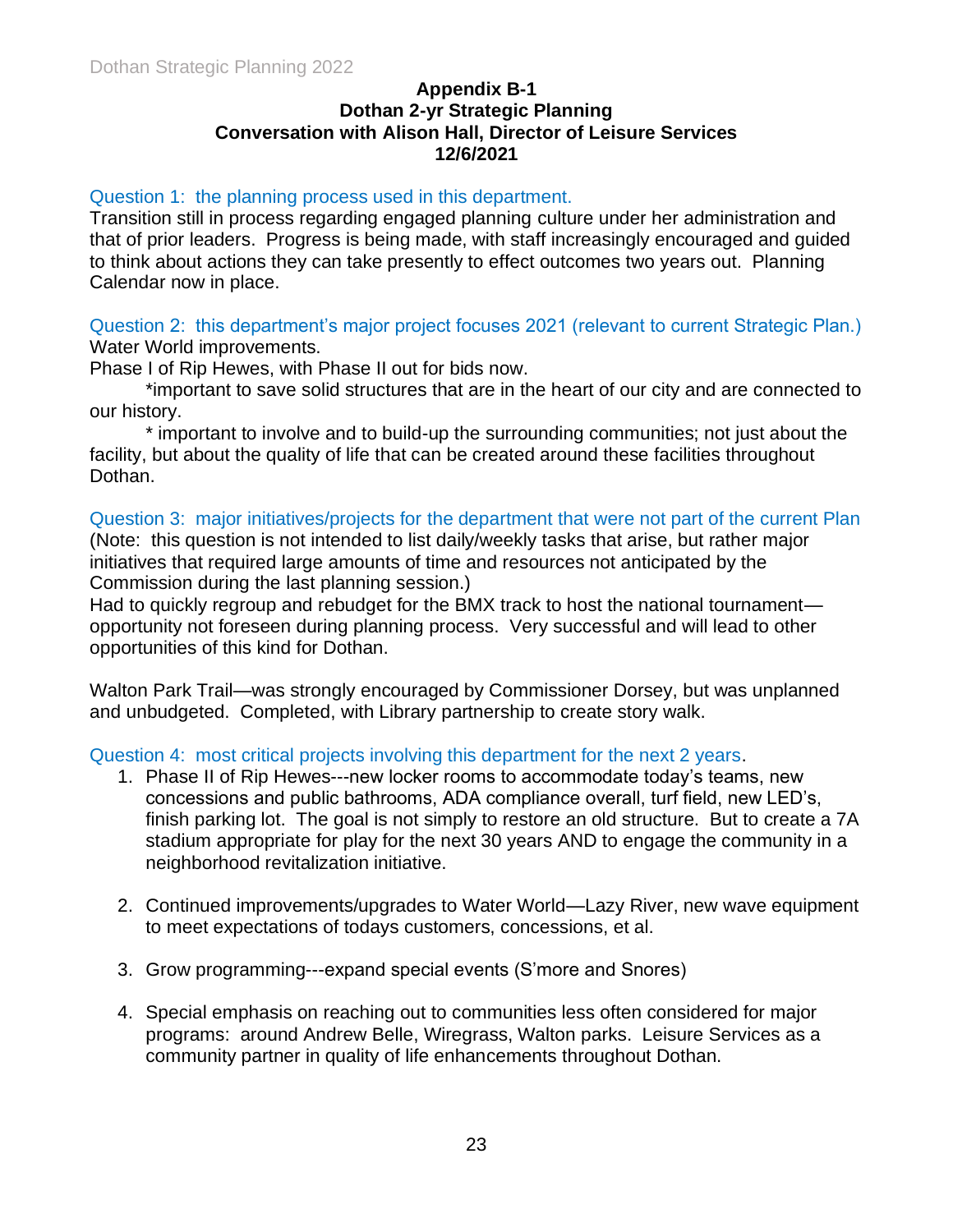#### Dothan Strategic Planning 2022

5. Focus on future opportunities, but remember to invest in maintenance of current facilities---Doug Tew, Westgate. Ask, "What do we already have in Dothan that needs 'love'?"

Question 5: resources needed to accomplish these projects. Focused one-time and replicable funding

Question 6: major external partners for accomplishment of these projects.

Everybody—as Leisure Services can too often be seen as "non-essential", it is critical to get out the message about why these projects and programs are essential to the quality of life we want for Dothan.

More partnerships with organizations like the Library, and agencies funded by the United Way.

Question 7: from vantage point of a city department leader, what should be the most critical investments/commitments for the next two years?

Personnel—major steps have been accomplished through implementation of the payroll study. But for some of the roles that have to be filled at the lower rungs of the employee ladder and particularly in seasonal and part-time workers, Leisure Services is finding it hard to compete. Summer/Seasonal jobs for youth—they can get more money, with lesser training requirements, from Starbucks, Target, McDonalds, etc…

Investment simultaneously needed in new initiatives and in current programs, people, infrastructure. This is a pivotal moment for Dothan, but we could lose it if the momentum is not sustained and the messaging is not on-point and continuous.

More involvement in investing (fiscally or otherwise) in our school system.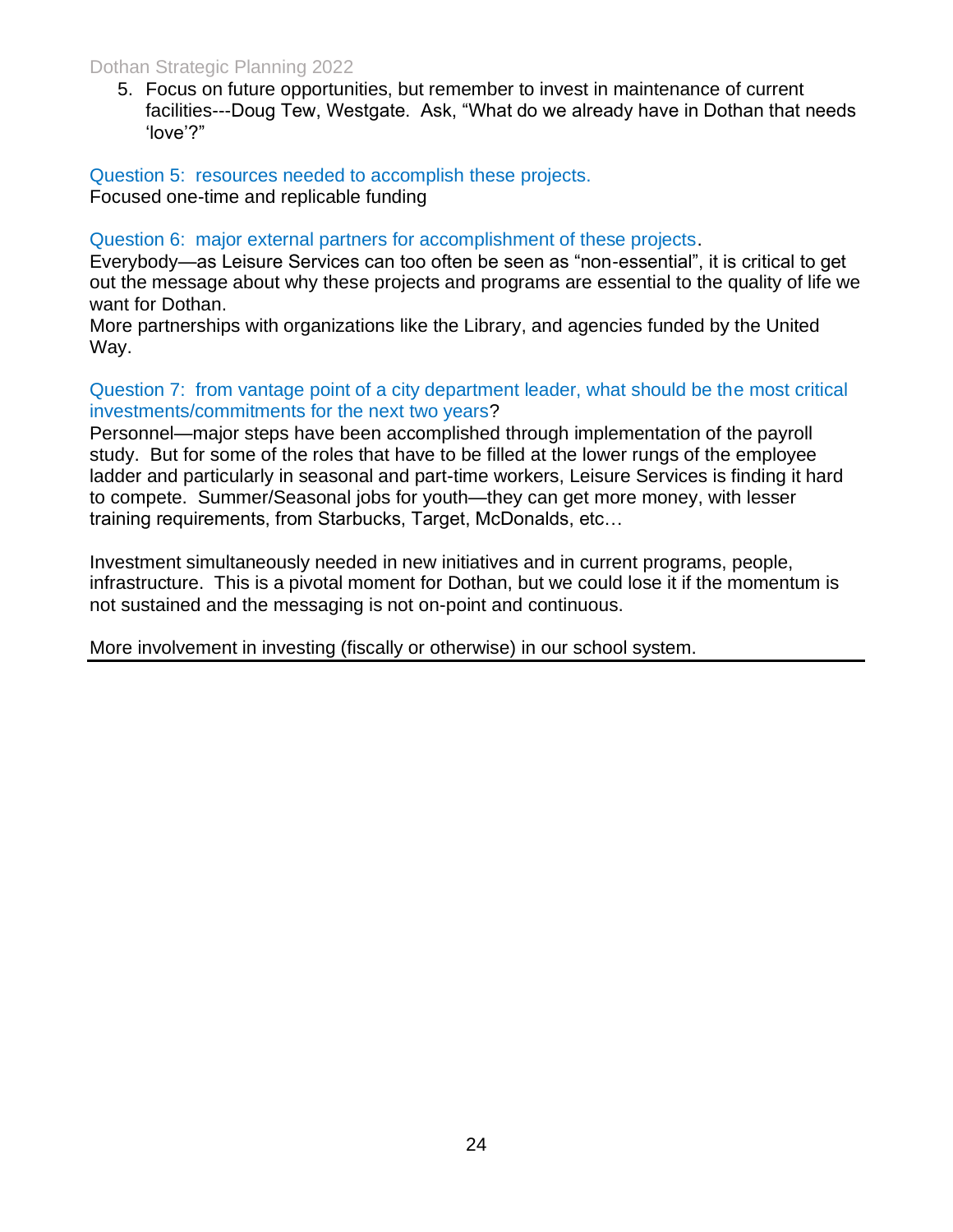#### **Appendix B-2 Dothan 2-yr Strategic Planning Conversation with Andy Love, General Services 12/9/2021**

#### Question 1: the planning process used in this department.

The budget preparation process helps drive priorities and planning in the department. Senior staff participate in the 5-6 year planning process, and allocated funds predicate project commitments.

Question 2: this department's major project focuses 2021 (relevant to current Strategic Plan.) For 2021, focused heavily on vehicles. Reduced the police vehicle fleet turnover from 10-12 years to 8 year rotation. Recognizing that garbage truck maintenance increases dramatically after five years of use, increased the frequency of truck replacement in that department. Focused on pumper and ladder trucks for fire department. All changes proposed with emphasis on sustainability of the rotation cycles.

Question 3: major initiatives/projects for the department that were not part of the current Plan (Note: this question is not intended to list daily/weekly tasks that arise, but rather major initiatives that required large amounts of time and resources not anticipated by the Commission during the last planning session.)

Most challenging issue not foreseen/foreseeable was the huge increase in cost of materials, equipment, supplies and labor. I.e.. Rip Hewes I and II was projected to cost \$6-8 million. Phase I cost \$3.3 million, and Phase II is now estimated at \$14 million. Project scope will need to be scaled back, with alternates prioritized within the current bid to keep the project moving forward. I.e.. Plans for the police department lobby and municipal courtroom also coming in at 2.5 times the estimated amount.

Question 4: most critical projects involving this department for the next 2 years.

- 1. Maintaining fleet replacement cycle
- 2. Design and build two fire stations
- 3. Waterworld replacement of 40 year old equipment and essential upgrades for public use.
- 4. Rip Hewes Stadium—ready for football in August 2022; how much of the overall site plan will be affordable is a question.

Question 5: resources needed to accomplish these projects.

Focused one-time and replicable funding.

Question 6: major external partners for accomplishment of these projects. Local architectural firms and general contractors.

Question 7: from vantage point of a city department leader, what should be the most critical investments/commitments for the next two years?

Program/Design/Build new facilities to meet new requirements and/or replace end of lifespan facilities.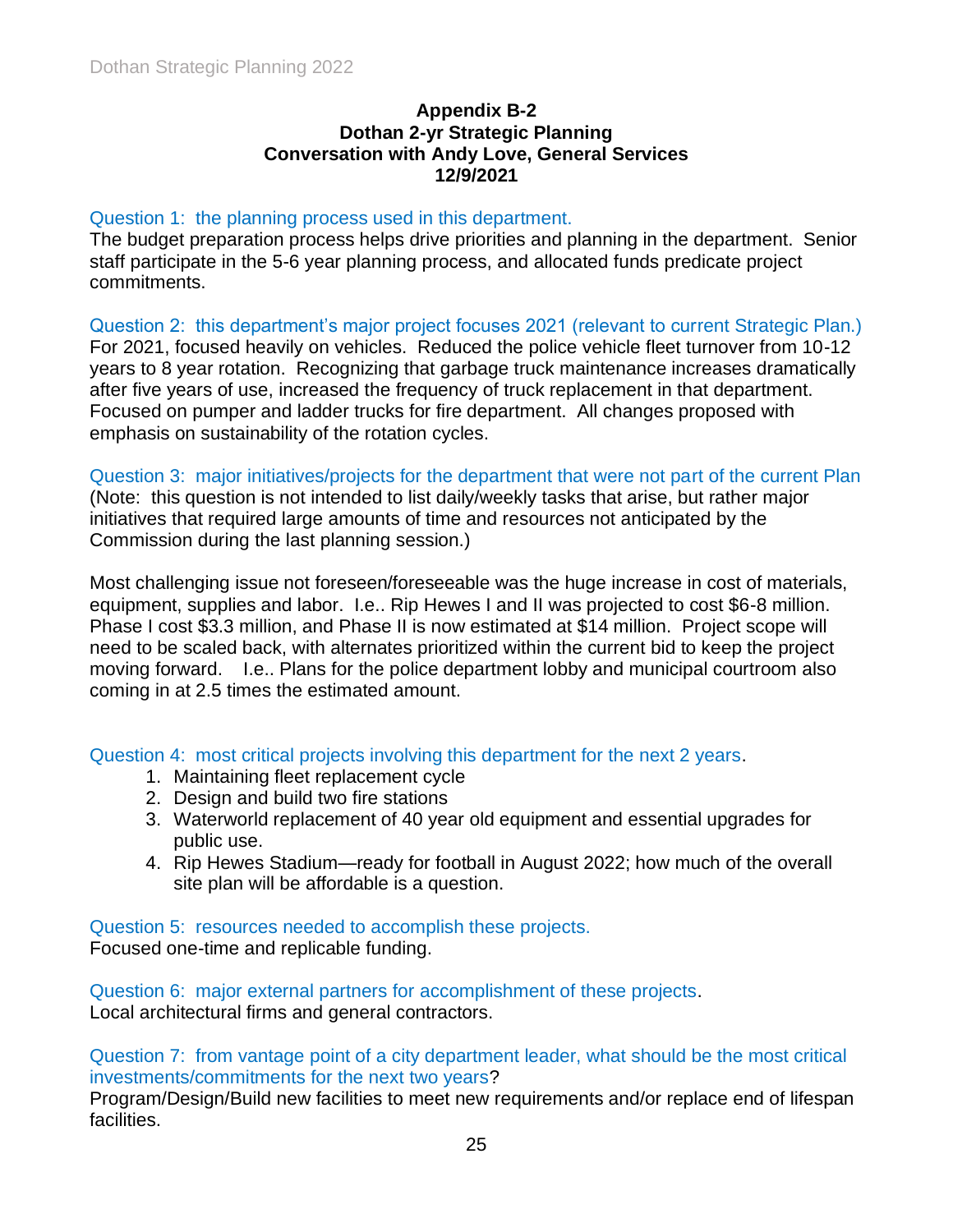Maintaining and sustaining the existing facilities and equipment. (And awareness that costs have escalated and may continue to do so.)

Addressing all areas of the City equally in terms of future development.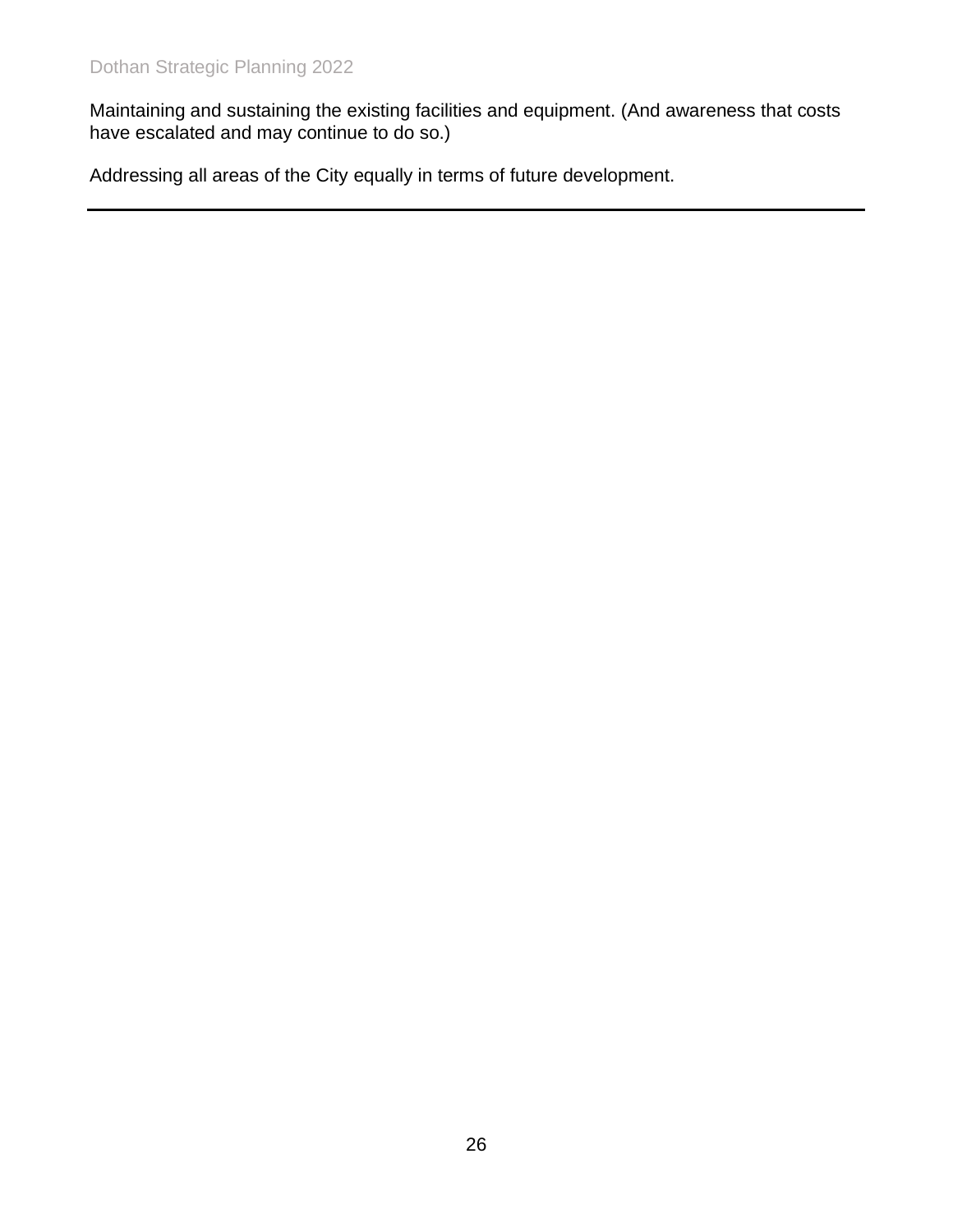#### **Appendix B-3 Dothan 2-yr Strategic Planning Conversation with Billy Mayes, Dothan Utilities Department 12/7/2021**

#### Question 1: the planning process used in this department.

In DU, we have a long-range departmental planning solution which incorporates 5-, 10- and 20-year planning initiatives. Some of these are done by consultants (i.e. Water Long Range Plan currently being updated by Poly, Inc., the Electric System Study being completed by McLean Engineering, and the Administrative Order on Consent was completed by Barge). We extract data from the plans; determine operational needs including regulation changes; and administrative needs (includes personnel, building and facility maintenance, and miscellaneous items) to determine a 6-year budget. From this we develop the biennial budget requests. As a note, after the budget approval process, we continue to evaluate and prioritize items. Typically, in January of each year, we take a high-level view and evaluate our overall progress in preparation for the next budget cycle.

#### Question 2: this department's major project focuses 2021 (relevant to current Strategic Plan.)

- Electric System Study.
- Emergency Electric Source Station project.
- Updated Pole Attachment Consultant for Communication Companies Agreements.
- Convert To Underground Electric and Lighting in 300 Block of North Foster Street project.
- Long Range Water Plan and Model update.
- Indian Hills Lift Station Elimination project.
- Baywood Lift Station Elimination project.
- Basin B4-52 Sewer Repair and Rehab project.
- Beaver Creek Trunkline project.
- Cypress Creek Wastewater Treatment Plant 201 Plan update

Question 3: major initiatives/projects for the department that were not part of the current Plan (Note: this question is not intended to list daily/weekly tasks that arise, but rather major initiatives that required large amounts of time and resources not anticipated by the Commission during the last planning session.)

The 2021 Strategic Plan discusses that items already part of the current CIP with budgets or that could be best addressed by the City Manager and his team as management issues are not included. We have listed projects in the attachments for completeness that were approved under these criteria.

Question 4: most critical projects involving this department for the next 2 years.

- Design and Upgrade/Rehab the Cypress Creek Wastewater Treatment Plant.
- Electric Source Backup Station.
- Wastewater Sub-Basin Rehabs (includes complete funding of Beaver Creek Trunk Line project).
- Ross Clark Circle Water Line Upgrades/Replacements.
- Red Water Program Continuance.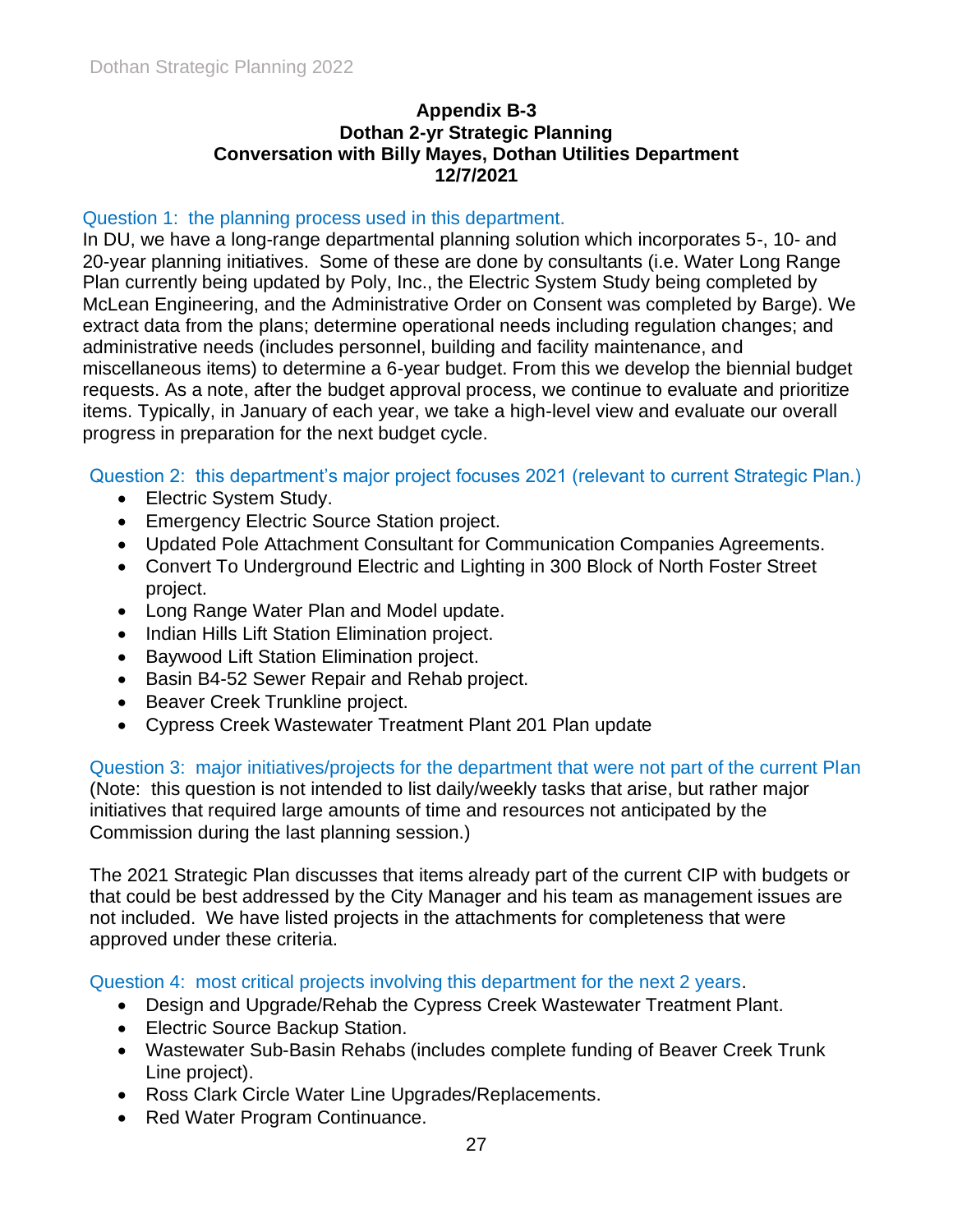#### Question 5: resources needed to accomplish these projects.

- Design and Upgrade/Rehab the Cypress Creek Wastewater Treatment Plant. Project will require a design consultant at \$1.5M plus the construction budget of \$10-15 million.
- Electric Source Backup Station. Project will require consultant, fees for APCO's work and construction costs which is planned to be funded through AMEA.
- Wastewater Sub-Basin Rehabs. Requires an annual commitment for a design consultant at \$0.5M plus the annual construction budget of \$4 million. Note: The Beaver Creek Trunk Line project was funded (FY2022) but recent increases in overall material/labor costs may require additional funds.
- Ross Clark Circle Water Line Upgrades/Replacements. Project will require a construction budget of \$4 million.
- Red Water Program Continuance. Project will require DU budget to continue of \$1.6 million each year.

Question 6: major external partners for accomplishment of these projects. See above comments

Question 7: from vantage point of a city department leader, what should be the most critical investments/commitments for the next two years?

- New federal infrastructure bill-Understand and position the City to receive as much funding as possible.
- Investment and/or revitalize in vacant/underutilized property in Dothan where DU already serves.
- Industrial Park Property (within DU service area or at least DU Electric Territory).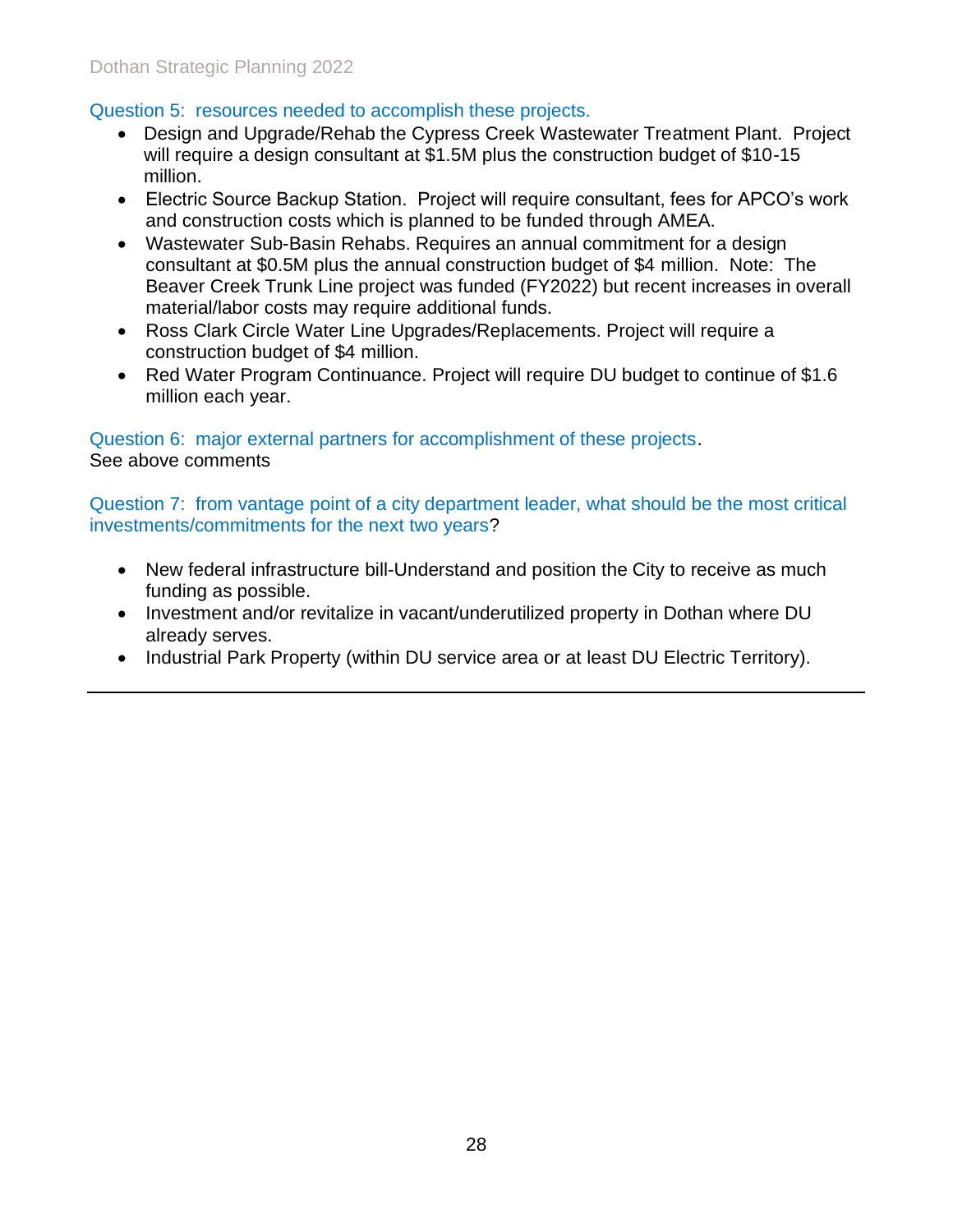#### **Appendix B-4 Dothan 2-yr Strategic Planning Conversation with Chief Larry Williams Fire Department 12/14/2021**

#### Question 1: the planning process used in this department.

Department has a Mission Statement and a formalized annual planning process. Leadership meets quarterly, with assigned tasked tied to priorities, budgets, assessment, and Business Plans. Input is received from the three key divisions of operations, development, and administration.

Question 2: this department's major project focuses 2021 (relevant to current Strategic Plan.)

- 9 new firefighters hired to assist with current OT issue and to prep to staff Station 10.
- Implemented CPR and Stop-the-Bleed programs with Dothan City Schools
- Cardiac Monitor Replacement
- Initiated Home Fire Safety education using WPSC Teach-me House.
- Continued with annual apparatus/vehicle replacement plan (Ladder Truck added)
- Community outreach/risk-reduction through Love Your Neighborhood presentations.

Question 3: major initiatives/projects for the department that were not part of the current Plan (Note: this question is not intended to list daily/weekly tasks that arise, but rather major initiatives that required large amounts of time and resources not anticipated by the Commission during the last planning session.)

#### None

Question 4: most critical projects involving this department for the next 2 years.

- 1. Staffing:
	- a. Maintain replacement process for anticipated vacancies
	- b. Address shortages of minimum staffing per operation
- 2. Address paramedic and EMT shortage through in-house schools
- 3. Complete design for and authorize construction of two fire stations
- 4. Stay the course on apparatus and fleet replacement plan
- 5. Leadership reorganization to provide effective line and staff controls for all three department divisions.

#### Question 5: resources needed to accomplish these projects.

Most initiatives for 2022-23 are in the Capital Plan, either approved or conditional Consider incentive pay to encourage personnel to attain credentials for higher ranks

#### Question 6: major external partners for accomplishment of these projects.

City and area County departments; regional and state departments, agencies and organizations; Alabama Fire College; Dothan City Schools; Wallace College; Pilcher Ambulance and City/County partners.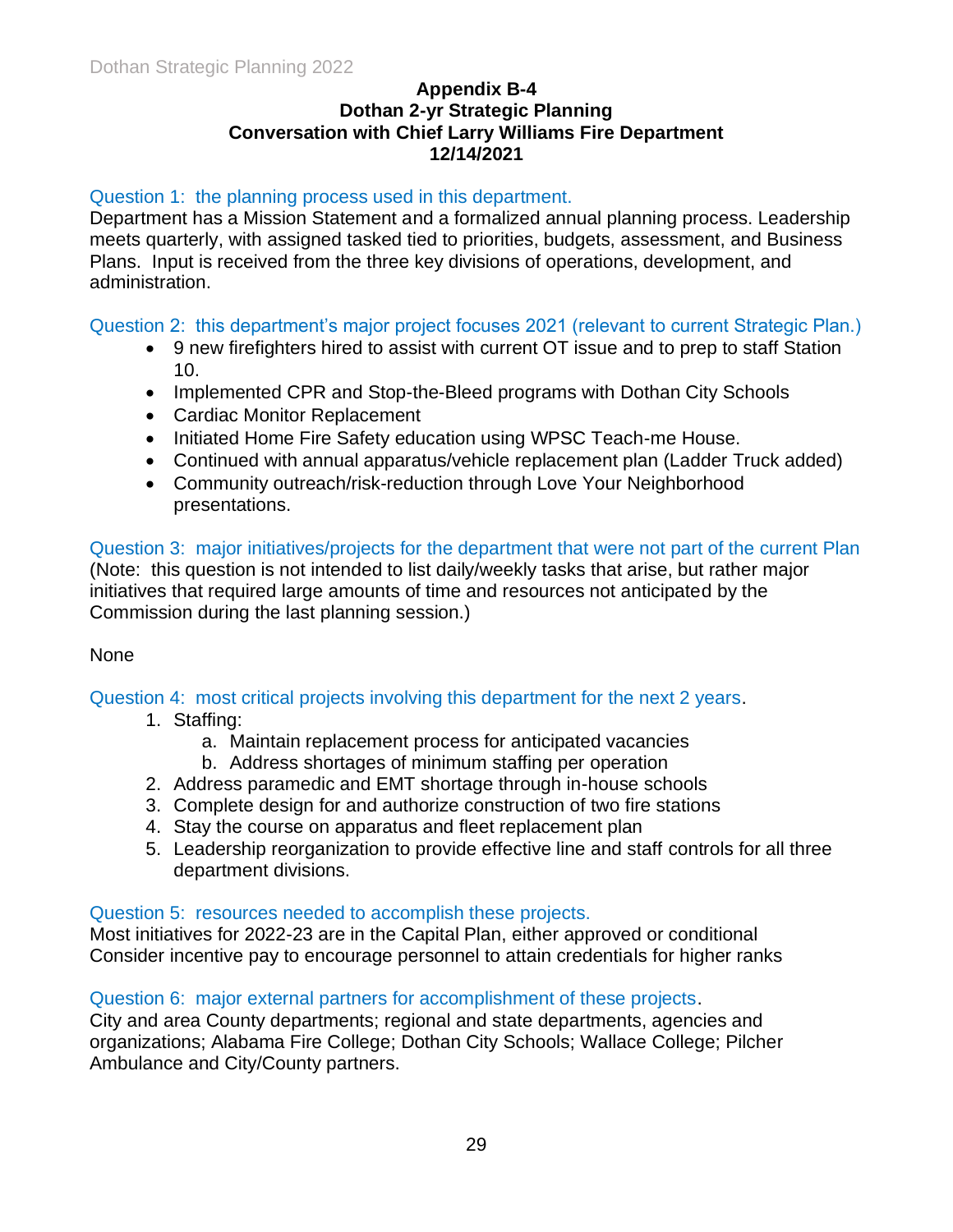Dothan Strategic Planning 2022

Question 7: from vantage point of a city department leader, what should be the most critical investments/commitments for the next two years?

City infrastructure maintenance and upgrades

Investments in public safety

Stay on track with the compensation plan

Increase recreational, arts, sports attractions within the City, but only after the prior three items are addressed appropriately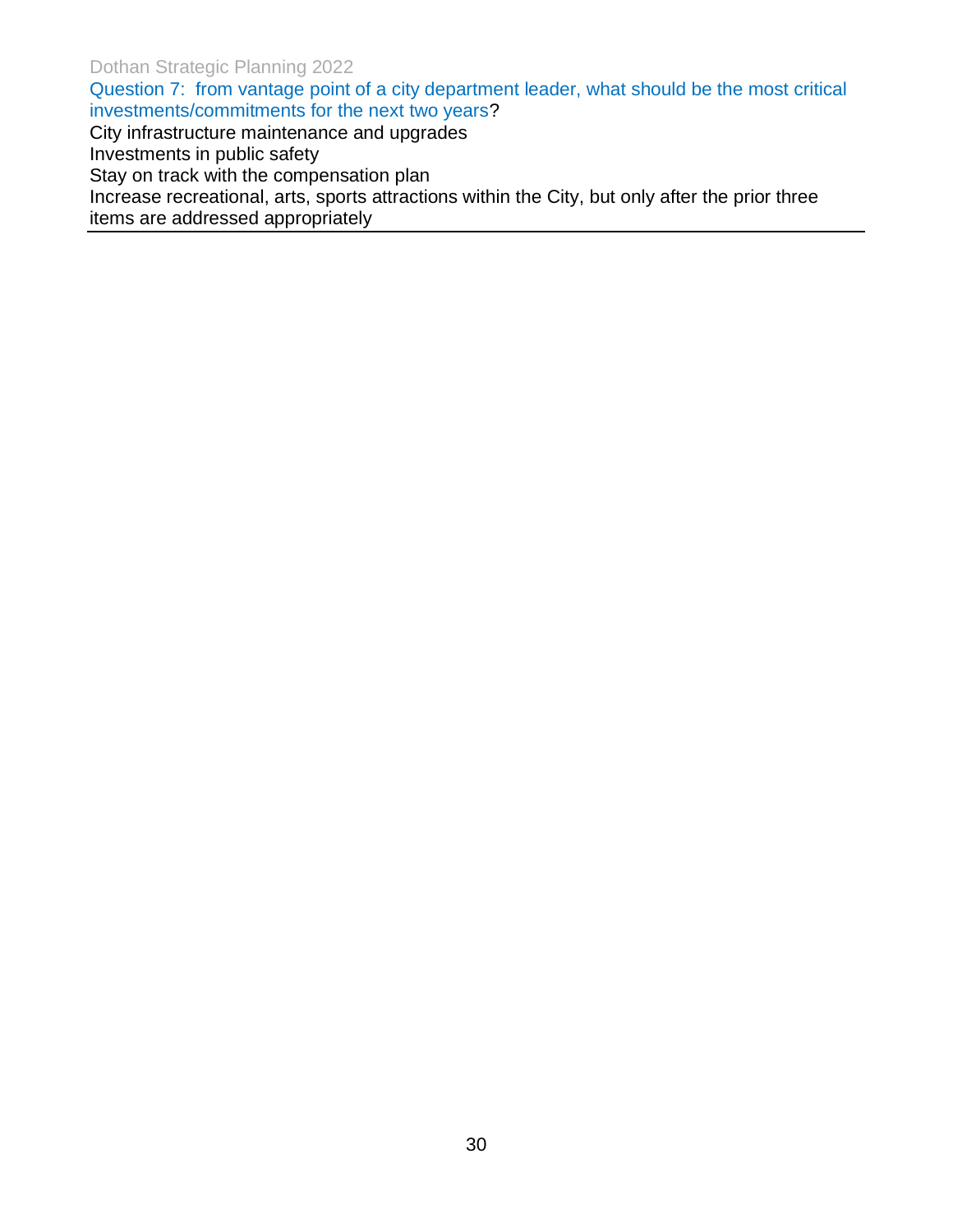#### **Appendix B-5 Dothan 2-yr Strategic Planning Conversation with Chief Will Benny, Dothan Police Department 12/7/2021**

#### Question 1: the planning process used in this department.

Four captains leading bureaus/divisions: patrol and traffic, investigations, administration, and special opps. Meet regularly to discuss needs and opportunities for the next 1, 2 and 5 years. Staff encouraged to be proactive in planning.

Question 2: this department's major project focuses 2021 (relevant to current Strategic Plan.) Recruitment and retention have been, and will continue to be, the primary strategic focus. Changes in recruiting strategies have begun to yield more applicants, and Chief/staff continually consider technology that will enable the department to do more with less (force multipliers.)

Question 3: major initiatives/projects for the department that were not part of the current Plan (Note: this question is not intended to list daily/weekly tasks that arise, but rather major initiatives that required large amounts of time and resources not anticipated by the Commission during the last planning session.)

Post-COVID lockdown increases in gun violence, predicted by public safety researchers, did not spare Dothan. City's response resulted in NIBIN partnership and Dothan becoming a regional hub for bullet and shell casing identification; addition of license plate readers and camera systems were needed.

Other requested items to address this threat were not funded: armored vehicle; shot spotter system.

Question 4: most critical projects involving this department for the next 2 years.

- 1. Manpower—outpaces all other challenges to department effectiveness. Approximately 30 officers short. 5% of department's officers are assigned to Dothan City Schools—a necessary role, although it further depletes personnel for general duties. And to be effective, more officers should be assigned to the larger schools.
- 2. Salaries—were increased after pay study, but still not competitive with cities nearby like Troy; equal to Enterprise which has far fewer calls.
- 3. Officer health and wellness
- 4. Staying on pace with technology
- 5. Timely replacement of vehicle fleet

Question 5: resources needed to accomplish these projects. Focused one-time and replicable funding

Question 6: major external partners for accomplishment of these projects.

Federal government—participation in task forces such at ATF and DEA. Had to relinquish role in FBI task for due to personnel shortage.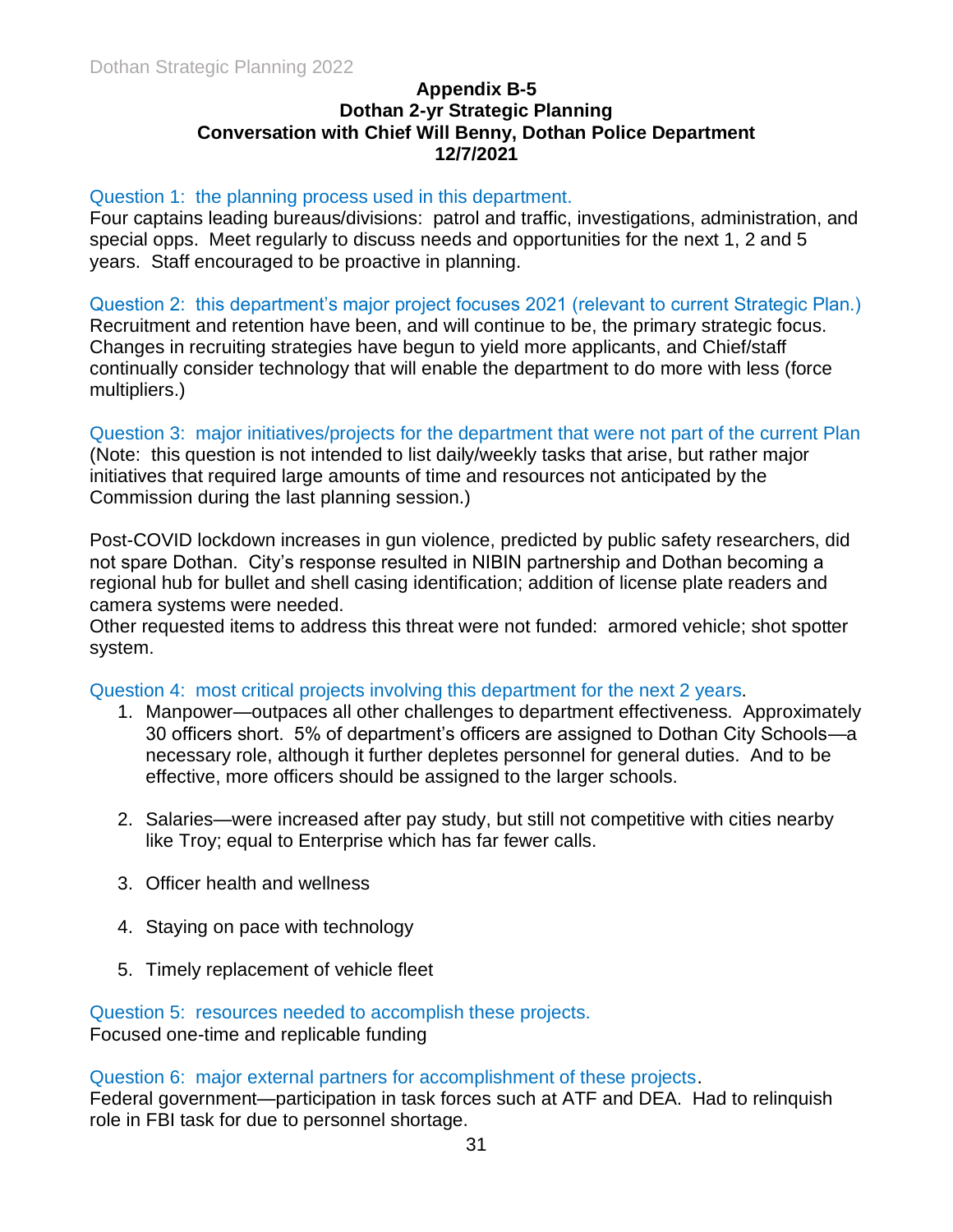Question 7: from vantage point of a city department leader, what should be the most critical investments/commitments for the next two years?

Investments that strengthen the basic sense of security and safety in the community.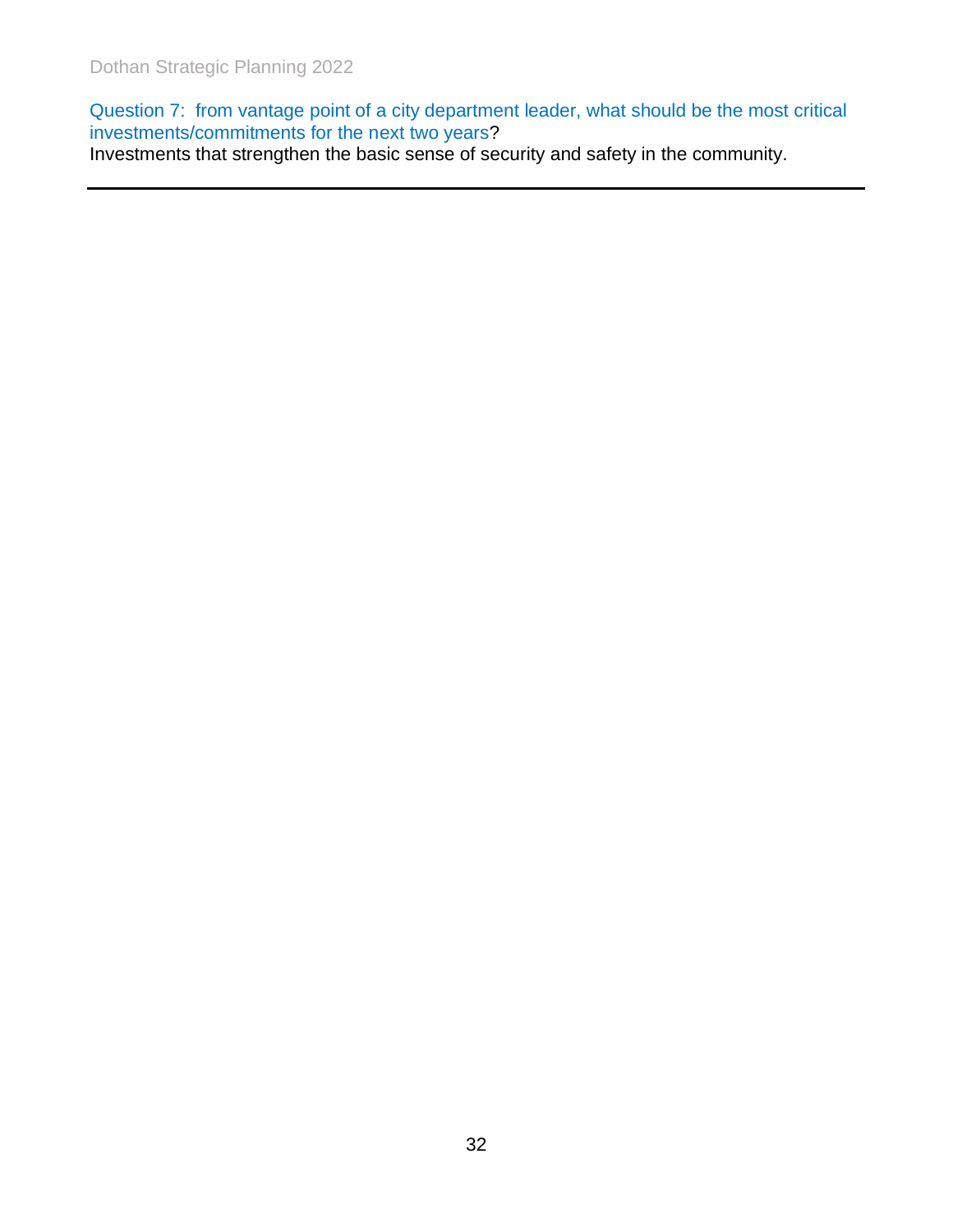#### **Appendix B-6 Dothan 2-yr Strategic Planning Conversation with Delvick McKay, Director of Personnel 12/6/2021**

#### Question 1: the planning process used in this department.

Department staff hold weekly meetings (generally on Monday mornings) with reps from the sectors within the department (recruitment and selection, payroll and benefits, employee relations and discipline, training and development, and employee health clinic. Focus is on review of topics and targets contained in the current Business Plan. These same personnel are involved in developing projects and budgets for future Business Plans.

Question 2: this department's major project focuses 2021 (relevant to current Strategic Plan.) Tier I—Tier II conversion, and implementation of the pay study. Some appropriately aggressive steps were taken moving forward on compensation.

Question 3: major initiatives/projects for the department that were not part of the current Plan (Note: this question is not intended to list daily/weekly tasks that arise, but rather major initiatives that required large amounts of time and resources not anticipated by the Commission during the last planning session.) No major disruptors noted.

#### Question 4: most critical projects involving this department for the next 2 years.

- 1. ERP—this is a new system, with a vendor still learning the special requirements of running a city. Go live date for human resources modules is 1/1/23, so there is time. City needs to continue to push the process and be supportive of the staff and contractors as hurdles are encountered and overcome.
- 2. Hiring and retaining quality personnel in the current job market. Attracting workers (particularly young entrants into the workforce) into public sector jobs is becoming increasingly difficult. Important that Dothan be wary to stay competitive, and seek opportunities to "grow our own" future workforce.
- 3. Looking at future vacancies due to retirees—not only in terms of filling slots, but also to fill knowledge gaps as senior workers leave the City.

#### Question 5: resources needed to accomplish these projects.

Replicable Funding—i.e., bringing the Police Department up to the Chief's desired standard by adding 30 officers is, in itself, a long-term fiscal commitment. The same issues exist in almost all city areas.

#### Question 6: major external partners for accomplishment of these projects.

Dothan City Schools and Houston County Schools—solutions to workforce challenges can be created by engaging youth (middle and high school levels). Will require a strategy and continual focus (more than simply appearing at an occasional student job fair.) Apprenticeships, co-ops, academies (like those being created with the Wiregrass Public Safety Center), et al. Also ties in with other city leader thoughts about focusing City partnership resources on Dothan's youth.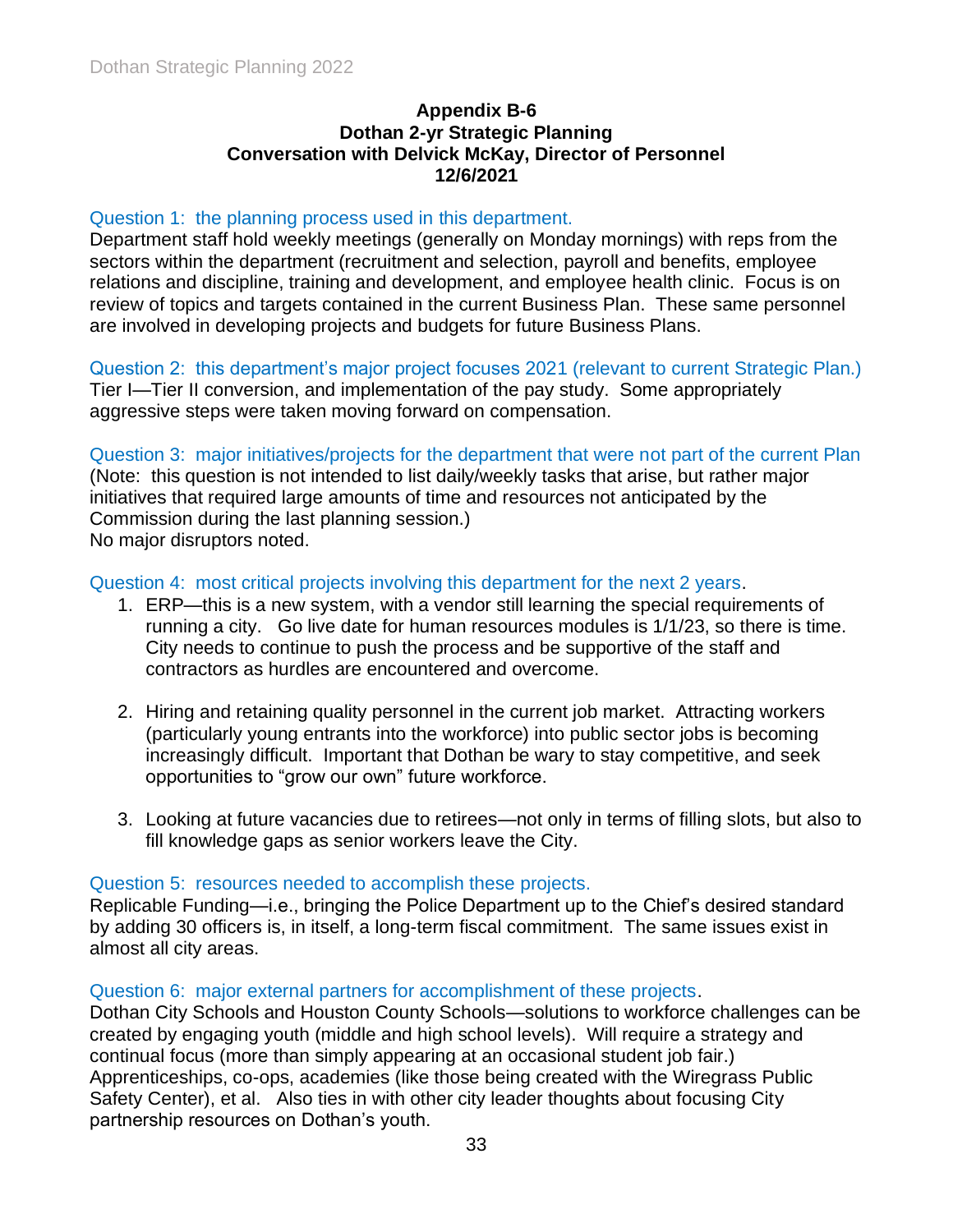#### Question 7: from vantage point of a city department leader, what should be the most critical investments/commitments for the next two years?

Mayor and Commission to remain committed to funding a highly skilled workforce. Budgeting accordingly. Sending positive public messages acknowledging their "love" for Dothan's employee force. Considering incentives that float all boats: i.e., housing allowances for buying and/or renovating a home within Dothan City limits (available to current and new employees) vs. sign-on bonuses that may attract new personnel but also may discourage hardworking current staff.

Water, wastewater, fleet maintenance and replacement, facilities. City has made tremendous strides, but without continuing investments in current infrastructure and equipment, new projects will not be sustainable.

The current downtown (including surrounding neighborhoods and east Dothan corridor) opportunity. This Commission has the opportunity to rebrand Dothan for a vibrant future. Maximize what we are good at (retail, hospitality, light industrial, medical, et al) and create a new Dothan. The time is right for investment, with continuous positive messaging that keeps the citizenry informed of "why" these things are important. Both vision and fortitude will be needed.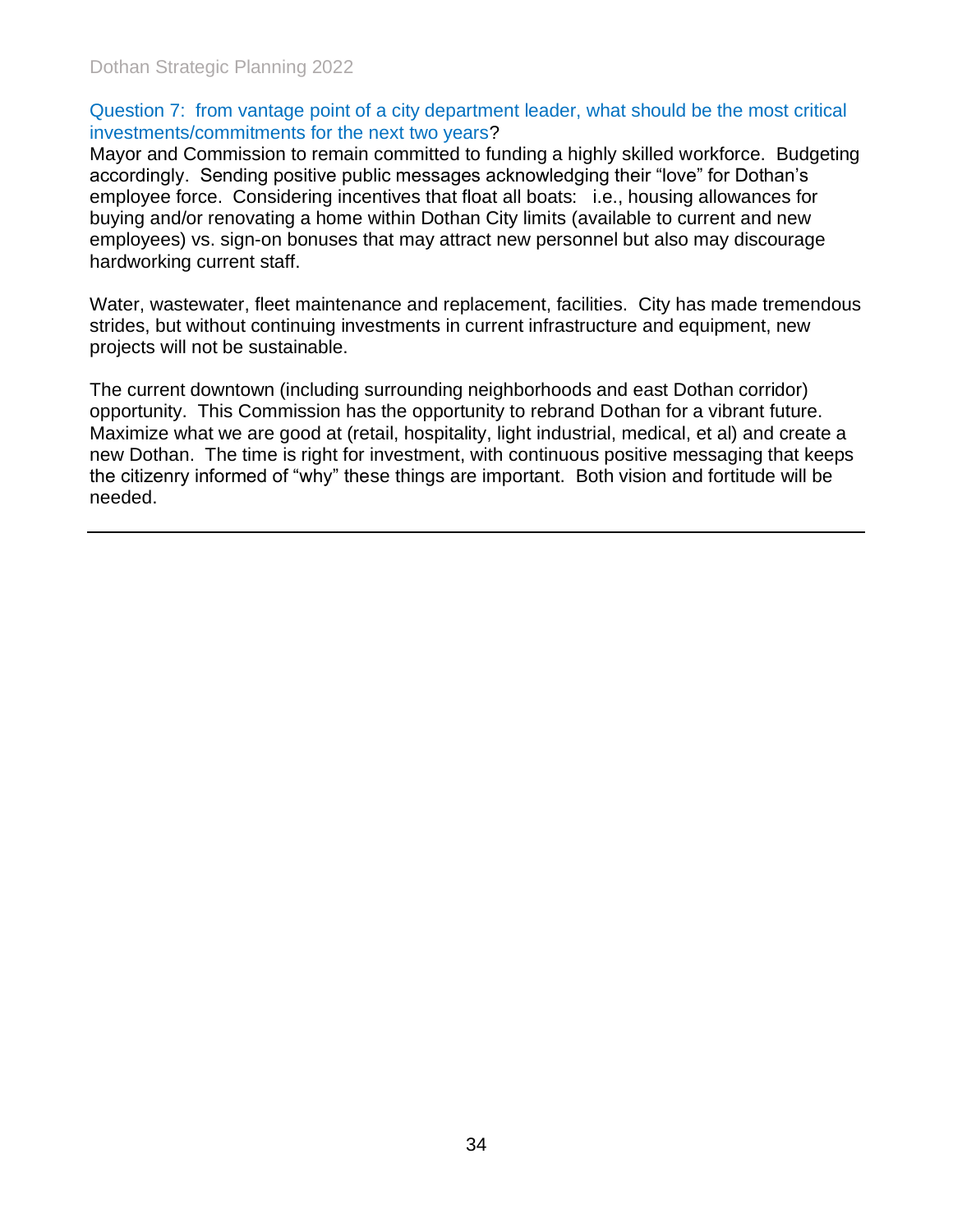#### **Appendix B-7 Dothan 2-yr Strategic Planning Conversation with Jack Mason, IT 12/9/2021**

#### Question 1: the planning process used in this department.

Division managers submit their priority projects/needs for a 2 year period. Staff meet to review and prioritize, and this forms basis for the budget request.

Question 2: this department's major project focuses 2022 (relevant to current Strategic Plan.)

- 1. Implementing the ERP
- 2. Onboarding new personnel (ERP IT Business Analysts, ERP IT Specialists, and Fiber Crew, et al)
- 3. Upgrading equipment in the five fiber huts that surround Dothan (going on 9 years old)
- 4. Preparing technology and network for the mobile workforce solutions associated with the new ERP system.
- 5. Continue upgrading/replacing network infrastructure (13 years old)

Question 3: major initiatives/projects for the department that were not part of the current Plan

(Note: this question is not intended to list daily/weekly tasks that arise, but rather major initiatives that required large amounts of time and resources not anticipated by the Commission during the last planning session.)

No major surprise initiatives requiring funding or Commission decisions at this time. However, based on City's experience hosting a successful and revenue-generating national junior college tournament at Jim Oates Park, planning is underway to prepare all City parks to be tech-enabled. Request should be ready for Commission consideration next planning cycle.

The budgeted construction at water world has generated rerouting of fiber again, as well as the Rip Hewes Stadium renovations have generated additional Network Engineering, equipment expense, and programming. None of these projects have budgeted funds resulting in unplanned IT expenses. Funds and labor are coming out of the regular IT Department operating budget.

Question 4: most critical projects involving this department for the next 2 years.

The following are department priorities, and are all budgeted:

- 1. ERP implementation for
	- A. Leisure Services
	- B. Human Resources
	- C. Planning and Engineering
	- D. Finance and Utilities
- 2. Continuing upgrade of network infrastructure—fiber crew
- 3. Equipment, programming, training for mobile workforce

Not budgeted:

Voice Over IP replacement (or transition to other devices/systems)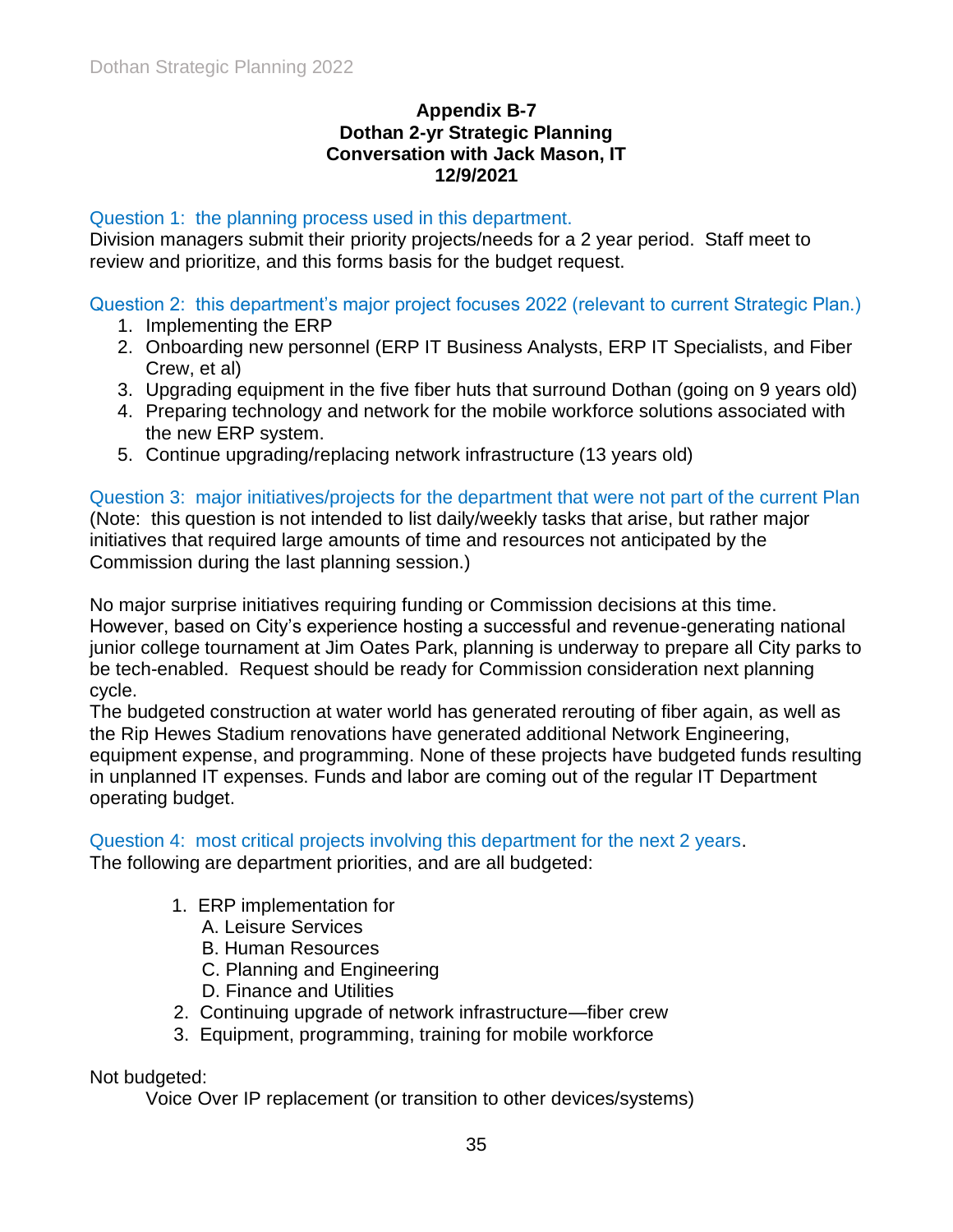#### Dothan Strategic Planning 2022

Question 5: resources needed to accomplish these projects.

All of the above are funded in the current budget plans, except for the phone solution and resulting tech needs resulting from water world and Rip Hewes work.

Question 6: major external partners for accomplishment of these projects. Outside services and contractors—topical experts like Riley Group and ESC

Question 7: from vantage point of a city department leader, what should be the most critical investments/commitments for the next two years?

Technology equity—whether broadband, fiber, et al. COVID highlighted community and household disparities nationwide, and Dothan has the same problems. A study of area discrepancies from the end-user perspective could lead to grant applications, city/county/private investments, regulatory or licensing requirements for providers, et al.

The biggest impact on the City to build on future opportunities would be to concentrate on traffic flow and road capacity improvement. .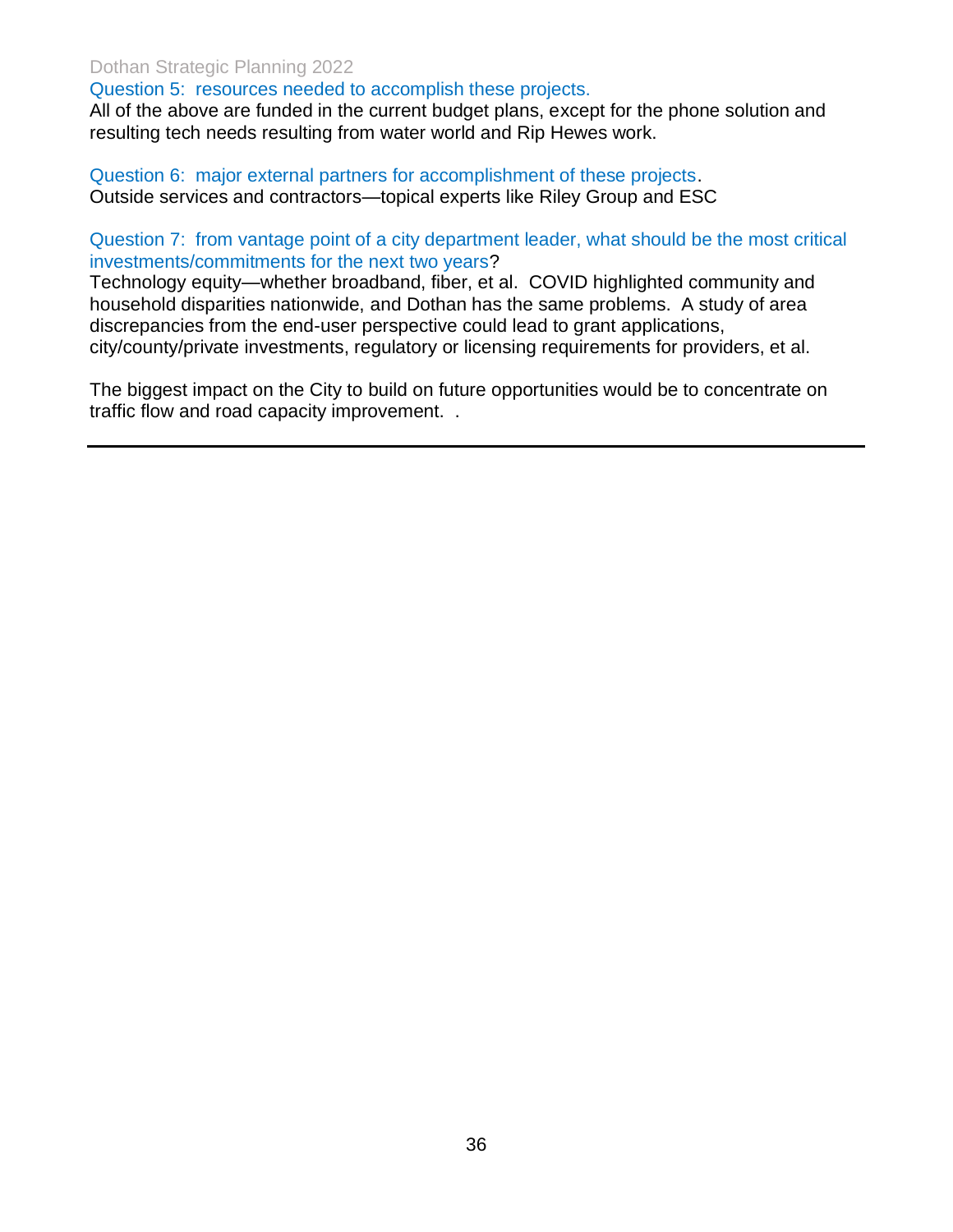#### **Appendix B-8 Dothan 2-yr Strategic Planning Conversation with Judge Rose Gordon, Judicial 1/12/2022**

Projects of importance to Judicial Services are:

- Courtroom renovation. Plans have been developed, but implementation seems to be lagging. This project was not included in the strategic planning update voted upon by the commissioners last year, but it has been advanced by city leaders.
- Magistrate's office renovation. This project has not been initiated. Staff have outgrown the facility and infrastructure/building is in serious disrepair.

The two items, above, are projects of critical importance to this department. However, it was suggested that the Commission could/should also discuss and identify appropriate roles for City leadership in "human value" issues that are taxing the capacity of Judicial Services and are creating serious challenges to Dothan's quality of life. These include:

- Consideration of a Dothan-101 type of orientation for Commissioners to gain a deeper understanding of the regulations, rules, restrictions, et al, under which the Judicial system must function. The rules that determine current bonding criteria were offered as one issue that is seriously misunderstood and misrepresented to constituents. (It was noted that this same type of deep-dive orientation could be useful to dispel misconceptions about the role, function and externally imposed restrictions of other City departments.)
- Crime---is increasing in the City and in all communities (despite some social media attempts to ascribe these challenges to a discrete socio-economic and/or racial group.) What programs can the City initiate (or re-introduce) to bring citizens (especially teens) and law enforcement together?
- Homelessness—and the relationship of this issue to the lack of impactful and available mental health interventions.
- City involvement in developmental programs aimed at teens; programs for children and teens in evening hours when parents are working night shifts and children are unsupervised. (Dothan once had a more robust evening sports program with adult volunteer involvement.)
- Seeking more solutions for affordable and decent housing in Dothan. (Difficult to encourage children/teens to learn and to live "right" when they are going home to dilapidated houses in crime-riddled neighborhoods.)

Judge Rose encouraged a leadership conversation to identify effective ways to invest in people and communities.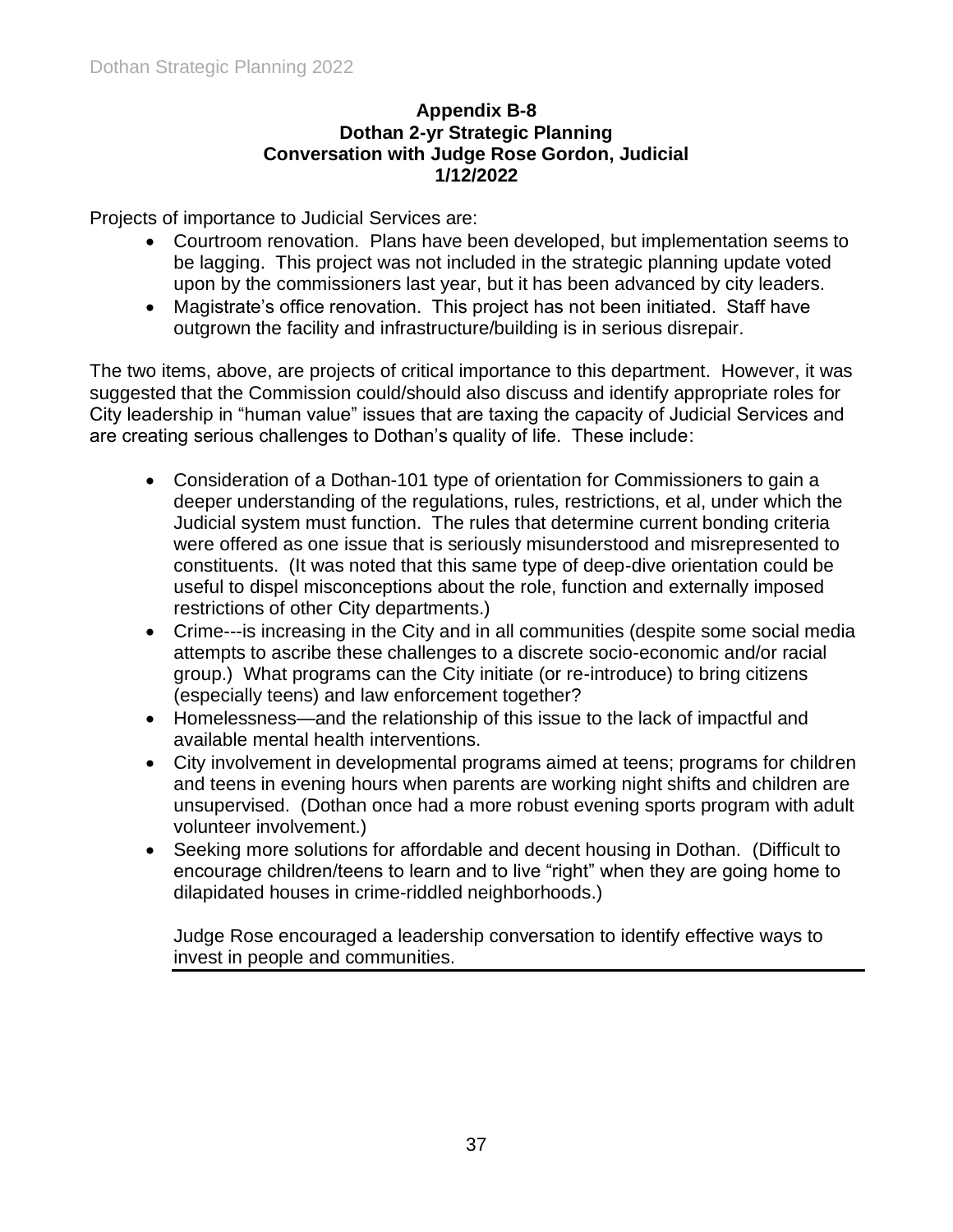#### **Appendix B-9 Dothan 2-yr Strategic Planning Conversation with Lisa Reeder and Romona Marcus, Finance Department 12/14/2021**

#### Question 1: the planning process used in this department.

Department planning revolves around the budget deadlines—initial biennial, mid-biennium, and the audit and publication of the Annual Comprehensive Financial Report. With the system adopted a few years ago, Finance works with the CM to identify funds to be set aside for capital projects, based on Department needs and Commission approvals.

Question 2: this department's major project focuses 2021 (relevant to current Strategic Plan.)

• The Department's involvement in the ERP system. Because of the centrality of the finance function, their staff are involved in meetings regarding transitions for each of the departments throughout the

NOTE: QUESTIONS 3--6 ARE NOT DIRECTLY APPLICABLE TO THIS DEPARTMENT AS IT IS THE PRIMARY FUNCTION OF FINANCE TO MANAGE AND ADMINISTER THE FUNDING FOR ALL DEPARTMENTS OF THE CITY, RATHER THAN DEVELOP A PUBLIC-SECTOR BODY OF WORK OF THEIR OWN.

Question 3: major initiatives/projects for the department that were not part of the current Plan (Note: this question is not intended to list daily/weekly tasks that arise, but rather major initiatives that required large amounts of time and resources not anticipated by the Commission during the last planning session.)

N/A

Question 4: most critical projects involving this department for the next 2 year N/A

Question 5: resources needed to accomplish these projects. N/A

Question 6: major external partners for accomplishment of these projects. N/A

Question 7: from vantage point of a city department leader, what should be the most critical investments/commitments for the next two years?

Determine how to fund (cash or borrow all/part) the Honeysuckle project.

Consider authorization of funding of conditional items in the current Capital Plan before adding new projects.

Recognize that estimated costs on many of the budgeted projects are likely to be too low, some by significant amounts.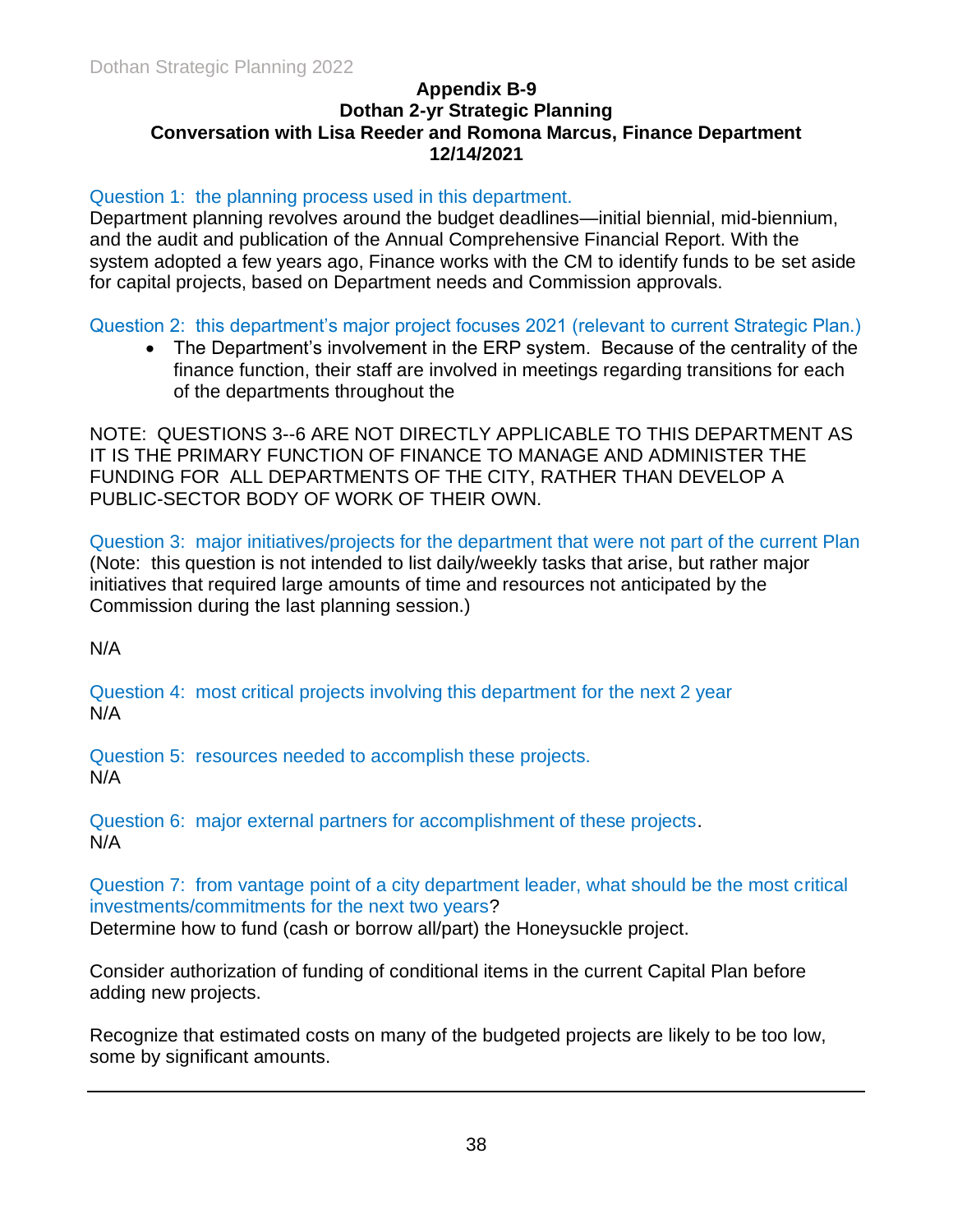#### **Appendix B-10 Dothan 2-yr Strategic Planning Conversation with Marshall Perry Performing Arts 12/20/2021 (via Zoom)**

#### Question 1: the planning process used in this department.

Department staff meet weekly to go over the event calendar and upcoming events/programs. Due to high volume of events, many driven by clients seeking to use the performing arts venues, departmental planning is primarily reactive.

#### Question 2: this department's major project focuses 2021 (relevant to current Strategic Plan.)

• The Department was not given any funding for improvements to facilities outside of normal repairs. No new major initiatives were included in the '21 scope of work.

Question 3: major initiatives/projects for the department that were not part of the current Plan (Note: this question is not intended to list daily/weekly tasks that arise, but rather major initiatives that required large amounts of time and resources not anticipated by the Commission during the last planning session.)

Requests for additional staffing were put on hold until the downtown renovation initiative is more clearly decided.

#### Question 4: most critical projects involving this department for the next 2 year

Assuming the downtown initiative does not proceed, the following needs exist:

- Civic Center—arena lighting and wiring, HVAC, riser and seating repairs, dressing rooms refurbishments, interior painting, ceiling repairs, stage wiring lighting, digital walls and signage
- Opera House---interior lightin and wiring, HVAC, seating repairs, dressing room refurbishments, interior painting, exterior repairs.

#### Question 5: resources needed to accomplish these projects.

Capital funds allocations. Some were included in budget request for 2021 and were put on hold.

New staff positions—these will vary depending upon whether the current facilities remain (with renovations, above) or the newly designed facilities are funded.

Question 6: major external partners for accomplishment of these projects.

Area arts groups; Marshall's contacts in the industry.

#### Question 7: from vantage point of a city department leader, what should be the most critical investments/commitments for the next two years?

Continued investment in the arts and presentation of events at our venues. Upgrades and improvements for performing arts facilities are needed immediately. Cannot continue to defer necessary repairs to existing buildings. Events for first and second quarter of 2022 are already being planned. Advance notice of major facility changes (or closures that could result from renovation of current facilities) will be important. If a decision is made to proceed with the downtown initiative, staffing changes/additions should be addressed.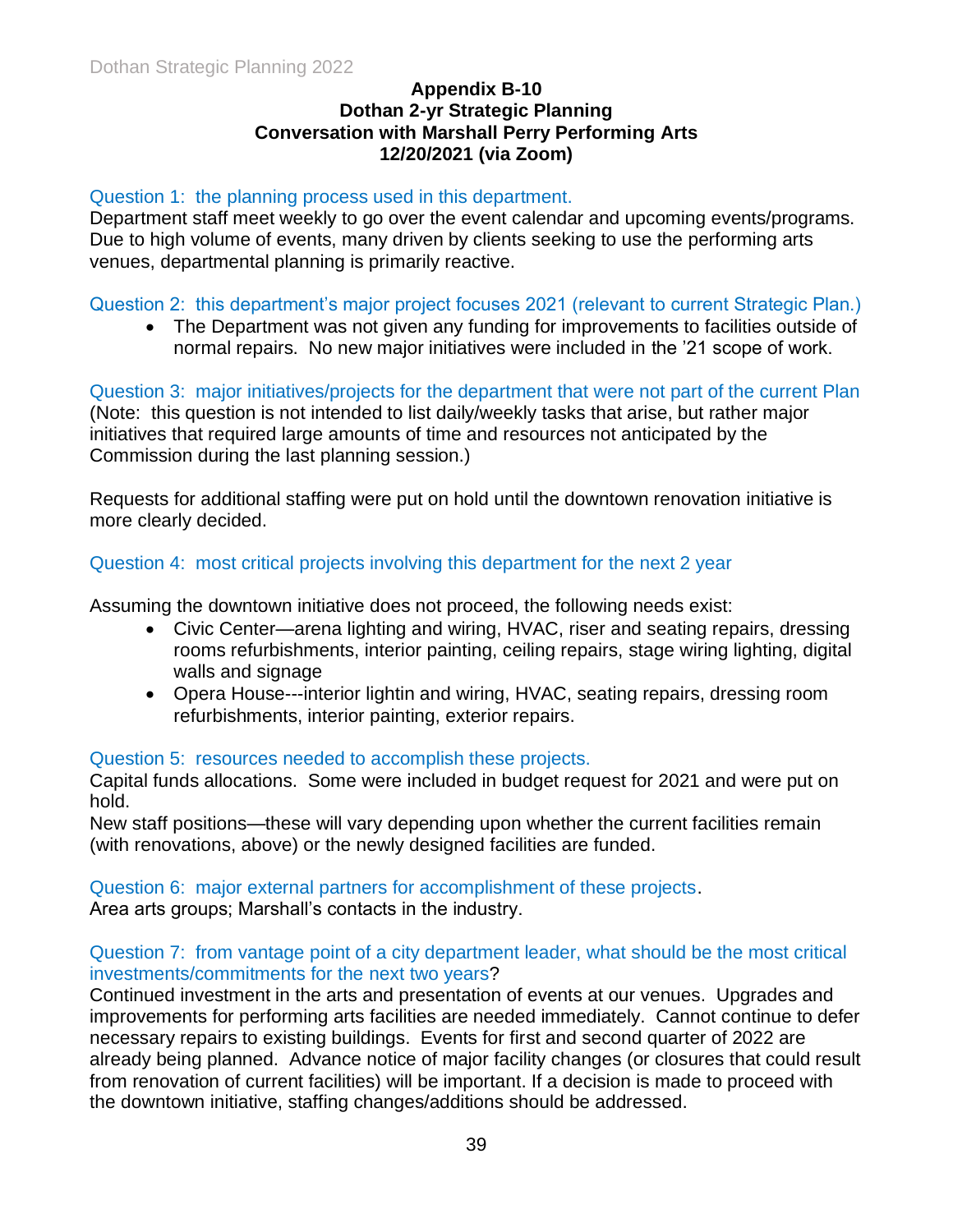#### **Appendix B-11 Dothan 2-yr Strategic Planning Conversation with Randy Morris, Interim Director of Public Services 12/16/2021**

#### Question 1: the planning process used in this department.

N/A—Mr. Morris is an Interim Director. Anticipate the permanent director, once employed, will initiate his/her own planning system with staff.

#### Question 2: this department's major project focuses 2021 (relevant to current Strategic Plan.)

Memorial Trail—bid award expected next week.

Continuing work on Honeysuckle Road (ROW acquisition funded; utility work and road construction on the conditional capital appropriation.

Question 3: major initiatives/projects for the department that were not part of the current Plan (Note: this question is not intended to list daily/weekly tasks that arise, but rather major

initiatives that required large amounts of time and resources not anticipated by the Commission during the last planning session.)

#### None noted

Question 4: most critical projects involving this department for the next 2 years.

- 1. Personnel—specifically a full-time Director and a traffic/engineering services professional.
- 2. A traffic study for downtown (regardless of movement on the downtown transformation initiative and before ALDOT begins any work on repaving)
- 3. Upgrade storm drainage on Main Street.
- 4. Continue 84 West improvements—(part of which will address concerns about heavy traffic on Brannon Stand between 84 and Fortner)
- 5. Consider additional intersection improvements: Flower Chapel-Woodburn; John D Odom near Publix.
- 6. Fund the next phase of storm water improvements that will be identified by the study currently underway.
- 7. Continue to assist (as needed) with RCC improvements that are largely state funded.

#### Question 5: resources needed to accomplish these projects.

- Additional traffic signal technicians to implement and maintain (budgeted) equipment upgrades
- Allocation of new funding for new items noted above.

#### Question 6: major external partners for accomplishment of these projects.

Consultants; contractors; general public whose "buy-in" is important in moving forward with these major projects, particularly those that are beneficial, but are temporarily disruptive.

Question 7: from vantage point of a city department leader, what should be the most critical investments/commitments for the next two years?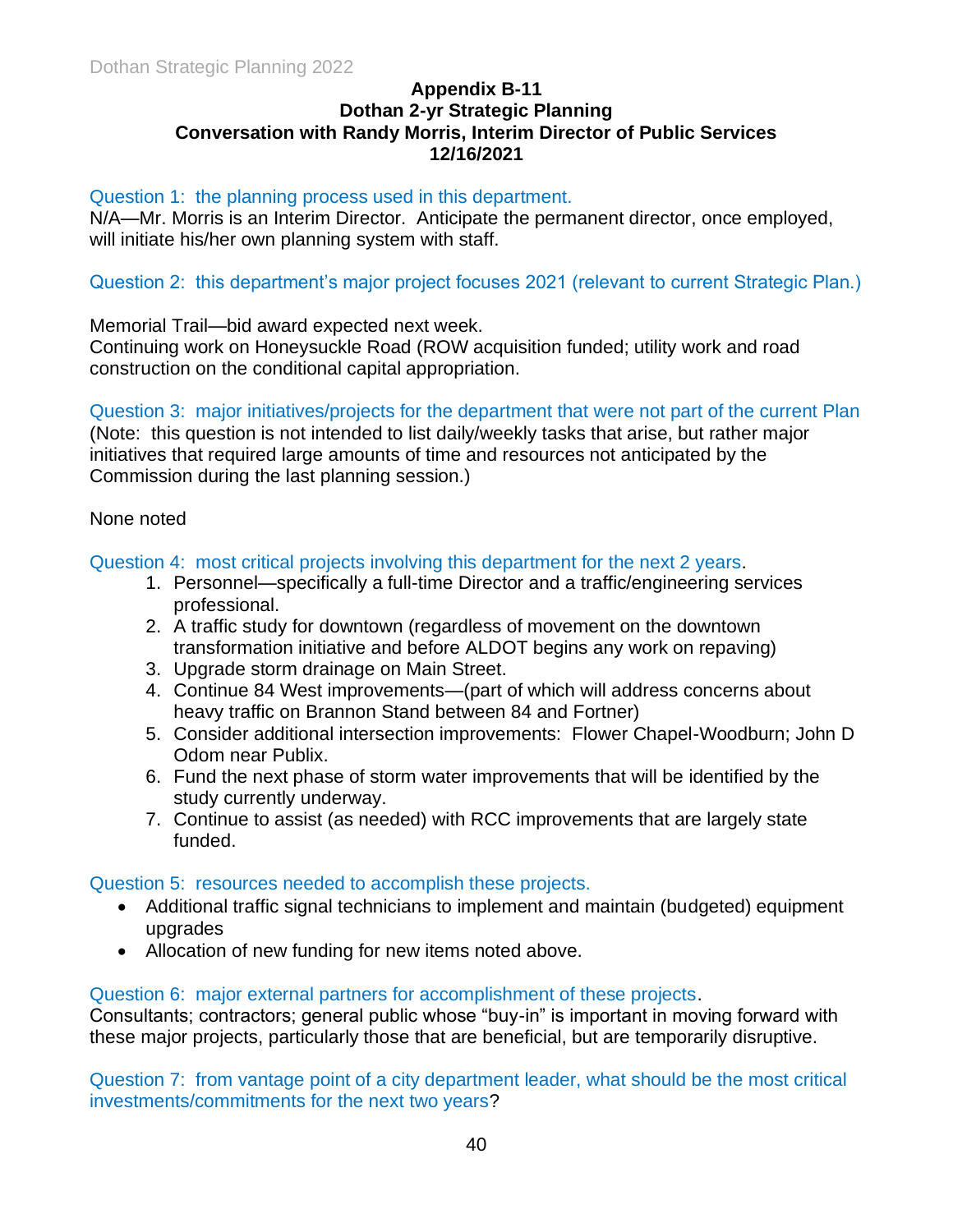Be progressive with downtown development and roadway improvement

Be comfortable with the City's capacity to spend money on progressive and impactful projects.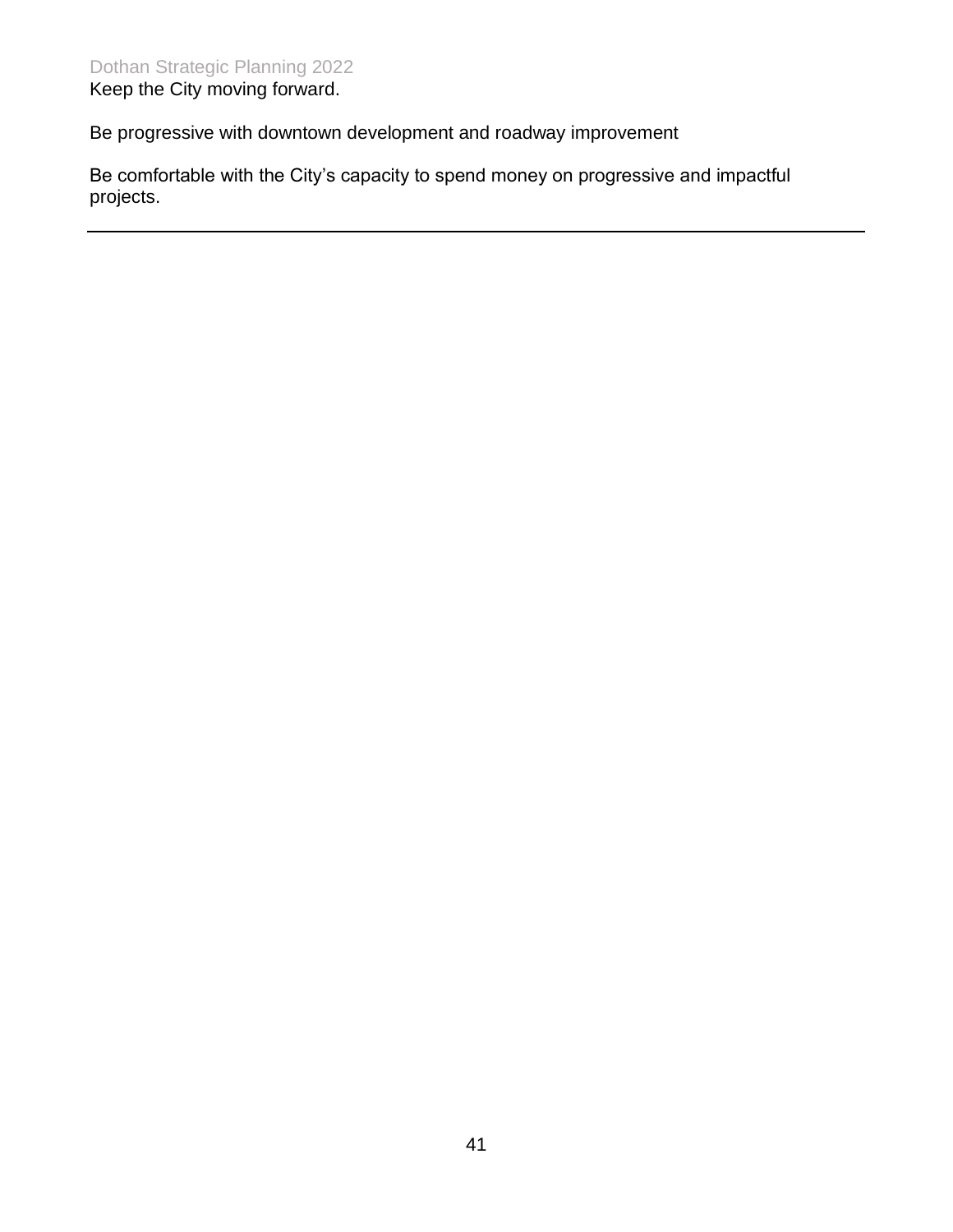#### **Appendix B-12 Dothan 2-yr Strategic Planning Conversation with Todd McDonald Planning and Development 12/9/2021**

#### Question 1: the planning process used in this department.

Meets bi-weekly with staff to review status of current projects and discuss what will be before the Commission at the upcoming meeting.

Question 2: this department's major project focuses 2021 (relevant to current Strategic Plan.)

- 1. Activities focused on neighborhood enhancement initiatives (LOVE Dothan, et al) including Neighborhood Enhancement (Code Enforcement) Team initiatives that focus on revitalizing/rejuvenating neighborhoods. \*
- 2. Working on Enterprise Resource Planning system, with Community Development (permitting, business licensing, and planning) one of the first functions scheduled to go-live.
- 3. Implementing the 84 E Plan\*

\*Not part of the prioritization list

#### Question 3: major initiatives/projects for the department that were not part of the current Plan (Note: this question is not intended to list daily/weekly tasks that arise, but rather major initiatives that required large amounts of time and resources not anticipated by the

Commission during the last planning session.)

- 1. Short-term rental regulation/policy issue has become a major focus that needs to be addressed.
- 2. Continuing neighborhood level planning efforts (Honeysuckle Road).

Question 4: most critical projects involving this department for the next 2 years.

- 1. More brownfields development projects (assessment grant #2).
- 2. Downtown renovation—traffic and land use.
- 3. Improving the competitive process for allocating CDBG funds.
- 4. Tree preservation ordinance and strategy (remove from zoning ordinance).
- 5. Either a Montgomery Hwy Main-Circle corridor revitalization plan, or full (comprehensive) city plan.
- 6. Continuing neighborhood development process (code enforcement team, etc.).

#### Question 5: resources needed to accomplish these projects.

- 1. Focused one-time and replicable funding.
- 2. Continue consideration of separate division to address all aspects of neighborhood development (Division manager needed).
- 3. Traffic study(ies).

Question 6: major external partners for accomplishment of these projects.

- 1. Business community, in general (Chamber)
- 2. Businesses and residents directly impacted by City projects and plans.
- 3. Department of Transportation
- 4. DDRA
- 5. Wiregrass Foundation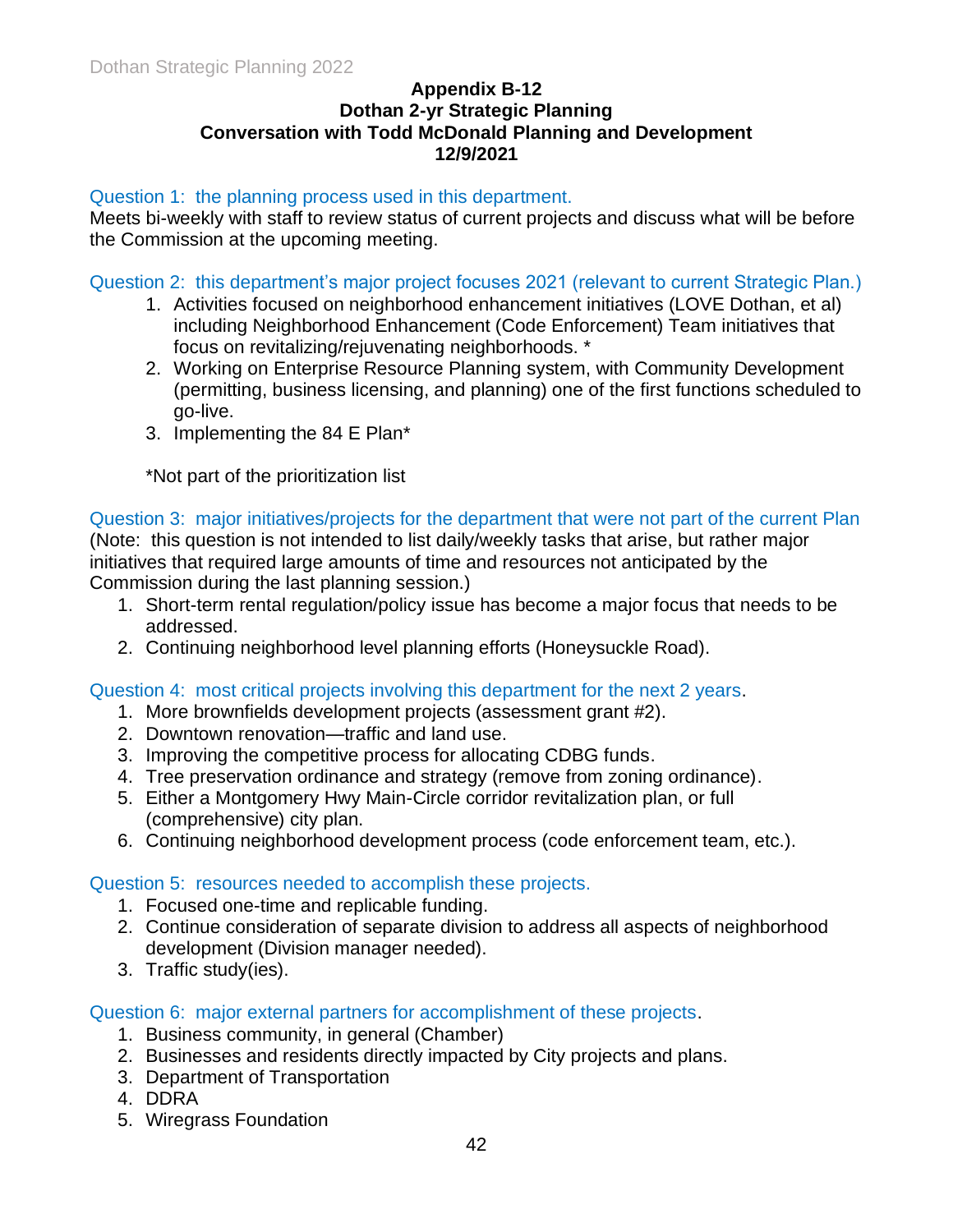Question 7: from vantage point of a city department leader, what should be the most critical investments/commitments for the next two years?

- 1. If goal is to expand the local economy, need to invest in projects that improve the appearance of the City; understanding that appearance is directly related to attracting people, businesses—especially Next Generations of both
- 2. If goal is to make Dothan more livable, it will require long-term sustainable investment. Community appearance is fundamental to the economic well-being of the community (Dunn Foundation), neighborhoods and commercial areas. Dothan can be "the most beautiful, livable city in Alabama".
- 3. If goal is to improve mobility, continue to invest in plans and projects to give people the ability to move around the City without cars.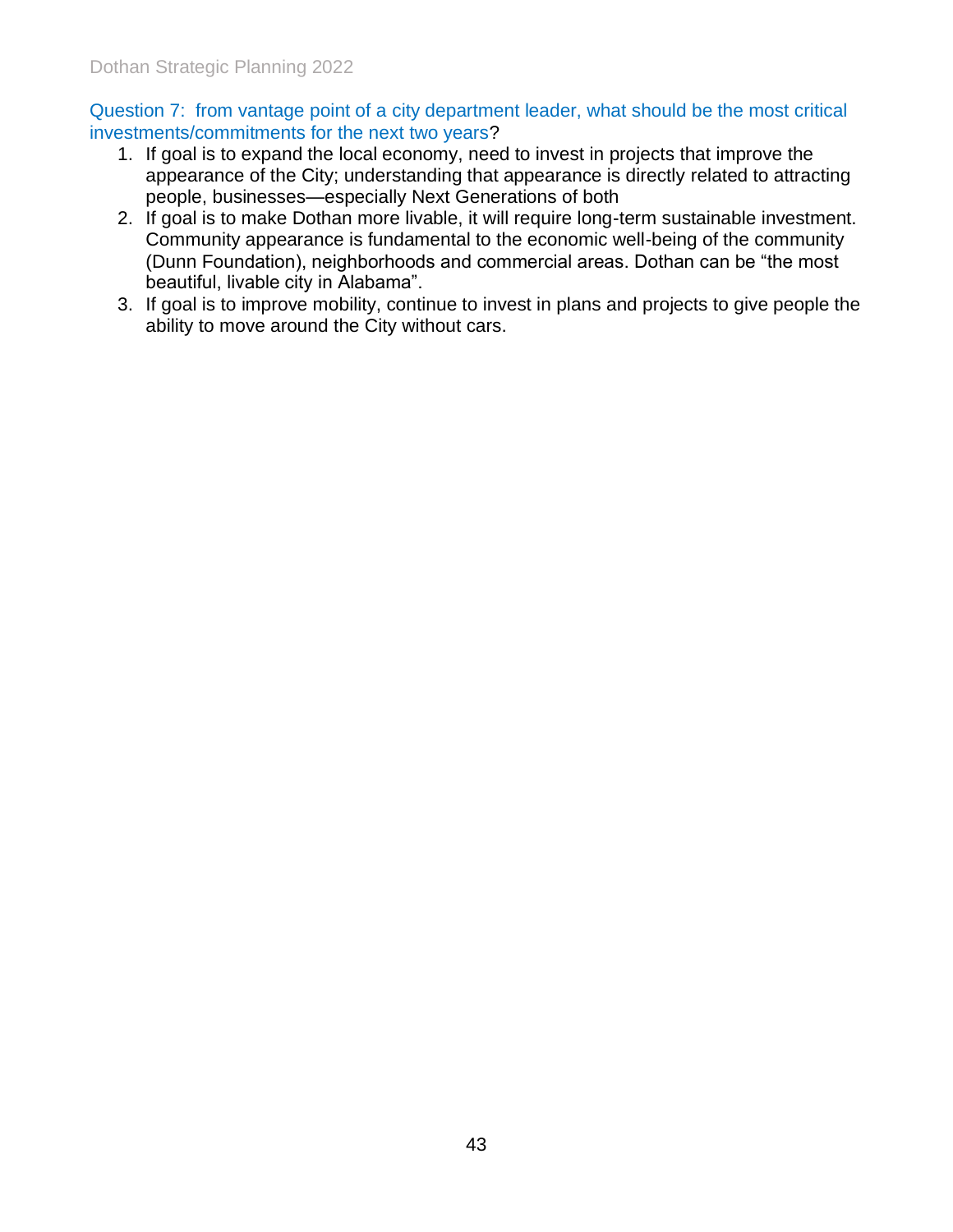#### **APPENDIX C BACKGROUND RESEARCH SHARED WITH COMMISSIONERS**

The City of the Future: Walkable, Mid-Sized, and Built for Flexibility Cathy Hackl In Forbes [https://www.forbes.com/sites/cathyhackl/2021/04/28/the-city-of-the](https://www.forbes.com/sites/cathyhackl/2021/04/28/the-city-of-the-future-walkable-mid-sized-and-built-for-flexible-work/?sh=4a2fb7729e68)[future-walkable-mid-sized-and-built-for-flexible](https://www.forbes.com/sites/cathyhackl/2021/04/28/the-city-of-the-future-walkable-mid-sized-and-built-for-flexible-work/?sh=4a2fb7729e68)[work/?sh=4a2fb7729e68](https://www.forbes.com/sites/cathyhackl/2021/04/28/the-city-of-the-future-walkable-mid-sized-and-built-for-flexible-work/?sh=4a2fb7729e68)

State of the Cities 2021. McFarland, C.K., Rainwater, B, Grabowski, E, Pine J, and Yadavalli, A. National League of Cities, Center for City Solutions. https://www.nlc.org/resource/state-of-the-cities-2021

Government Is Hiring, But Facing Touch Competition for Workers Carl Smith In Governing the Future of States and Localities [https://www.governing.com/now/government-is-hiring-but-faces](https://www.governing.com/now/government-is-hiring-but-faces-tough-competition-for-workers)[tough-competition-for-workers](https://www.governing.com/now/government-is-hiring-but-faces-tough-competition-for-workers)

Survey Findings: State and Local Government Workforce 2021. In Mission Square Research Institute [https://slge.org/resources/survey-findings-state-and-local](https://slge.org/resources/survey-findings-state-and-local-government-workforce-2021)[government-workforce-2021](https://slge.org/resources/survey-findings-state-and-local-government-workforce-2021)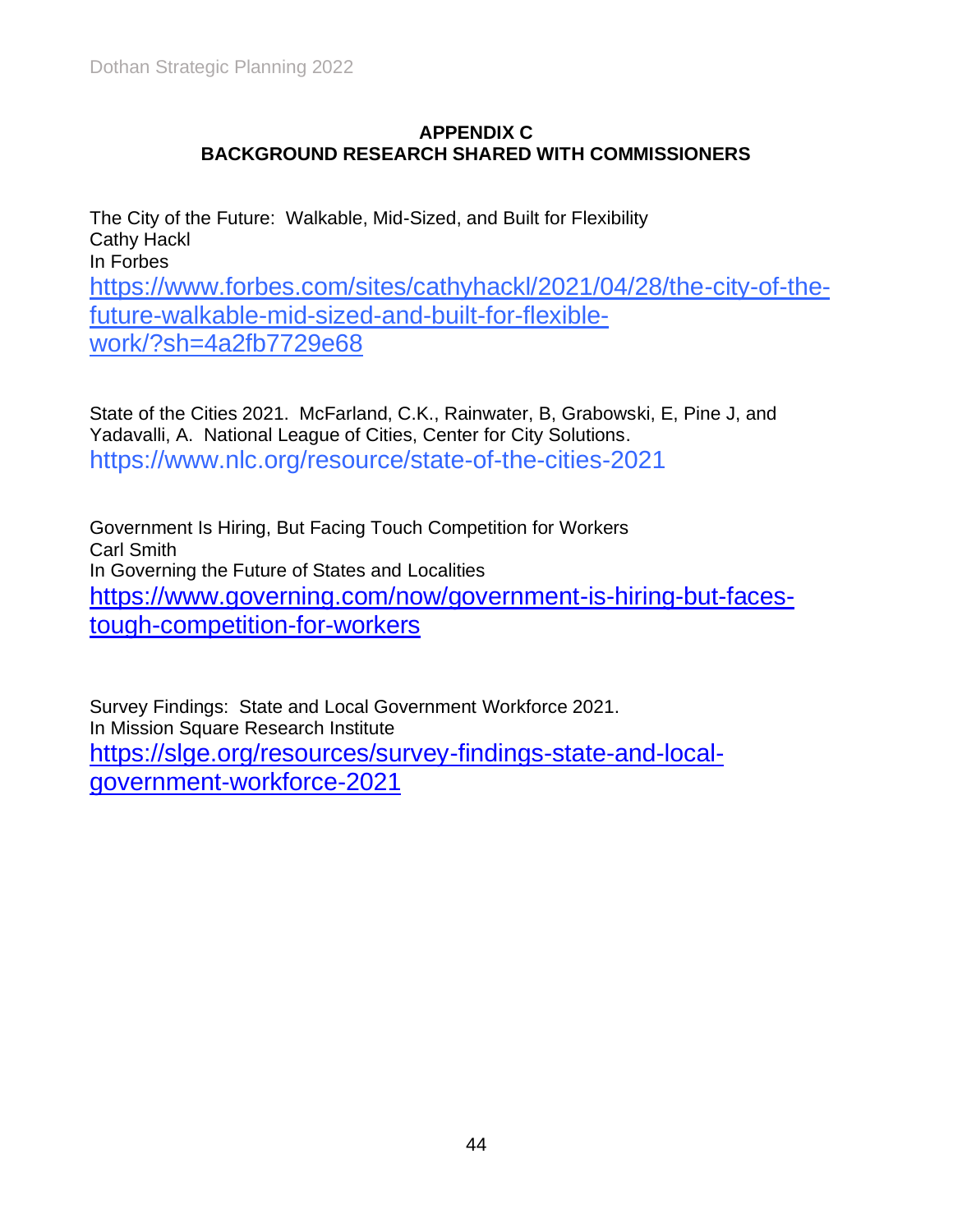#### **APPENDIX D PARTNERS SUMMARY INFORMATION**

**Dothan Area Chamber of Commerce:** Focus for 2022-23 is on membership development and filling jobs. Unemployment rates are low, and attrition from critical worker positions is rising, with particular issues in local healthcare. They are dedicated to filling the current and near-term workforce needs in the area, with partnership programs with Wallace College and development of new co-op and internship opportunities for high school students. President Matt Parker stressed the importance of Chamber-City partnerships to continue to build infrastructure---for mobility (roads), housing, and spec buildings and industrial land capable of attracting companies.

**Dothan City Schools:** Superintendent Dennis Coe outlined the System's use of City support funds. Moving forward, in addition to continuing to battle issues related to COVID, the system is working to be competitive in personnel recruiting and retention, working on facilities to expand athletic support capacity, and focused on expanding pre-K opportunities. He also has committed the senior staff to a rotation to attend all future Commission meetings making it possible for Commissioners to ask questions at any time regarding the state of the schools.

**Dothan Downtown Redevelopment Authority:** The DDRA is focused on developing events for downtown, with special emphasis on supporting the current business owners. Director Jaime Bienvenu cited the DDRA's intention to "enhance what is organically going on downtown." She cited the many opportunities to partner with Dothan Leisure Services, and the essential partnerships with departments such as fire, police, utilities, public works.

**Dothan-Houston County Library System:** Two key initiative for DHCLS in 2022 are Literacy and Learning (a partnership with Bright Key at Selma Street Elementary), and new economic development outreach programs. Included in the latter is a new service provided free to area residents to provide online job assistance with resumes, goal setting, searches, et al. DHCLS is committed to community partnerships and making the library relevant to a broader base of Wiregrass residents. The organization also has a new strategic plan. City Personnel Director Delvick McKay was the City's representative for that process.

**Visit Dothan:** Executive Director Aaron McCreight provided an update on the organization's ability to reach or surpass the objectives presented last year through enhanced use of technology and social media. They continue their particular emphasis on sports/recreation bookings, seeking to expand visitor stays during weekdays. Efforts are regularly linked with facilities and/or support services of Dothan's Leisure Services. Visit Dothan requests the City's continuing development of good-to-excellent sports fields and facilities to attract larger tournament groups and promote longer stays by those attending.

**Wiregrass Museum of Art:** Focuses for 2022-23 include leveraging City support dollars to attract additional grant funds (a strategy with which they already have been successful), increasing community outreach with special emphasis on children's programming and opportunities, and continuing to promote the Museum as a regional destination. WMA also plans to pursue national accreditation.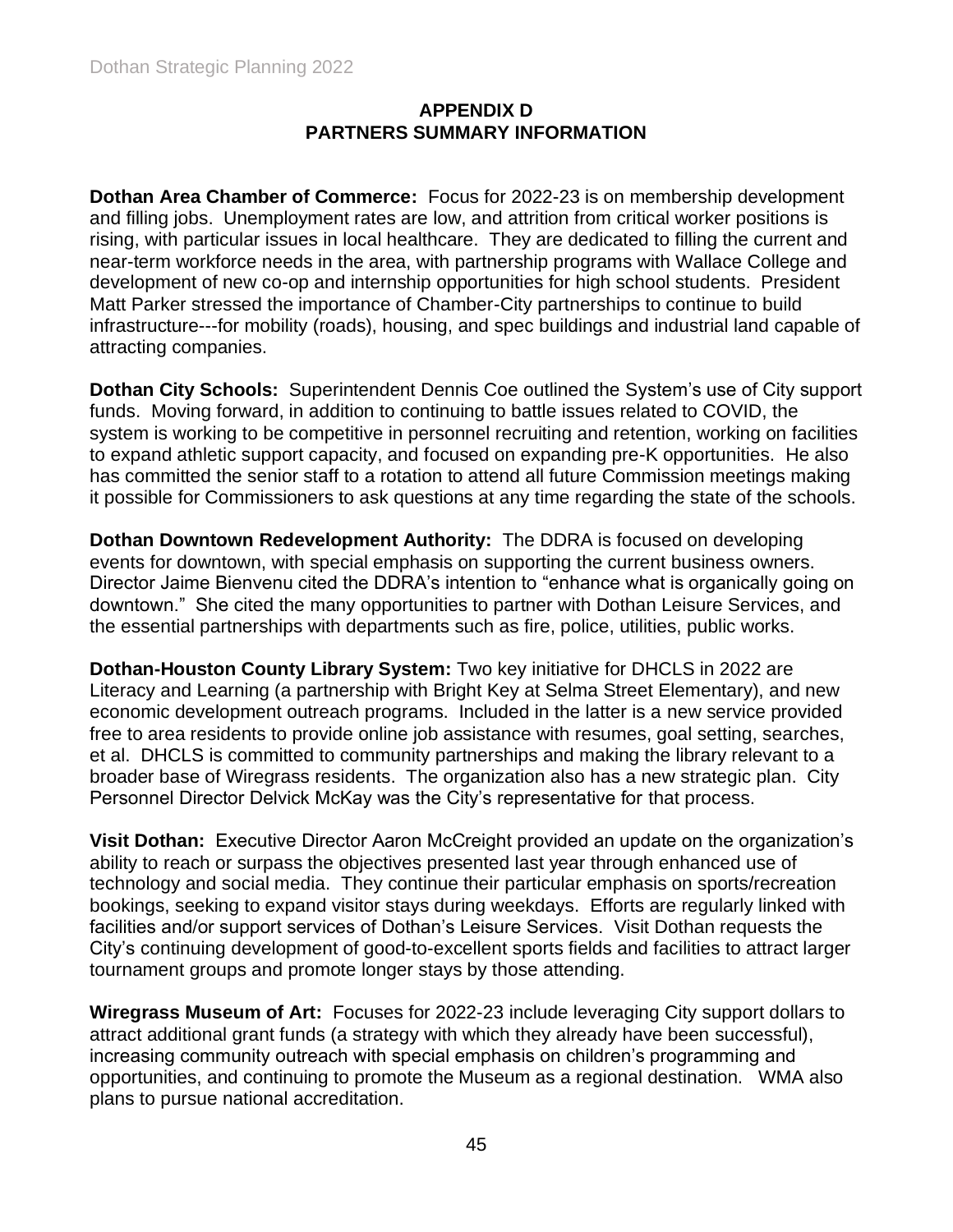#### **Appendix E** . **City of Dothan Strategic Planning Workshop Agenda Day 1—Friday 2/4—Eastgate Park**

#### *Next Level Conversations---Information, Dialogues, Directions and Commitments*

| $7:45 - 8:30$  | <b>Arrival and Breakfast</b>                                                                                                                                                                                                                         |                                                                                                                            |
|----------------|------------------------------------------------------------------------------------------------------------------------------------------------------------------------------------------------------------------------------------------------------|----------------------------------------------------------------------------------------------------------------------------|
| $8:30 - 8:45$  | Welcome & Invocation                                                                                                                                                                                                                                 | Mayor Mark Saliba                                                                                                          |
| $8:45 - 9:15$  | <b>Strategic Planning Work Overview</b><br>Review-City's Mission, Vision and Goals<br>Hot Topics for U.S. Cities 2022<br>Plans of Dothan City's Strategic Partners 2022<br>Introduction to <b>Next Level Conversations-Information and Dialogues</b> | Barbara Alford                                                                                                             |
| $9:15 - 9:55$  | <b>Next Level Conversation 1-Our City Organization</b><br><b>City Finance</b><br><b>City Personnel</b><br><b>City Commission</b>                                                                                                                     | <b>Finance Director Romona Marcus</b><br>Personnel Director Delvick McKay<br>Elected Officials & City Manager Kevin Cowper |
| $9:55 - 10:10$ | <b>Stretch Break</b>                                                                                                                                                                                                                                 |                                                                                                                            |
| 10:10 -- 10:40 | <b>Next Level Conversation 2-Our Public Safety</b><br>Law Enforcement<br><b>Fire Department</b>                                                                                                                                                      | Police Chief Will Benny<br>Fire Chief Larry Williams                                                                       |
| 10:40 -- 11:10 | <b>Next Level Conversation 3-Building Up/Taking Back Our Neighborhoods</b><br><b>Enhancement Team &amp; Ordinances</b><br>Neighborhood Redevelopment Next Steps                                                                                      | <b>Planning Director Todd McDonald</b><br><b>City Manager Kevin Cowper</b>                                                 |
| 11:10 -- 12:00 | <b>Next Level Conversation 4-Our Economic Development</b><br>Federal Grant Opps-Infrastructure Asst. City Manager Randy Morris<br><b>Commercial Corridor Redevelopment Program</b><br><b>Corridor Planning and Zoning</b>                            | Kevin Cowper<br><b>Todd McDonald</b>                                                                                       |
| 12:00 -- 12:30 | <b>LUNCH</b>                                                                                                                                                                                                                                         |                                                                                                                            |
| 12:30 -- 1:15  | <b>Big Property Opportunities</b><br>Federal Grant Opps-Focus on Red Water                                                                                                                                                                           | Elected Officials; Kevin Cowper<br><b>Utility Director Billy Mayes</b>                                                     |
| $1:15 - 2:15$  | <b>Next Level Conversation 5-Our Downtown Opportunities</b><br>Overview of Vision, Plans, Partners<br><b>Next Steps</b>                                                                                                                              | <b>Randy Morris</b><br><b>Kevin Cowper</b>                                                                                 |
| $2:15 - 2:30$  | <b>Stretch Break</b>                                                                                                                                                                                                                                 |                                                                                                                            |
| $2:30 - 3:15$  | <b>Next Level Conversation 6-Our Children's Education</b><br><b>Education Overview</b><br><b>Concerns and Opportunities</b>                                                                                                                          | Barbara Alford<br><b>Elected Officials</b>                                                                                 |
| $3:15 - 4:00$  | <b>Next Level Conversation 7-Our Best Communication</b>                                                                                                                                                                                              | <b>Elected Officials</b>                                                                                                   |
| $4:00 - 5:00$  | Lightning Round (current projects)                                                                                                                                                                                                                   | Elected Officials and Dept. Heads                                                                                          |